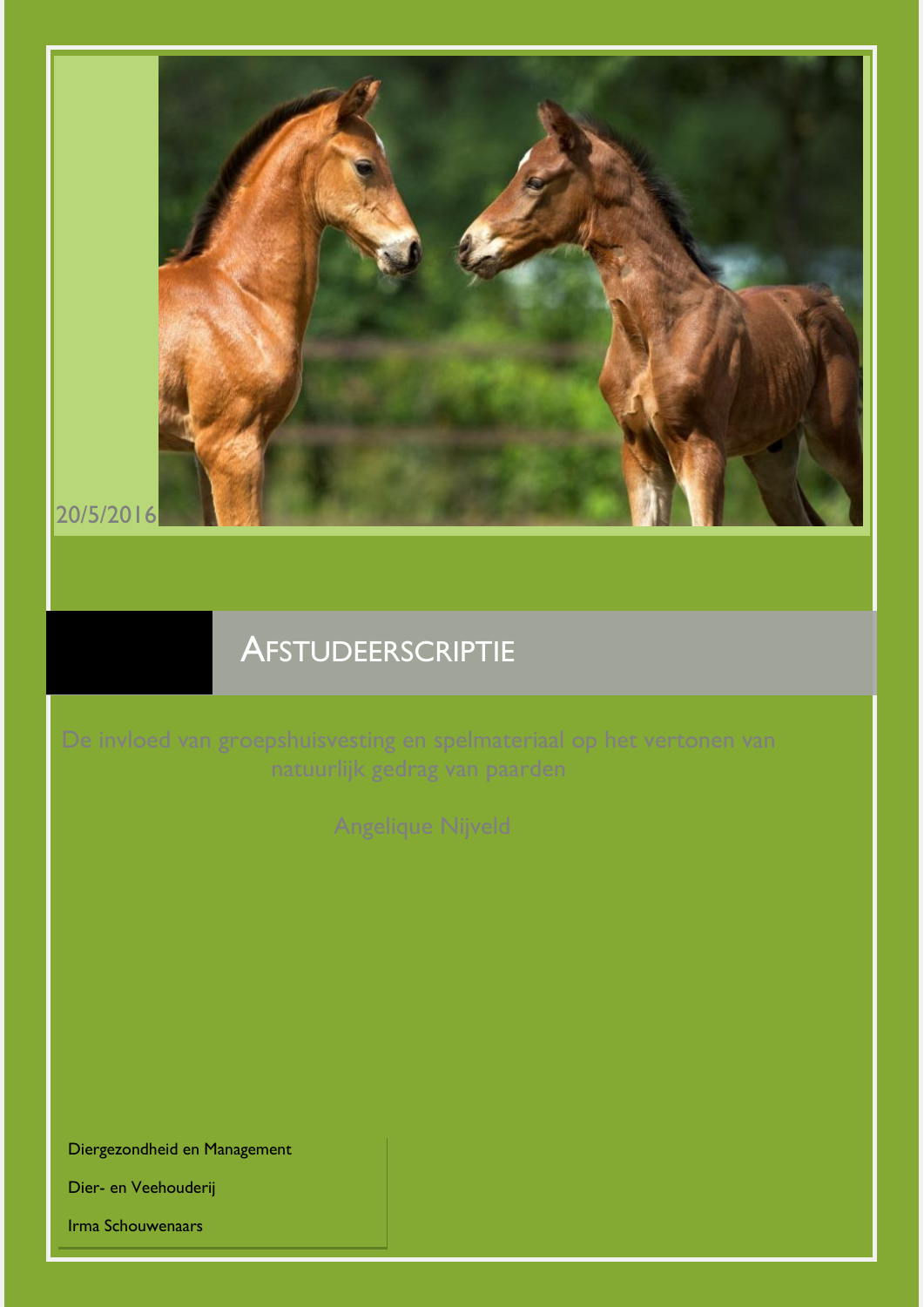# De invloed van groepshuisvesting en spelmateriaal op het vertonen van natuurlijk gedrag van paarden

Angelique Nijveld Lelystad, 20 mei 2016 CAH Vilentum te Dronten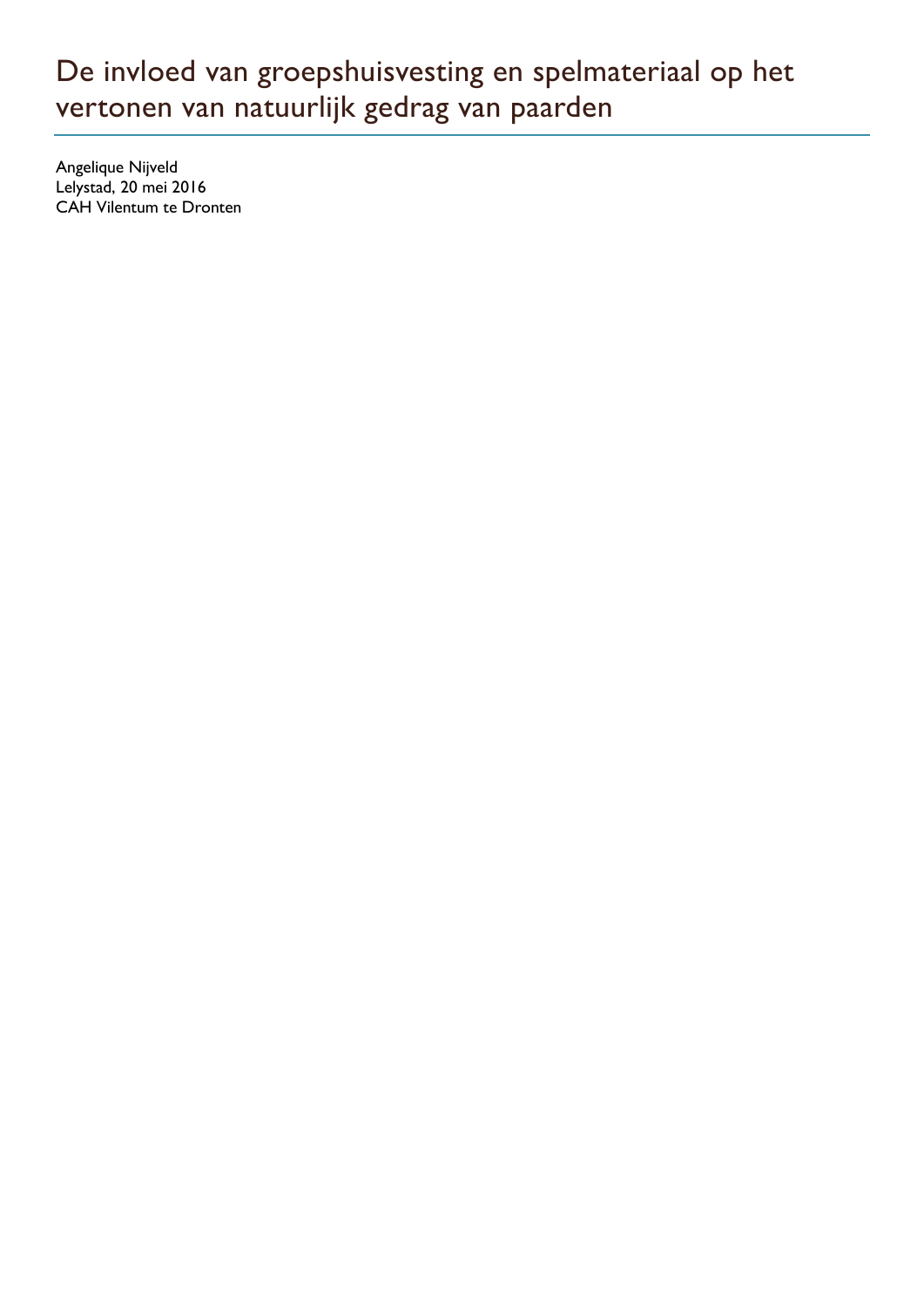## <span id="page-2-0"></span>**Voorwoord**

Deze scriptie is geschreven door Angelique Nijveld, vierdejaars student Diergezondheid en Management aan het CAH Vilentum te Dronten.

Voor het afstudeerjaar is gekozen om alle te behalen onderdelen te richten om één diersoort om hierdoor meer kennis op te doen die van toepassing zal zijn binnen het toekomstige werkveld. Er is gekozen voor paard, met specificaties naar fokkerij en gedrag. Mede hierdoor is het idee ontstaan te kijken naar het vertonen van natuurlijk gedrag bij paarden in gevangenschap. Daarnaast wordt er de laatste jaren veel gesproken over het matige welzijn van stalpaarden in Nederland. Een oplossing voor het verbeteren van welzijn bij gehouden paarden zal erg welkom zijn binnen de paardensector.

Voor deze scriptie is gedragsonderzoek gedaan naar het welzijn van paarden in verschillende huisvestingssystemen. Naar aanleiding van dit onderzoek is een aanbeveling opgesteld voor het houden van paarden in Nederland. Hoe het onderzoek is uitgevoerd en wat de uitkomsten waren, zijn ook beschreven in deze scriptie.

Graag wil ik de heer Hans-Erik Kuypers bedanken voor de mogelijkheid om de Konikpaarden in de Stille Kern te Zeewolde te observeren. Ook wil ik Fenna Elzinga bedanken voor de mogelijkheid de kuddes paarden te observeren op haar bedrijf Lelymare Horses te Lelystad. Ten slotte wil ik Heidi Westland bedanken voor de mogelijkheid de paarden op haar pensionstal te observeren onder verschillende omstandigheden.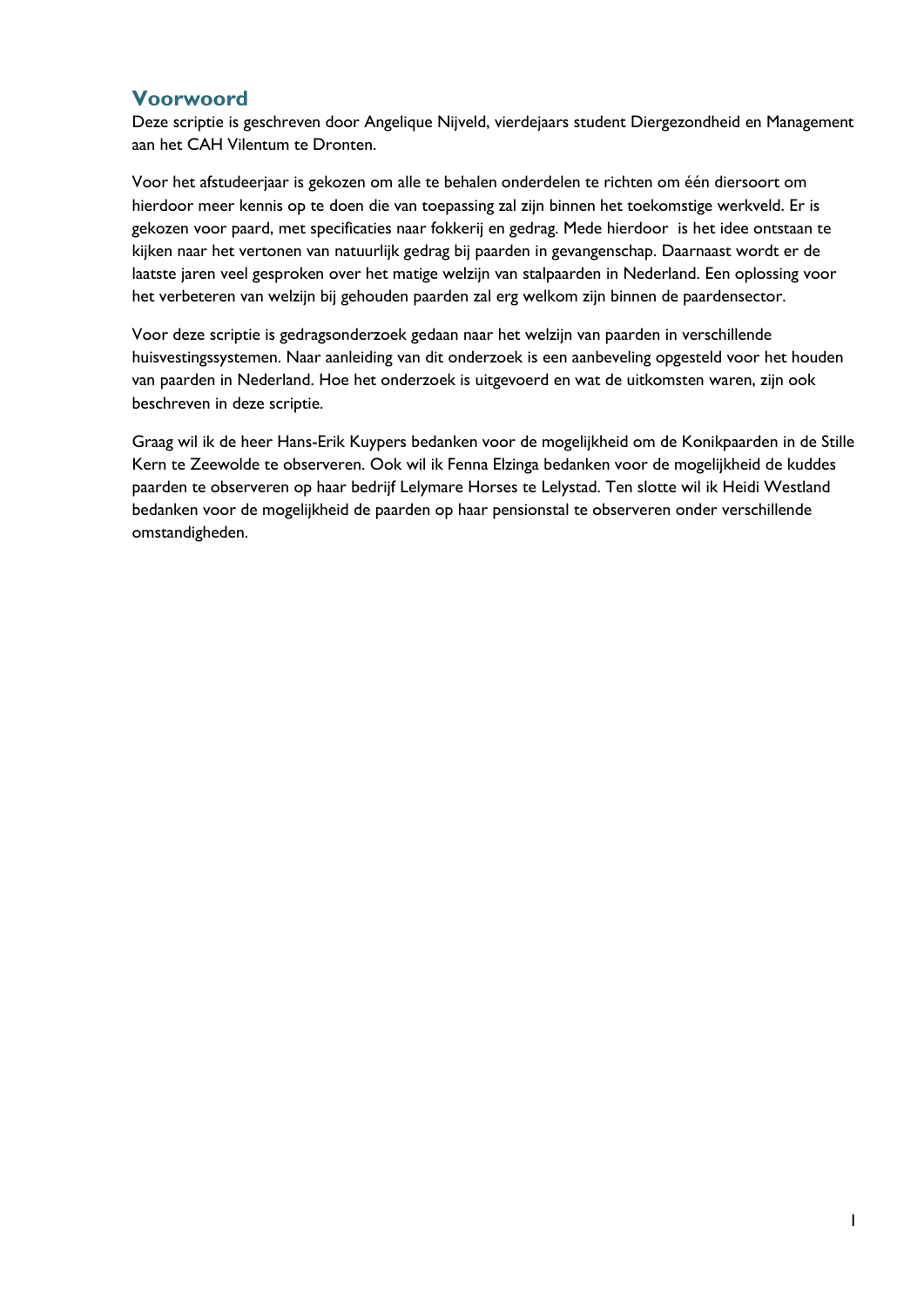## Inhoudsopgave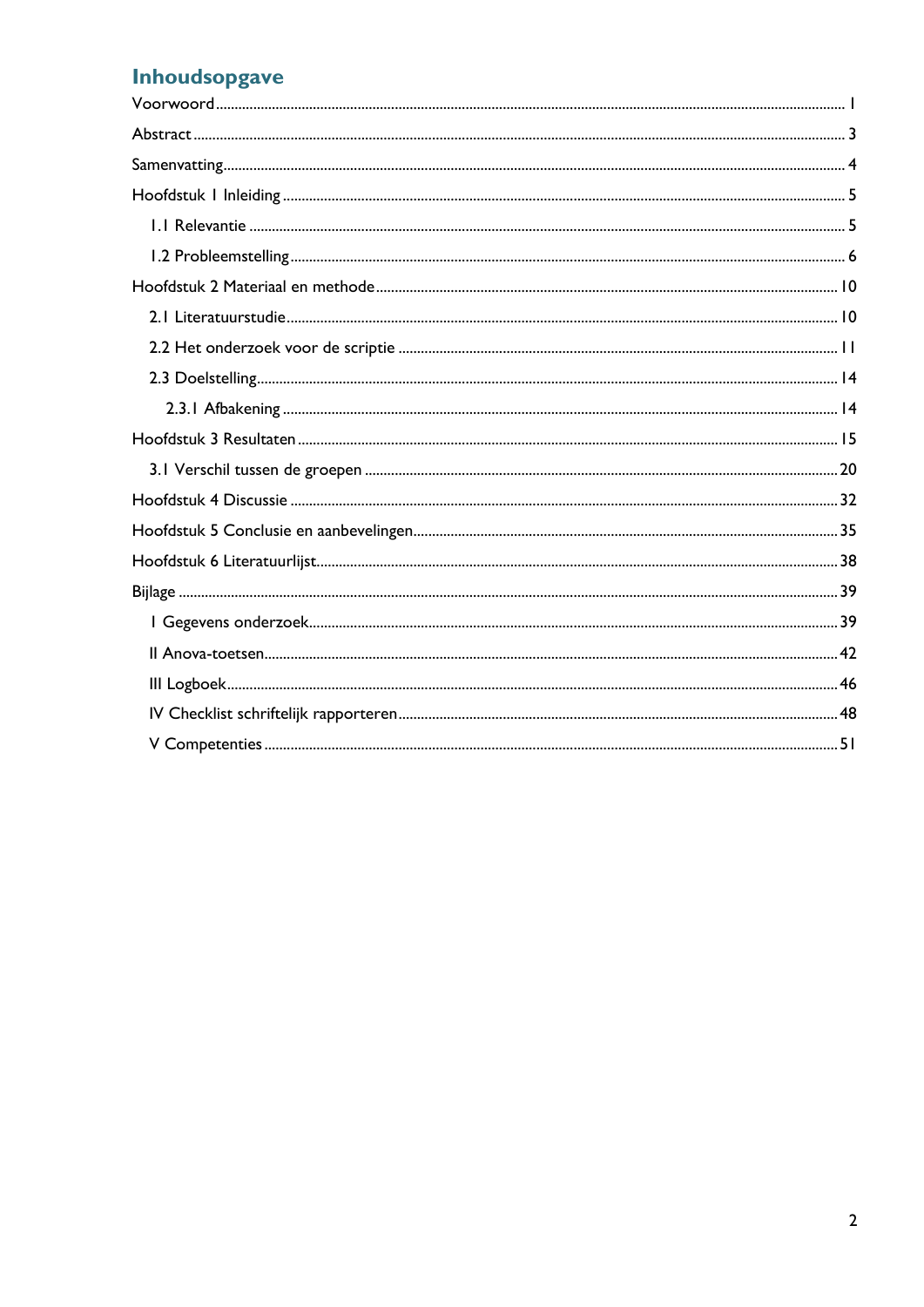## <span id="page-4-0"></span>**Abstract**

This thesis is about housing of horses. Last years the housing of cows, chickens and pigs has improved a lot, while the housing of horses is still the same as twenty to thirthy years ago (M.A. Bergman, 2014). The most common way to house horses is individual, without the possibility to have contact with other horses. This is mostly done in barns without the possibility to go outside. Since horses are animals that live in groups that are used to walk for at least 45percent of the time, it is clear that the way we keep horses is not really satisfying their needs.

People are getting more interested in the way horses are housed these days, and the welfare of the animal gets more and more important (M.A. Bergman, 2014). Although there has been some investigation on behaviour of horses, and housing of horses, there is not much knowledge about behaviour and housing through observation, only through veterinarian test results. This thesis will give an advise and can be used to find the best way to house a horse.

The main goal of this thesis is to give some advise about how to keep horses healthy and happy, in the most natural way. To do that, there has been an investigation about the normal, natural behaviour of wild horses. When that was clear, different groups of horses have been observed, individual and in small and large groups and with and without something to play with. The behaviour of these different groups of horses have been compared to the behaviour of the wild horses.

All data of the observations has been put in SPSS to see if the difference in behaviour between the different groups is just coincidental or if there is a real significant difference between the groups. In order to easily compare the groups, all data has been used. In the chapter Results, clear figures are used to show the difference between the groups.

The results show that horses housed in larger groups are more relaxed, not changing their behaviour constantly, like individually housed horses do. The horses that were individually housed and that are given something to play with, are not different in their behaviour than the individually housed horses that do not have something to play with. The horses housed in groups show some social behaviour, but not as much as was expected.

The main point of discussion about this thesis, is the fact that there were different horses in the different groups. The results would have been more reliable if the same horses were used in all forms of housing. Also, the observations have been done by the same person. If someone else had done the observations, there would probably have been different results. This is because the observations are objective and the behaviour of the animals is also influenced by things like the weather. This could potentially harm the reliability of this research.

The conclusion of this thesis is that group housing of horses is the best way of housing horses. If group housing is not possible, it is still better to keep two or three horses in the same paddock than it is to keep horses individually in a barn without social contact with other horses. Group housing of horses gives the most normal, natural behaviour in horses, and therefore it is the best way of housing horses when looking at the welfare of the animals.

This thesis recommends group housing for horses, in a paddock or pasture where the horses are able to move and graze, just like they would do if they were not kept by humans.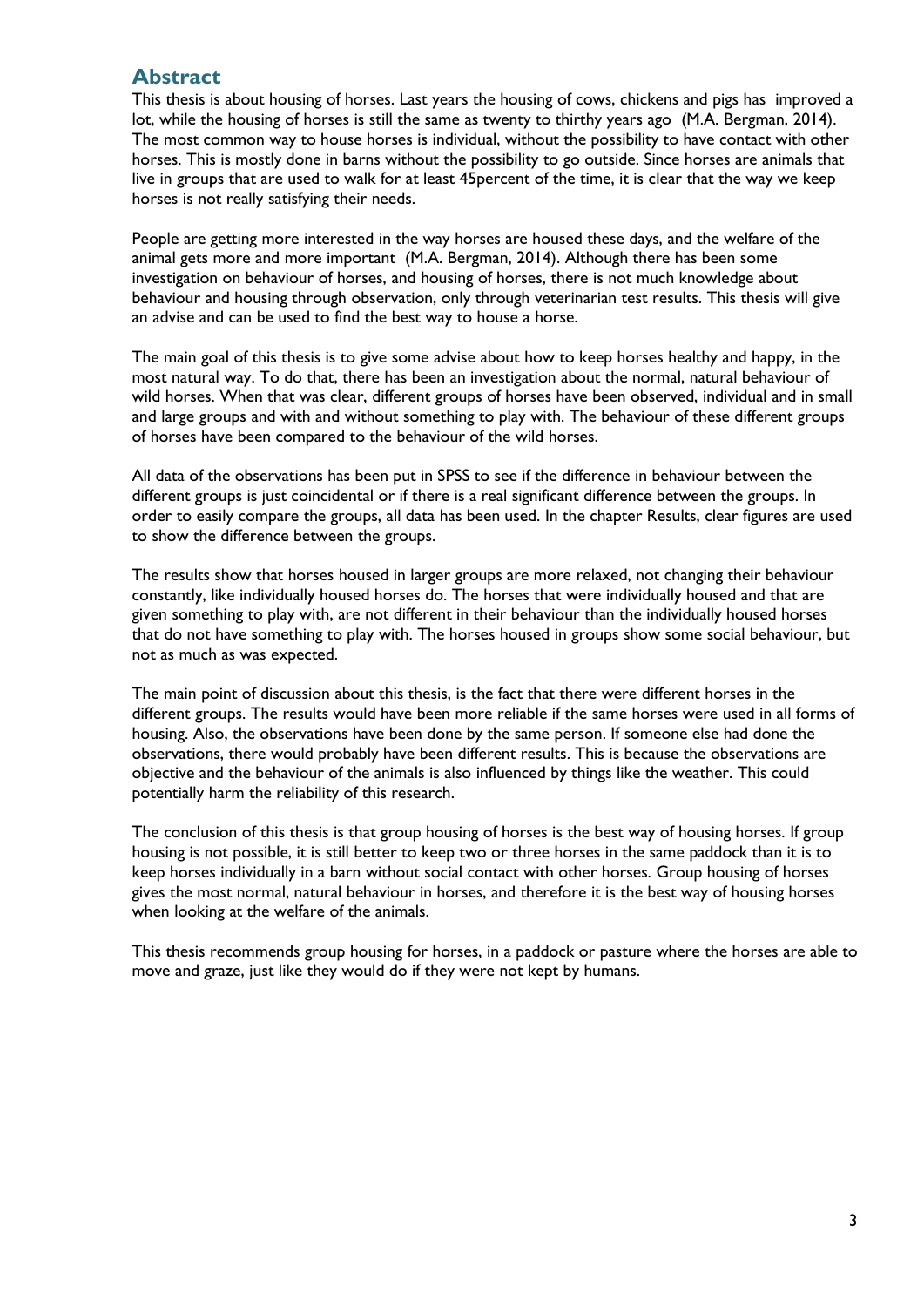## <span id="page-5-0"></span>**Samenvatting**

Deze scriptie gaat over de huisvesting van paarden. De afgelopen jaren is er in de huisvesting van varkens, koeien en kippen veel verbeterd, terwijl de huisvesting van paarden nog steeds hetzelfde is als twintig tot dertig jaar geleden (M.A. Bergman, 2014). De meest voorkomende manier om paarden te houden is individueel, zonder de mogelijkheid tot contact met andere paarden. Dit gebeurt meestal in stallen zonder de mogelijkheid om naar buiten te gaan. Omdat paarden dieren zijn die in groepen leven en die gewend zijn om ten minste 45 procent van de tijd rond te lopen en te bewegen, is het duidelijk dat de manier waarop we paarden houden niet echt voldoet aan hun behoeften.

Mensen zijn stees meer geïnteresseerd in de manieren waarop paarden worden gehouden, zoals individueel of in een groep en op stal of in de weide, en het welzijn van het paard wordt steeds belangrijker (M.A. Bergman, 2014). Hoewel er veel onderzoek is gedaan naar paarden in verschillende huisvestingsmethoden is dat vaak alleen gedaan op basis van testresultaten van onder andere bloedonderzoek, maar nog niet eerder op basis van gedragsobservaties. In deze scriptie wordt op basis van gedragsonderzoek een advies gegeven over de beste huisvesting van paarden.

Het belangrijkste doel van deze scriptie is een advies te geven over de beste manier van huisvesten van paarden zodat het paard zo veel mogelijk zijn natuurlijk, soorteigen gedrag kan vertonen. Om dat te kunnen doen is er onderzoek uitgevoerd naar het natuurlijke gedrag bij wilde paarden. Daarna zijn verschillende groepen paarden in verschillende huisvestingssystemen geobserveerd, waarbij ze soms wel en soms geen spelmateriaal kregen aangeboden. Het gedrag van deze verschillende groepen paarden is geobserveerd en vergeleken met het gedrag van de wilde paarden.

Om te bepalen of de verschillen tussen groepen significant zijn, zijn de gegevens in SPSS verwerkt. Alle paarden zijn meegenomen in het onderzoek, er is met de gehele dataset gewerkt om tot resultaten te komen. In het hoofdstuk resultaten worden duidelijke figuren gebruikt om verschillen aan te tonen.

De resultaten laten zien dat de paarden die in groepen gehouden worden rustiger zijn en minder wisselend zijn wat betreft hun gedrag. Er is geen verschil tussen individueel gehuisveste paarden die niets hebben om mee te spelen en de individueel gehuisveste paarden die wel spelmateriaal kregen aangeboden. De paarden die in groepen werden gehuisvest tonen wel sociaal gedrag, maar minder dan verwacht was.

Het belangrijkste discussiepunt is het feit dat er verschillende paarden zijn gebruikt voor de verschillende huisvestingsgroepen. De resultaten zouden betrouwbaarder zijn als dezelfde paarden werden gebruikt in alle vormen van huisvesting. Ook zijn de waarnemingen gedaan door dezelfde persoon. Als de observaties door een andere persoon waren uitgevoerd, zouden de resultaten waarschijnlijk ook anders zijn geweest. Als er andere paarden waren gebruikt in de verschillende groepen waren de resultaten waarschijnlijk ook anders geweest.

Huisvesting in de weide, individueel of in kleine groepjes, blijkt de beste manier van huisvesting te zijn. Indien groepshuisvesting niet mogelijk is, is het nog beter twee of drie paarden in dezelfde paddock houden dan om paarden individueel in een stal te houden zonder sociaal contact met andere paarden. Huisvesting in de weide, eventueel in een klein groepje, is de meest natuurlijke manier van huisvesting voor een paard.

Deze scriptie adviseert het huisvesten van paarden in de weide, bij voorkeur in een groep, net als paarden die niet door mensen worden gehouden.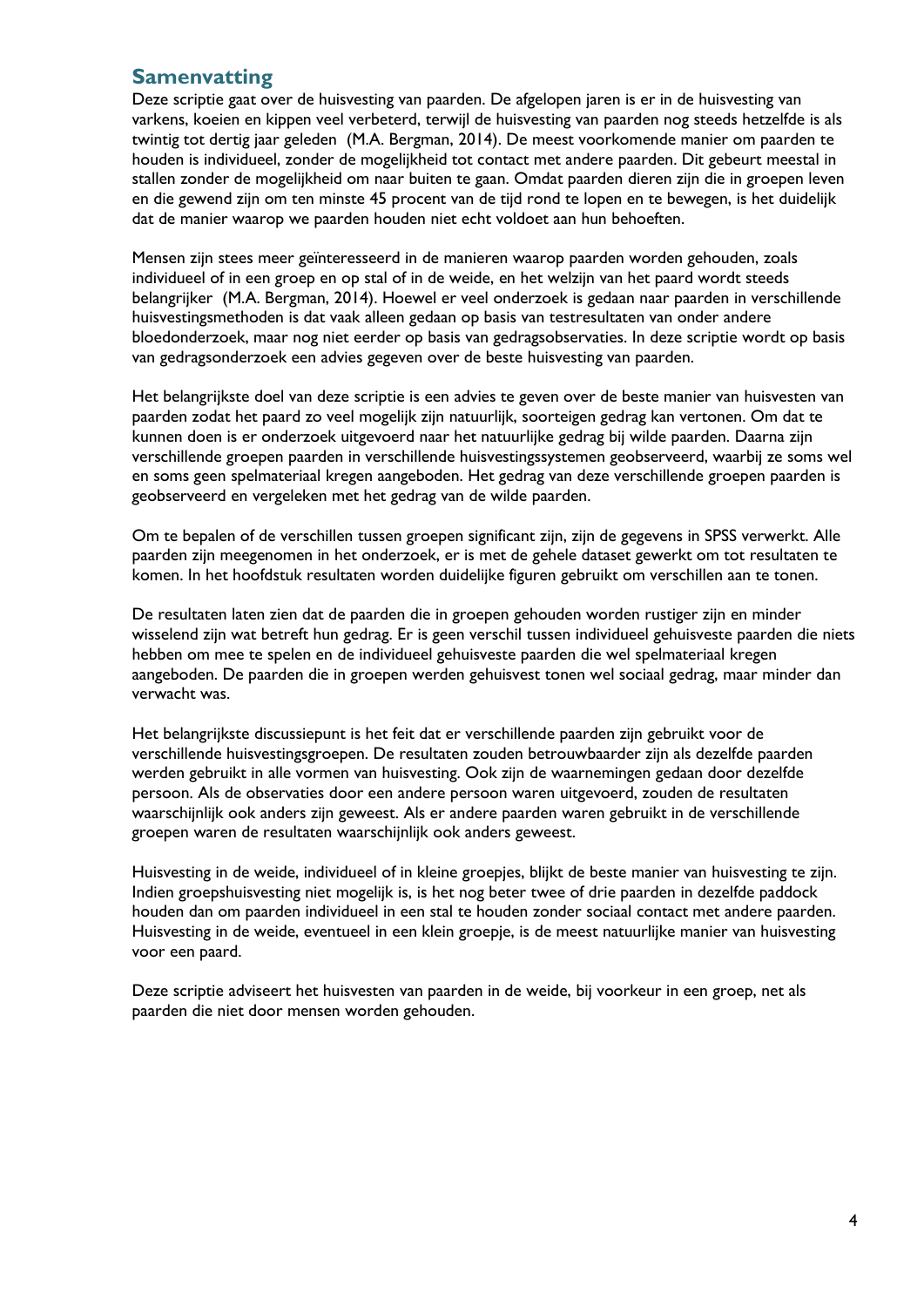## <span id="page-6-0"></span>**Hoofdstuk 1 Inleiding**

De plofkip en het stalpaard, ze hebben veel gemeen. De laatste jaren is er veel veranderd binnen de rundvee- , varkens- en pluimveehouderij in Nederland (M.A. Bergman, 2014). Dit ten goede van de gezondheid en het welzijn van de dieren. Waar echter minder aandacht voor is geweest, is de paardenhouderij. Veel paarden, waaronder voornamelijk sportpaarden, worden op stal gehouden in een individuele huisvestingsconstructie. Het paard is van nature een kuddedier en door het individuele huisvesten van deze dieren wordt het welzijn aangetast. De afstudeerstage is gelopen op Lelymare Horses te Lelystad, waar welzijn voor de paarden één van de belangrijkste aandachtspunten is. De jonge paarden en oudere paarden worden in kuddes gehuisvest waarbij ze zelf de keuze hebben binnen te staan in een grote loopstal of buiten in een groot weiland. Door deze manier van huisvesten is het idee ontstaan de invloed van groepshuisvesting op het vertonen van het natuurlijke gedrag bij paarden te bekijken.

Daarnaast is tijdens een eerder semester een kleine studie uitgevoerd naar de invloed van spelmateriaal op natuurlijk gedrag bij paarden. Hiervoor zijn een viertal paarden op stal en individueel in de weide geobserveerd, met en zonder spelmateriaal, om te bekijken of het verstrekken van spelmateriaal invloed heeft op het gedrag van het paard. Hieruit is gebleken dat het spelmateriaal stalpaarden activeert om meer natuurlijk gedrag te vertonen. Dit was slechts een klein onderzoek, waardoor de keuze is gemaakt voor het onderzoek voor de afstudeerscriptie ook de invloed van spelmateriaal op het natuurlijk gedrag van paarden te bekijken.

Voor het onderzoek dat voor de scriptie is uitgevoerd werden verschillende groepen paarden vergeleken, namelijk paarden individueel op stal en in het weiland zonder spelmateriaal, paarden individueel op stal en in het weiland met spelmateriaal, paarden in tweetallen in het weiland zonder spelmateriaal en paarden in tweetallen in het weiland met spelmateriaal, paarden in een kleine groep in het weiland met en zonder spelmateriaal, paarden in een groepshuisvesting die zijn opgegroeid tussen mensen en paarden in de kudde die niet gewend zijn aan mensen.

De doelgroep van de afstudeerscriptie zijn alle paardenhouders in Nederland. Er worden in Nederland veel paarden gehouden op verscheidene manieren, individueel of in een groep en in de weide of op stal, en door duidelijk te kunnen maken hoe het paard zijn natuurlijke gedrag kan vertonen kan een betere huisvestingsmanier worden vastgesteld voor paarden in Nederland. Dit betreft houders van sportpaarden maar ook houders van recreatie- en gezelschapspaarden.

De laatste jaren komt steeds vaker de huisvesting van paarden aan bod. Steeds vaker worden nieuwe huisvestingssystemen opgezet, zoals inloopstallen en de zogenaamde paddock paradise. Deze huisvestingssystemen zijn beter voor het paard omdat ze meer lichaamsbeweging hebben, maar kunnen de dieren alleen door meer lichaamsbeweging ook beter hun natuurlijke soorteigen gedrag vertonen? Door onderzoek te doen naar natuurlijk gedrag van paarden in een kudde die geen mensen zijn gewend kon er een standaard worden opgesteld voor natuurlijk gedrag van een paard, waarna kon worden bepaald in welk huisvestingssysteem het paard dit gedrag het meeste laat zien, waarmee kan worden aangenomen dat het paard hier het grootste welzijn ervaart.

De opbouw van het verslag is als volgt; hoofdstuk twee bestaat uit de checklist schriftelijk rapporteren, hoofdstuk drie is de abstract, hoofdstuk 4 bestaat uit de relevantie van het onderzoek, in hoofdstuk 5 is de probleemstelling beschreven, hoofdstuk 6 bestaat uit de doelstelling, hoofdstuk 7 geeft de materiaal en methode weer, hoofdstuk 8 de resultaten, hoofdstuk 9 de discussie, hoofdstuk 10 de conclusie en aanbevelingen, in hoofdstuk 11 staan de gebruikte bronnen voor de scriptie en tenslotte in hoofdstuk 12 de competenties waaraan gewerkt is. Ten slotte zijn de gegevens van het onderzoek, de Anova-toetsen en het logboek bijgevoegd als bijlagen.

### <span id="page-6-1"></span>**1.1 Relevantie**

De paardensector in Nederland is erg groot en bestaat uit veel verschillende groepen mensen. Hierdoor zijn de verschillen met betrekking tot omgang en huisvesting van de paarden ook erg groot. Voor het huisvesten van veel dieren, zoals koeien en varkens, zijn de laatste jaren de regels flink aangescherpt. Hierdoor is voor deze diersoorten meer aandacht gekomen voor het welzijn van de dieren. De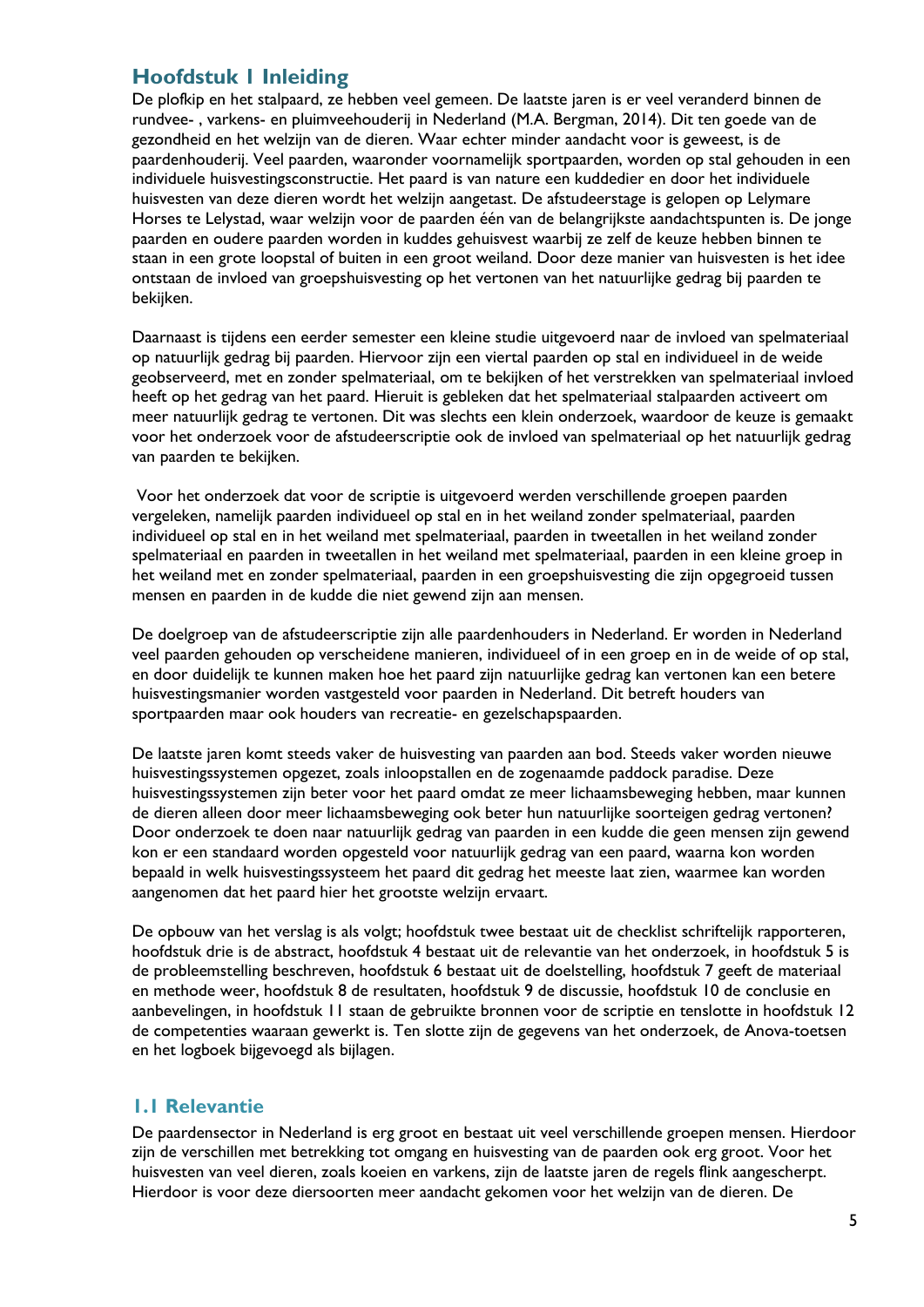paardenhouderij in Nederland loopt hiermee echter vaak wat achter op de veehouderij. Regelmatig worden paarden nog gehuisvest in zogenaamde stands, waarin de paarden vaststaan aan de muur en weinig tot geen bewegingsvrijheid hebben, laat staan sociaal contact met soortgenoten.

Steeds meer worden mensen zich er echter bewust van dat ook voor paarden de huisvesting misschien anders en beter zou kunnen. Vaak wordt deze conclusie getrokken nadat een paard bijvoorbeeld ongewenst gedrag gaat vertonen, waardoor men gaat nadenken over wat hiervoor de oplossing kan zijn. De laatste jaren zijn nieuwe huisvestingssystemen voor paarden steeds populairder geworden. Een voorbeeld hiervan is het zogenaamde Paddock Paradise, een groot stuk land met verschillende bodems als zand en gras, vaak met een natuurlijke poel en een schuilstal. Hierin worden paarden vaak met meerdere dieren gehouden. Dit lijkt een succes te zijn. Maar waarom moeten paarden anders worden gehuisvest, en hoe kan er worden aangetoond dat een andere manier van huisvesten het welzijn van het paard bevordert?

Er is al veel onderzoek gedaan op basis van bloedonderzoek naar onder andere stressindicatoren bij paarden bij verschillende huisvestingsmethodes. Bij veel van deze onderzoeken is aangegeven dat gedragsonderzoek gewenst zou zijn, maar vaak is dit door gebrek aan tijd en/of geld achterwege gelaten. Voor deze afstudeerscriptie is gekozen het ontbrekende deel van deze onderzoeken uit te voeren. Voor de kennis vooraf is gebruik gemaakt van de eerder uitgevoerde onderzoeken op basis van onder andere bloedonderzoek in verschillende huisvestingsmethodes. Om het beeld compleet te maken is nu ook gedragsonderzoek uitgevoerd bij verschillende groepen paarden, om zo in kaart te kunnen brengen wat groepshuisvesting en spelmateriaal voor invloed hebben op het gedrag van een paard.

Voor veel paardenhouders in Nederland kan deze afstudeerscriptie een uitkomst bieden, doordat er met de gegevens van dit onderzoek een compleet beeld kan worden gevormd over huisvesting voor paarden met betrekking tot het welzijn van het paard. Met het onderzoek voor deze afstudeerscriptie is ook het ontbrekende gedragsonderzoek toegevoegd aan de kennis over huisvesting.

Steeds vaker ondervinden mensen problemen met hun paard op basis van gedrag. Paarden hebben vaak veel energie, vertonen stalondeugden of ze vertonen ongewenst gedrag naar andere paarden. Deze problemen hebben vaak te maken met een matig welzijn van het paard. De paarden kunnen vaak hun energie niet kwijt, hebben geen sociaal contact met soortgenoten en vervelen zich vaak. Deze problemen zijn op te lossen door de manier van huisvesten van het paard aan te passen, zodat het paard zijn natuurlijke soorteigen gedrag kan vertonen. Hierdoor zal een hoger welzijn van de dieren worden behaald.

Dit onderzoek is relevant voor alle paardenhouders in Nederland, zowel eigenaren van grote sportstallen en handelsstallen als voor particulieren met 1 of 2 paarden bij huis. Ook voor verenigingen zoals de KNHS is het onderzoek relevant, zij zijn een belangrijke nieuwsgever en raadgever richting zowel de sportpaardensector als de recreatiepaardensector. Door bekendheid en erkenning van andere methodes van huisvesting door de KNHS zijn mensen eerder geneigd zijn deze raad op te volgen. Op deze manier kan de KNHS bijdragen aan een hoger welzijn voor alle paarden.

### <span id="page-7-0"></span>**1.2 Probleemstelling**

De evolutie van het paard begint ongeveer 65 miljoen jaar geleden. De overleving van het paard is bepaald door het aanpassingsvermogen dat het mogelijk maakt te leven in verschillende omgevingen, waar ze hun jongen grootbrengen en voorkomen dat ze ten prooi vallen aan roofdieren. De domesticatie van paarden is nog niet zo heel lang geleden begonnen en het aanpassingsvermogen van paarden heeft ervoor gezorgd dat er verschillende manieren van huisvesten zijn ontstaan. Zo accepteren paarden het om individueel op stal te worden gehuisvest, terwijl zij zich prettiger voelen op de weide in een groep. Ondanks dat er overeenkomsten zijn met het leven in het wild en in gevangenschap, zoals behoefte aan het zoeken naar voedsel, beschutting en bescherming, zijn er ook veel verschillen. Voorbeelden van deze verschillen zijn de behoefte rond te trekken, sociaal contact, reproductie en opvoedingsgedrag. Veel aspecten van de domesticatie conflicteren met het natuurlijk gedrag van het paard, wat mogelijk zorgt voor een verminderd welzijn door het niet kunnen uitvoeren van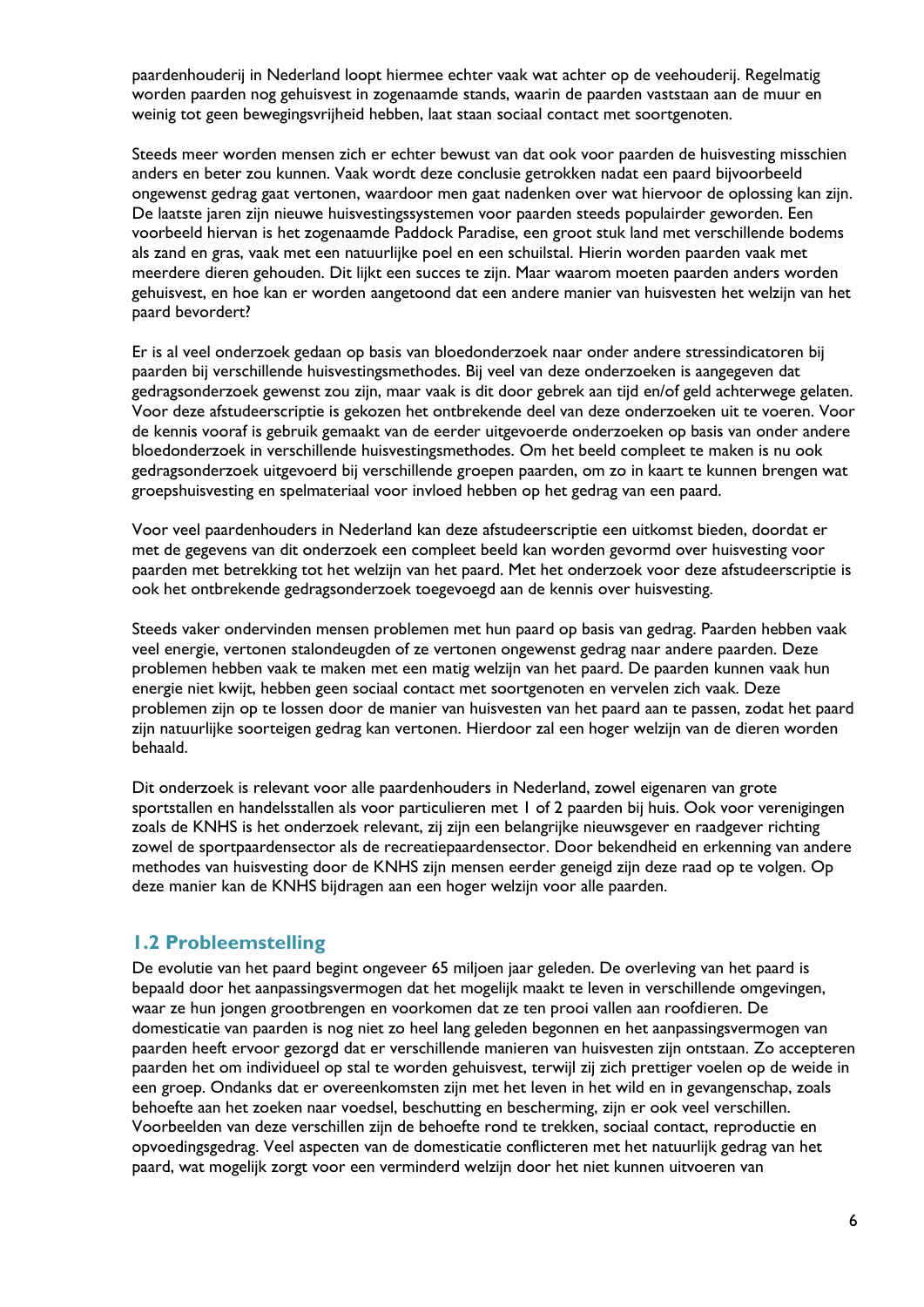gedragspatronen waar wel een hoge motivatie voor is. Het gedrag van paarden lijkt weinig veranderd te worden door de domesticatie, als men kijkt naar de voortplanting in gevangenschap (Goodwin, 2007).

Het gedrag van paarden kan het beste worden begrepen vanuit het oogpunt dat paarden prooidieren zijn met een goed ontwikkeld vecht-of-vlucht systeem. De eerste reactie op bedreiging is vaak vluchten, terwijl ze op andere momenten zichzelf of hun jongen beschermen, vaak wanneer vluchten niet mogelijk is, bijvoorbeeld wanneer een veulen wordt bedreigd. Toch zijn jaren geleden paarden gedomesticeerd, en hebben mensen gediend tot op heden door hun vermogen veel werktaken en amusementstaken te vervullen. Door selectieve fokkerij zijn een aantal paardenrassen gefokt om mensen te helpen bij het werk, zoals de grote trekpaarden. Aan de andere kant zijn juist rijpaarden gefokt die zijn geselecteerd op snelheid, behendigheid, oplettendheid en uithoudingsvermogen, eigenschappen die overeenkomen met de paarden in het wild. Het instinct van het paard kan voor mensen in een voordeel werken om een band op te bouwen met de dieren. Het varieert hoe mensen paarden opvoeden, maar vaak is een deel ervan gebaseerd op de klassieke training van paarden (N.B, Horse behavior).

Ondanks dat er verschillende paardenrassen zijn ontstaan en de paarden worden gebruikt voor verschillende disciplines in de sport, hebben alle paarden nog steeds hetzelfde natuurlijke gedrag. Welke manier van huisvesten is goed voor een paard? Paarden kunnen binnen en buiten worden gehuisvest, of in een combinatie daarvan. Het huisvestingssysteem wordt meestal beïnvloed door het gebruik van het paard en meer door wat de eigenaar wil dan door wat het paard nodig heeft. Naast stalling wordt altijd weidegang aangeraden voor een paard (N.B, Housing for horses).

Paarden worden over het algemeen gehuisvest in stallen omdat dit gemakkelijk is voor de houders, maar deze manier van huisvesten lijkt ook gevaren met zich mee te brengen voor de gezondheid en het welzijn van het paard. Een systeem dat is opgesteld om te bepalen hoe het welzijn van dieren is, is gebaseerd op vijf vrijheden. Deze vrijheden zijn vrij van honger, vrij van dorst en verkeerde voeding, vrij van oncomfortabelheid, vrij van pijn, vrij van verwondingen en ziekte, vrij van angst en stress en de mogelijkheid krijgen om hun normale gedrag te vertonen. Dit systeem kan ook worden gebruikt om het welzijn van paarden te bepalen in de verschillende huisvestingssystemen. Het systeem is verder opgedeeld in subonderdelen bij de vijf vrijheden om een richtlijn te geven hoe je een dier het beste kunt houden (Mills, 2007).

Deze vrijheden komen weinig overeen met de individuele huisvesting van paarden op stal, waarbij hun natuurlijke gedrag voor een groot deel beperkt is. Desondanks is dit een wijdverspreide manier van huisvesting in onder andere Duitsland en Nederland, vooral voor wedstrijdpaarden. Om het welzijn bij dit huisvestingssysteem te verbeteren, wordt bewegingsvrijheid in het weiland of in een paddock als een belangrijk punt gezien, maar tegelijk wordt er gevreesd dat er meer kans is op verwondingen en dat het paard minder motivatie zou hebben om te presteren wanneer het vrije keuze heeft om te bewegen. In een eerdere studie zijn drie verschillende behandelingen onderzocht om het effect van de behandelingen op zes wedstrijdpaarden te bepalen in de stal, tijdens de training en op het stressniveau tijdens de dagelijkse training zonder vrije bewegingsvrijheid, na de training 2 uur vrije bewegingsvrijheid zonder soortgenoten en na de training 2 uur vrije bewegingsvrijheid met één andere soortgenoot samen. Het gedrag van de paarden in de stal is continu geobserveerd door middel van video-opnamen op 3 dagen voor het eind van elke behandeling. Dagelijks is het stressniveau bepaald door de hartslag tijdens rust te meten. Het gedrag tijdens de training werd geëvalueerd door de ruiters een vragenlijst te laten invullen. Wanneer de paarden de mogelijkheid kregen vrij te bewegen bleek de werklust ook wat beter te zijn (Werhahn, 2012).

De mogelijkheid om vrij te bewegen ontbreekt echter vaak. Over het algemeen worden paarden individueel op stal gehuisvest, terwijl huisvesting die sociale interactie minder of niet mogelijk maakt al eerder is aangewezen als zorgwekkend voor het welzijn van het paard. Het doel van een eerder welzijnsonderzoek was gedrag en fysiologische reactie te vergelijken bij paarden in verschillende huisvestingsystemen die wel of geen sociaal contact hadden met soortgenoten. De paarden werden verdeeld in vier groepen en werden blootgesteld aan vier verschillende huisvestingssystemen voor een periode van vijf dagen in een willekeurige volgorde. De vier gebruikte huisvestingssystemen waren individuele huisvesting zonder sociaal contact, individuele huisvesting met sociaal contact, huisvesting in tweetallen met sociaal contact en huisvesting in groepen met sociaal contact. Tijdens elk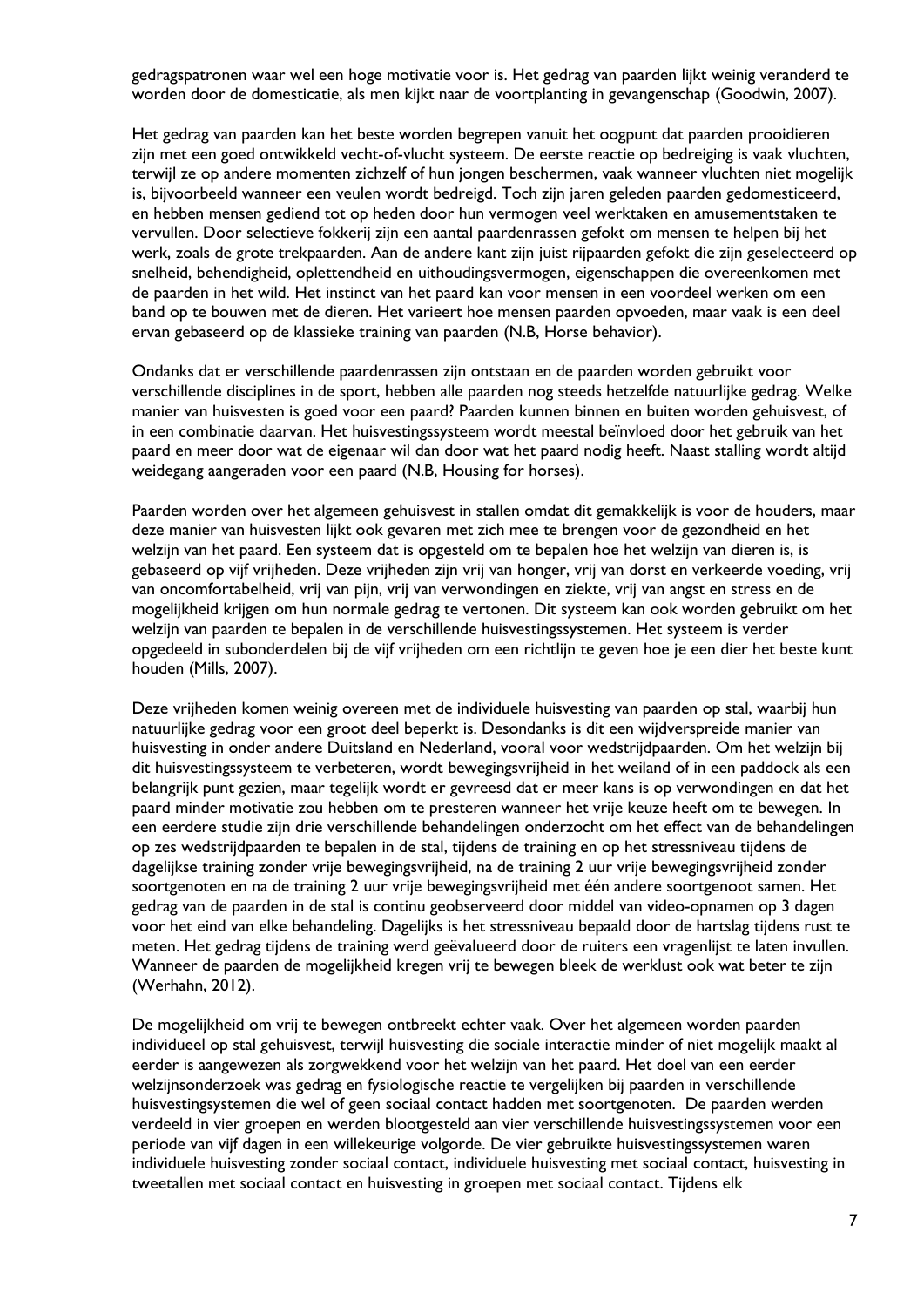huisvestingssysteem werd de adrenaline geobserveerd door middel van mestonderzoek. Door middel van de oogtemperatuur werd de hoeveelheid stress bij de paarden gemeten. Gedragsanalyse is bij dit onderzoek weggelaten door een tekort aan tijd, maar met behulp van video-opnames is voor elk paard een score gegeven voor handelbaarheid. De hoeveelheid stress bleek significant lager te zijn bij de paarden in een groepshuisvesting dan bij alle andere huisvestingssystemen. Hiermee kan worden gezegd dat op basis van fysiologie en gedrag de groepshuisvesting bijdraagt aan een verhoogd welzijn bij paarden (Yarnella, 2015).

Een paard brengt gemiddeld 22 uur per dag door op stal, wat leidt tot een verminderd welzijn. Stalontwerp en het aanbieden van weidegang hebben direct effecten op de gezondheid van paarden. De meest voorkomende ziekten zijn ziekten aan de longen of luchtwegen door de vaak stoffige omgeving. Naast deze ziekten zijn er veel meer ziekten bekend bij paarden. Het risico op andere ziekten en psychische stress worden verhoogd door weinig stimulatie in de stal. Naast de stal zelf wordt het paard ook beïnvloed door de omgeving van de stal, bijvoorbeeld door voeropslag tegenover de stal. Daarnaast hebben de paarden kans zich te verwonden of ziek te worden door het staloppervlak zelf, de looppaden tussen de stallen door en het erf (Clarke).

Een groter aantal uur buiten verminderd de kans op ziekten bij een paard. Het doel van een andere studie is te onderzoeken of verrijking tijdens weidegang of bewegingsmogelijkheid in een paddock de paarden actiever maakt, zowel bij individueel gehuisveste paarden als bij paarden in een groep. Het onderzoek is verdeeld in twee delen, in deel 1 worden acht paarden geroteerd over acht paddocks waarin ze individueel worden gehuisvest, waarbij in zeven paddocks een bepaald soort verrijkingsmateriaal aanwezig is en in 1 paddock is niets aanwezig, deze paddock functioneert als controlegroep. Bij deel 2 is het onderzoek gelijk aan deel 1, maar worden niet acht individueel gehuisveste dieren gebruikt, maar zes groepen van elk drie tot zes paarden. De materialen waar de paarden in deel 1 van het onderzoek de meeste interactie mee hebben zijn de materialen die ook worden ingezet bij deel twee van het onderzoek. Ook word in deel twee het aantal sociale interacties genoteerd (Meisfjord Jørgensen, 2011).

Studies hebben aangetoond dat dieren in gevangenschap gezonder leven met minder stress wanneer ze de kans krijgen om dingen te doen die zij normaal in het wild ook zouden doen, zoals bewegingsvrijheid en het hebben van sociaal contact. Door dieren een uitlaatklep te geven om hun natuurlijke gedrag mee te kunnen vertonen, zoals ze te laten werken voor hun voer en ze een interessante leefomgeving aan te bieden, wordt de dieren verrijking aangeboden. In dierentuinen is bij veel dieren gebruik gemaakt van spelmateriaal, ballen waar voer in kan worden gestopt, om in te bijten en materiaal om in te klimmen. Daarnaast leven de dieren vaak samen met soortgenoten of hebben in ieder geval de mogelijkheid soortgenoten te zien vanuit hun verblijf (N.B, Enriching your horse's life).

Voor paarden die geen mogelijkheid hebben sociaal contact te hebben met soortgenoten is er spelmateriaal ontwikkeld, die ertoe bijdragen dat het paard zijn natuurlijke gedrag vertoond. Voorbeelden hiervan zijn hooinetten, likstenen die opgehangen kunnen worden en skippyballen (N.B, Horse enrichment).

Er is al veel onderzoek gedaan naar het stressniveau van paarden bij verschillende manieren van huisvesten, voornamelijk bij paarden individueel op stal en in de paddock, en ook al wat onderzoek naar de sociale interactie tussen paarden en naar de invloed van verrijkingsmateriaal bij paarden om ze actiever te maken. Daarbij is geen rekening gehouden met wat nu werkelijk natuurlijk gedrag is van een paard, en of ze dit gedrag meer gaan vertonen in een bepaald huisvestingssysteem of met verrijking.

Waar het welzijn van hoogproductieve dieren in de veehouderij in Nederland de laatste jaren al veel is verbeterd aan de hand van het natuurlijke gedrag van deze dieren, is er minder aandacht geweest voor het houden van paarden in Nederland. Hierdoor zijn er veel paarden die bijna continu op stal staan en niet of nauwelijks hun natuurlijk gedrag kunnen vertonen. Om dit probleem op te lossen zal er onderzoek worden gedaan naar het vertonen van natuurlijk gedrag in verschillende huisvestingssystemen en met spelmateriaal om zo een goede richtlijn te kunnen geven over goede huisvesting voor paarden die het welzijn bevorderen.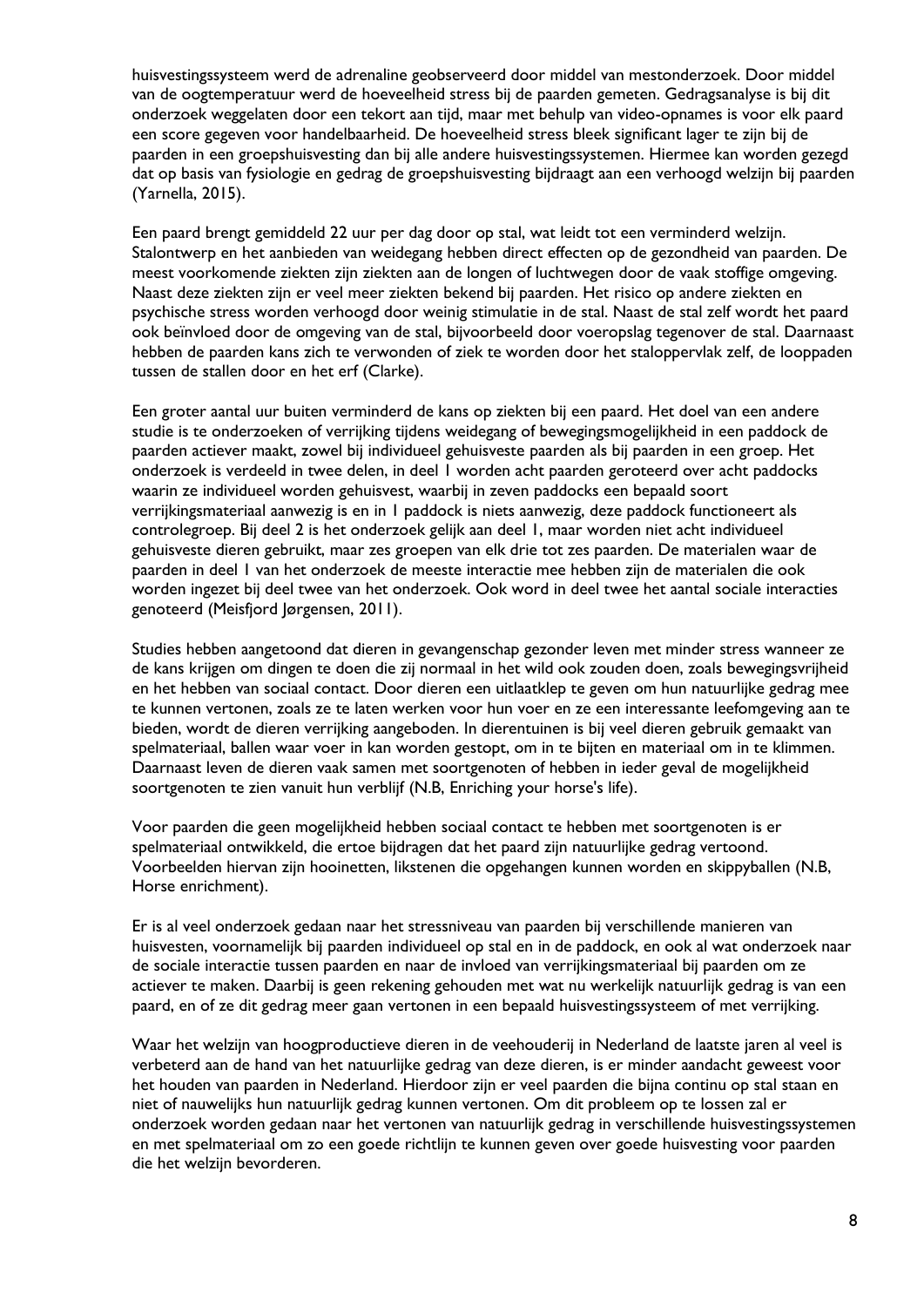Het doel is dus een onderzoek uit te voeren waarmee de beste manier van huisvesten kan worden aangetoond voor gehouden paarden in Nederland om daarmee het welzijn te kunnen verbeteren. De vraag die hiervoor moet worden beantwoord luidt als volgt:

'Op welke manier kan het welzijn van paarden in Nederland worden verhoogd door middel van huisvesting en het toepassen van spelmateriaal?'

Om te kunnen bepalen wat de beste manier van huisvesting is voor paarden in Nederland zijn een aantal deelvragen opgesteld:

'Welke gedragingen laat het paard zien in de verschillende huisvestingssystemen?'

'Welke gedragingen laat het paard zien wanneer het beschikt over spelmateriaal?'

'Op welke manier kan het paard het beste worden gehuisvest wanneer wordt gekeken naar het vertonen van natuurlijk gedrag?'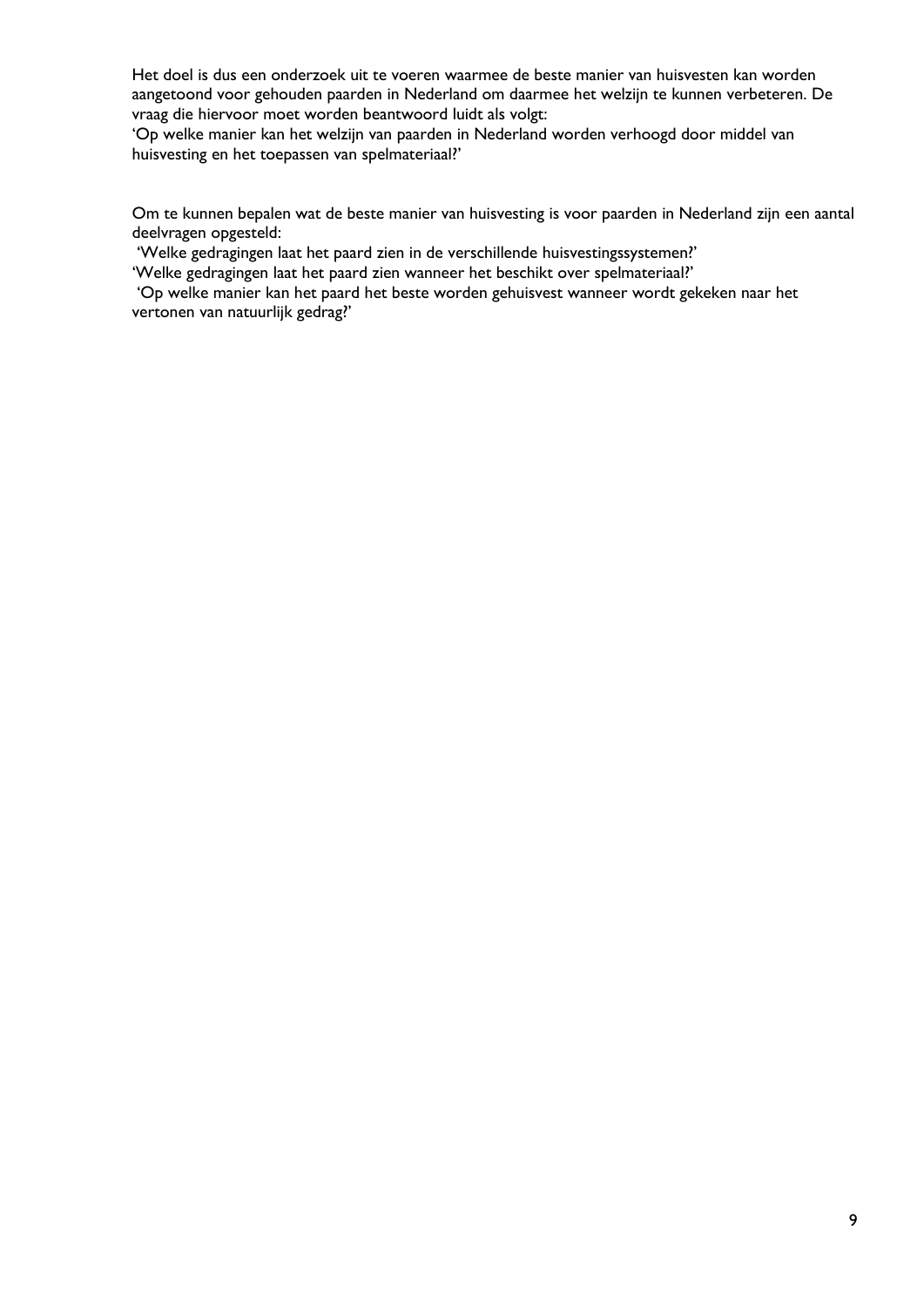## <span id="page-11-0"></span>**Hoofdstuk 2 Materiaal en methode**

In dit hoofdstuk zal eerst worden uitgelegd hoe gedragsonderzoek in zijn werk gaat en hoe dit wordt uitgevoerd. Vervolgens zal dit worden toegespitst op het onderzoek voor deze scriptie.

### <span id="page-11-1"></span>**2.1 Literatuurstudie**

Om iets te kunnen zeggen over het gedrag van een dier, zal het gedrag eerst geobserveerd en geïnterpreteerd moeten worden. Dit wordt gedragsonderzoek genoemd. Gedragsonderzoek biedt aanvullende informatie over het welzijn van een dier. Een dier kan gezond zijn, maar dit hoeft niet altijd te betekenen dat het welzijn van het dier ook hoog is. Bij paarden kun je bijvoorbeeld letten op hinniken en actieve locomotie als signalen van laag of hoog welzijn. Gedragsobservaties worden vaak ook onbewust al gedaan, bij het werken met paarden houdt men rekening met het gedrag van het desbetreffende paard. Bij gedragsonderzoek wordt er echt bewust gekeken naar het gedrag van het dier en is er een doel waarom dit gedrag wordt geobserveerd. Wanneer je echt iets wilt zeggen over het gedrag van een groep dieren is het belangrijk een betrouwbaar en valide onderzoek uit te voeren. Het doel van het observeren is informatie verwerven over de groep dieren. Door het observeren krijg je informatie over de relaties tussen de dieren en het gedrag in verschillende situaties. Na het observeren ga je bepalen wat het gedrag dat is gezien nu precies over de dieren zegt. Tijdens het observeren ben je bewust bezig met het gedrag waarnemen en noteren. Na het observeren wordt de informatie verwerkt, er wordt bewust bepaald hoe dit gebeurd en op welke manier het overzichtelijk kan worden weergegeven. Ook is er van tevoren bepaald wat er nodig is voor de gedragsobservaties. De informatie die wordt opgedaan met het observeren wordt vaak direct genoteerd. Iedereen ziet dingen op een andere manier, waardoor er rekening mee moet worden gehouden dat hetzelfde onderzoek door een andere persoon een ander resultaat kan opleveren, hoe meer ervaring iemand opdoet, hoe meer iemand leert om zonder eigen mening naar het gedrag te kijken. Ook wordt er naar de observaties gekeken en hierin geselecteerd, welke observaties worden meegenomen in het onderzoek en welke niet. Gedragsonderzoek kan wetenschappelijk zijn of niet. Beide typen gedragsonderzoeken zijn gebaseerd op observaties en bij beide typen gedragsonderzoek wordt het gedrag van de dieren gebruikt om iets te kunnen onderzoeken. Ook hebben beide typen gedragsonderzoek dezelfde nadelen, ze zijn namelijk momentgebonden en het zijn persoonlijke observaties. Een andere persoon zal dingen vaak weer op een andere manier zien. Er zijn ook verschillen tussen normaal gedragsonderzoek en wetenschappelijk onderzoek. Het doel van het onderzoek is hierbij belangrijk. Wetenschappelijk onderzoek moet betrouwbaar en geldig zijn, bij normaal onderzoek is dit niet perse noodzakelijk. Ook verschilt de observatiemethode vaak. Wetenschappelijk onderzoek moet voldoen aan bepaalde voorwaarden, en fouten in het onderzoek zijn niet aanvaardbaar (J.P. van de Sande, 2007).

Voor gedragsonderzoek wordt gebruik gemaakt van een ethogram. Dieren vertonen vaak een rustig gedrag wanneer zij niet bang zijn en geen honger hebben. Wanneer een dier honger heeft, een nieuwe omgeving betreedt of nieuwe soortgenoten ontmoet kunnen andere gedragingen worden waargenomen. Sommige dieren vertonen veel verschillende gedragingen in slechts een half uur tijd, andere dieren juist niet en moeten daarom langer bekeken worden. Het gedrag van het dier moet zo normaal mogelijk zijn, en niet worden beïnvloed door het onderzoek.

De verschillende gedragselementen moeten worden omschreven. Dit bestaat uit een omschrijving van de omgeving van het dier tijdens de observaties en een beschrijving van het onderzochte dier.het dier moet vervolgens voor langere tijd geobserveerd worden, waar mogelijk kan dit op video worden opgenomen. Het gedrag moet zo nauwkeurig mogelijk worden beschreven, dit geldt voor bijzonder gedrag maar ook voor gedrag dat heel normaal lijkt.

Vervolgens moet er een protocol worden gemaakt, waarin de duur, frequentie en volgorde van de gedragselementen staan beschreven. De protocollen worden gemaakt van korte perioden en kunnen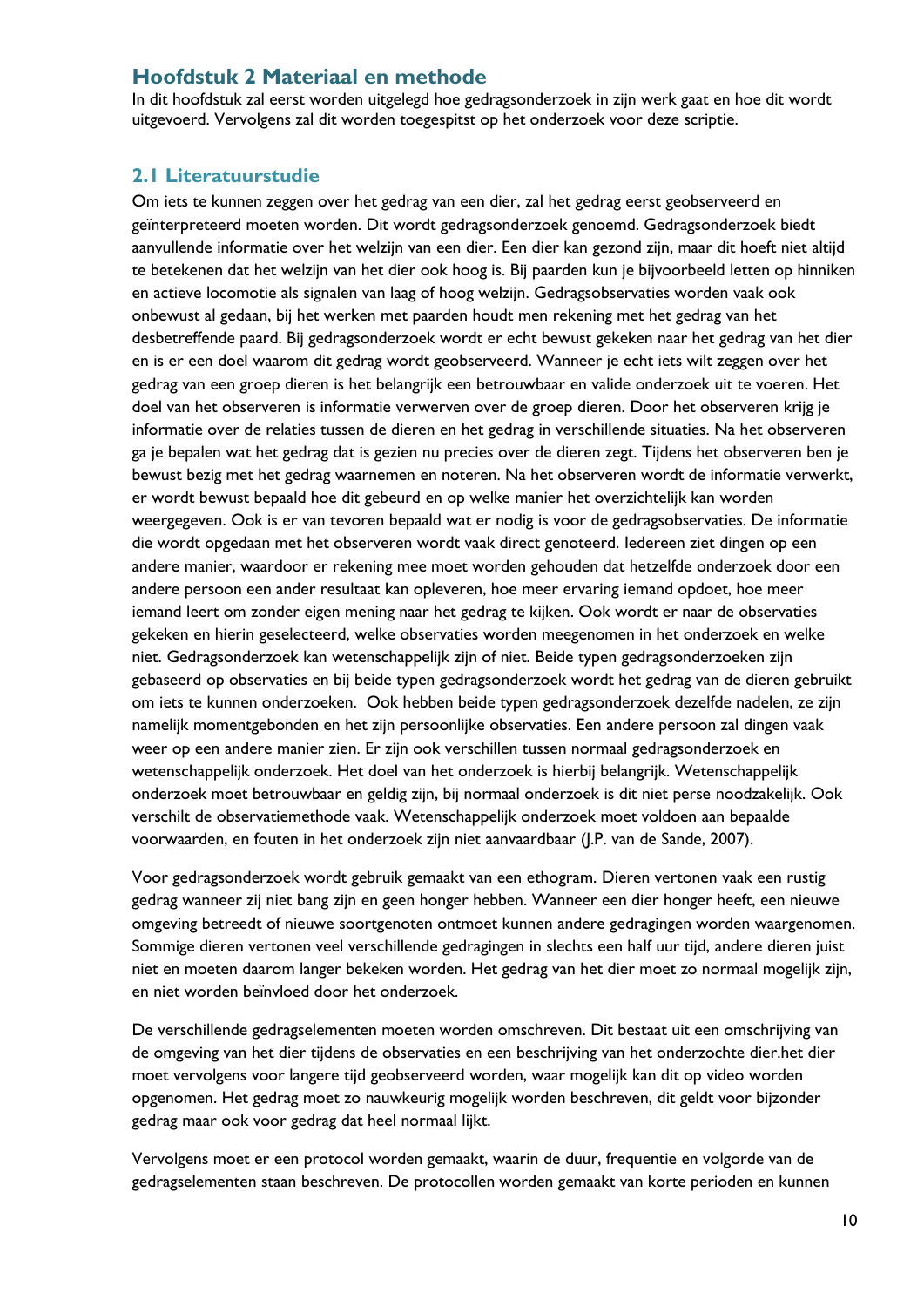gemaakt worden door middel van video-opnamen, inspreken in een draagbare bandrecorder of door het gedrag direct in een protocol op te schrijven.

Ten slotte worden de resultaten verwerkt, dit kan op verschillende manieren gebeuren. Er kunnen bijvoorbeeld staafdiagrammen worden gemaakt van de frequentie van het gedrag per dier. Dit kan ook worden gedaan voor de totale tijd dat een dier bepaald gedrag uitvoert. Hierin kan het gedrag dat is uitgevoerd tijdens de observatieperiode worden afgelezen. Ook kan er worden gekeken welk gedrag na elkaar wordt uitgevoerd, om te bepalen of er gedragspatronen zijn (Bioplek, 2016).

## <span id="page-12-0"></span>**2.2 Het onderzoek voor de scriptie**

Voor het onderzoek zijn verschillende gedragsobservaties uitgevoerd. Hierbij is steeds de naam van het paard genoteerd, of een nummer en de omschrijving van het paard in het geval van de konikspaarden in de Stille Kern. Verder is per individu een ethogram ingevuld met daarin het gedrag dat zij in een uur tijd lieten zien.

Het onderzoek is uitgevoerd op een pensionstal in Putten, op Lelymare in Lelystad en in de Stille Kern in Zeewolde.

Voor het onderzoek zijn de paarden allemaal afzonderlijk een uur geobserveerd. De paarden die in meerdere manieren van huisvesten zijn geobserveerd zijn per huisvestingmethode een uur bekeken. De observaties zijn echter niet allemaal op dezelfde dag uitgevoerd. Dit kwam deels door de weersomstandigheden en deels door het aantal te observeren paarden. Dit heeft invloed op de resultaten, daarom is dit meegenomen in de discussie. Om de verschillende gegevens van de verschillende paarden gemakkelijker te kunnen verwerken is ervoor gekozen de gegevens per huisvestingsgroep te middelen.

Om de deelvragen en daarmee uiteindelijk de hoofdvraag te kunnen beantwoorden is gebruik gemaakt van observatie en literatuurstudie waarbij natuurlijk gedrag de grootste leidraad is. Bij de observaties is gebruikt gemaakt van focal sampling waarbij steeds één dier geobserveerd wordt en waarbij met behulp van een ethogram de gedragingen worden genoteerd in een protocol, en continuous recording waarbij continu wordt genoteerd wanneer het dier aan een nieuwe gedraging begint en hoe lang deze gedraging duurt. De verwachting is dat groepshuisvesting leidt tot het meeste natuurlijke gedrag en daarmee waarschijnlijk tot meer spelgedrag bij de paarden.

Er zijn voldoende paarden beschikbaar voor observatie. Voor het observeren van het gedrag in een kudde paarden die geen mensen gewend zijn zal een kudde van ongeveer 30 paarden beschikbaar, voor het observeren van het gedrag in een kudde paarden die mensen gewend zijn zijn twee kuddes van ongeveer 20 paarden (ongeveer 20 merries en 20 hengsten) beschikbaar, en voor de observatie van individueel gehuisveste paarden en in tweetallen gehuisveste paarden met en zonder spelmateriaal zijn 11 paarden beschikbaar.

Er zijn verschillende groepen gemaakt waarbij observaties gedaan zijn worden:

Paarden individueel op stal zonder spelmateriaal(ruinen en merries van 12 t/m 38 jaar);

Paarden individueel op stal met spelmateriaal (ruinen en merries van 12 t/m 38 jaar);

Paarden individueel in de wei zonder spelmateriaal (ruinen en merries van 12 t/m 38 jaar);

Paarden individueel in de wei met spelmateriaal (ruinen en merries van 12 t/m 38 jaar);

Paarden in tweetallen in de wei zonder spelmateriaal (ruinen samen in de leeftijd van 12 t/m 20 jaar en ruinen en merries samen in de leeftijd van 12 t/m 38 jaar);

Paarden in tweetallen in de wei met spelmateriaal (ruinen samen in de leeftijd van 12 t/m 20 jaar en ruinen en merries samen in de leeftijd van 12 t/m 38 jaar);

Hengsten in een kudde die mensen zijn gewend (leeftijd van 1 tot 15 jaar);

Merries in een kudde die mensen zijn gewend (leeftijd van een paar weken oud tot 29 jaar);

Hengsten en merries gezamenlijk in een kudde die geen mensen zijn gewend (leeftijd merries van 1 t/m 15 jaar, hengsten van 7 t/m 10 jaar, kleine kuddes van 5 tot 6 dieren bestaande uit 1 of 2 hengsten en een aantal merries van verschillende leeftijden).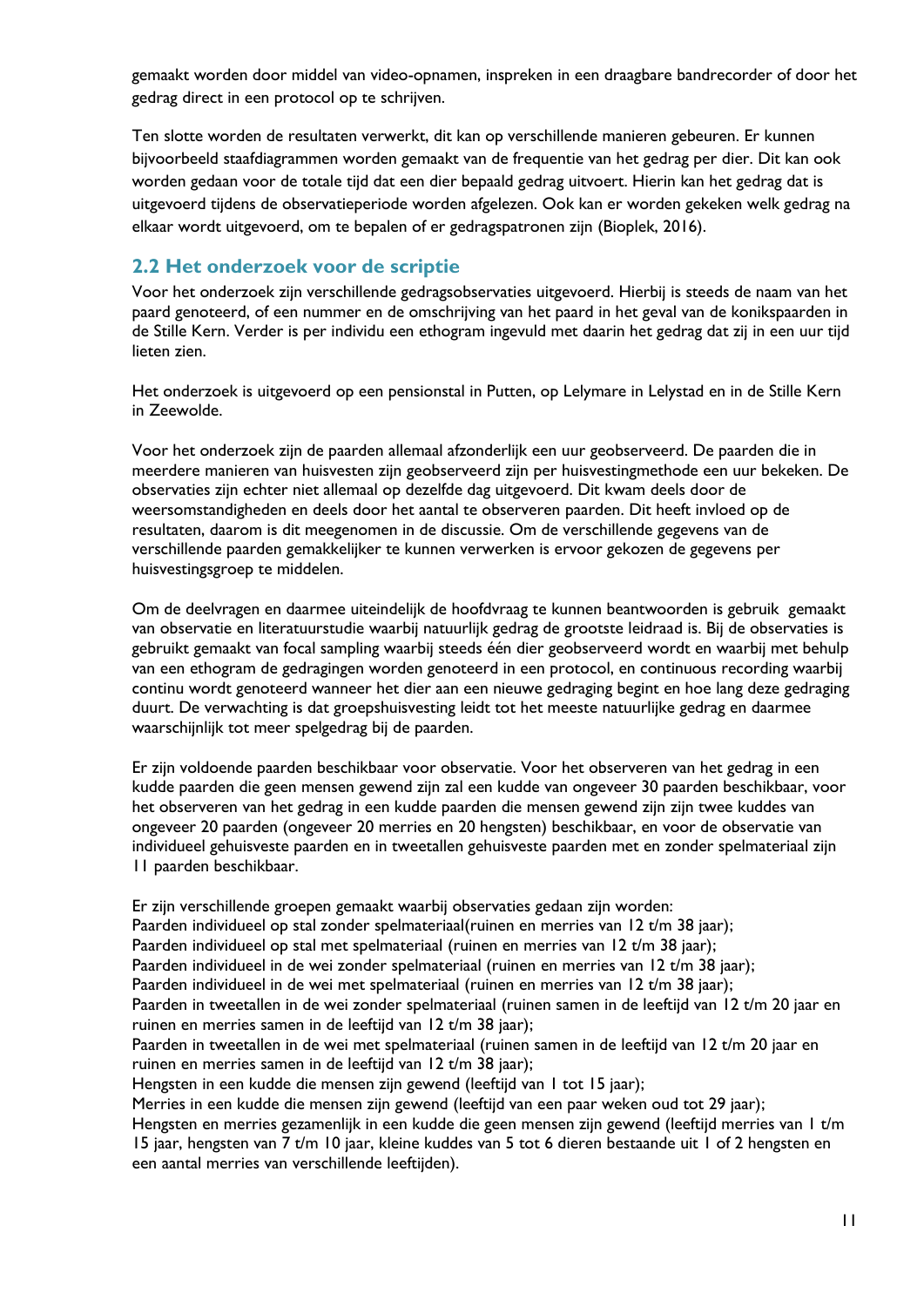Daarnaast zal literatuurstudie worden gedaan naar het natuurlijk gedrag van paarden, de huisvesting van paarden en verrijking bij paarden.

Voor het observeren van de paarden om het gedrag van de verschillende groepen paarden te kunnen Vergelijken is een ethogram opgesteld. Verder zijn de paarden individueel een uur geobserveerd worden. Dit wordt gedaan door middel van continuous recording, de paarden worden continu geobserveerd en alles wat ze doen wordt genoteerd, en door middel van focal animal sampling, omdat 1 individu wordt geobserveerd waarvan constant wordt genoteerd wat het dier doet. Het gedrag wordt genoteerd in het protocol, er kunnen dus meer gedragingen per 5 seconden worden genoteerd wanneer dit zich voordoet. In tabel 1 is het ethogram weergegeven dat gebruikt zal worden voor het observeren van de paarden. Er is gekozen voor deze gedragingen na een globale observatie van het gedrag van wilde paarden in de Oostvaardersplassen en na een eerder kort onderzoek naar de invloed van spelmateriaal op gedrag van stalpaarden. In tabel 2 is het protocol te zien wat gebruikt zal worden bij het observeren. Er is gekozen om iedere gedraging die het paard laat zien te noteren, met daarbij de tijd van wanneer tot wanneer het paard deze gedraging uitvoert.

| <b>Element</b>     | <b>Afkorting</b>  | Omschrijving                                                                                                          |
|--------------------|-------------------|-----------------------------------------------------------------------------------------------------------------------|
| Grazen             | Gra               | Gras eten door met tanden of<br>lippen het gras van de grond los<br>te maken en het daarna op te<br>nemen als voedsel |
| <b>Drinken</b>     | Dri               | Water in de mond nemen of<br>opzuigen en doorslikken                                                                  |
| <b>Takjes eten</b> | <b>Tak</b>        | Takjes opnemen als voedsel                                                                                            |
| <b>Mesten</b>      | <b>Mes</b>        | <b>Ontlasten</b>                                                                                                      |
| <b>Urineren</b>    | Uri               | <b>Plassen</b>                                                                                                        |
|                    |                   |                                                                                                                       |
| <b>Stappen</b>     | <b>Sta</b>        | In een rustig tempo<br>voortbewegen                                                                                   |
| <b>Draven</b>      | Dra               | In een gemiddeld tempo<br>voortbewegen                                                                                |
| <b>Galopperen</b>  | Gal               | Zich in een heel snel tempo<br>voortbewegen                                                                           |
| <b>Stilstaan</b>   | Sti               | Niet voortbewegen                                                                                                     |
| Liggen             | Lig               | Op de grond rusten op één van<br>de flanken of de buik                                                                |
| <b>Rollen</b>      | Rol               | Liggen op de grond en zich met<br>de rug en beide flanken over de<br>grond bewegen                                    |
| <b>Uitrekken</b>   | Uit               | Langer maken door uit te<br>strekken                                                                                  |
| <b>Slapen</b>      | $\overline{S}$ la | In slaap zijn met de ogen<br>gesloten                                                                                 |
| <b>Springen</b>    | Spr               | Met alle benen tegelijk van de<br>grond bewegen                                                                       |
| Achterwaarts gaan  | <b>Ach</b>        | Achteruit voortbewegen                                                                                                |
|                    |                   |                                                                                                                       |
| <b>Schuren</b>     | Schu              | Stevig tegen iets aan wrijven of<br>over iets heen wrijven                                                            |
| Kribbebijten       | Kri               | Met de tanden in de rand van<br>de staldeur of muur bijten                                                            |
| Weven              | <b>Wev</b>        | Op de plaats blijven staan en<br>van links naar rechts blijven<br>bewegen en daarbij alleen het                       |

#### Tabel 1 Ethogram observeren paarden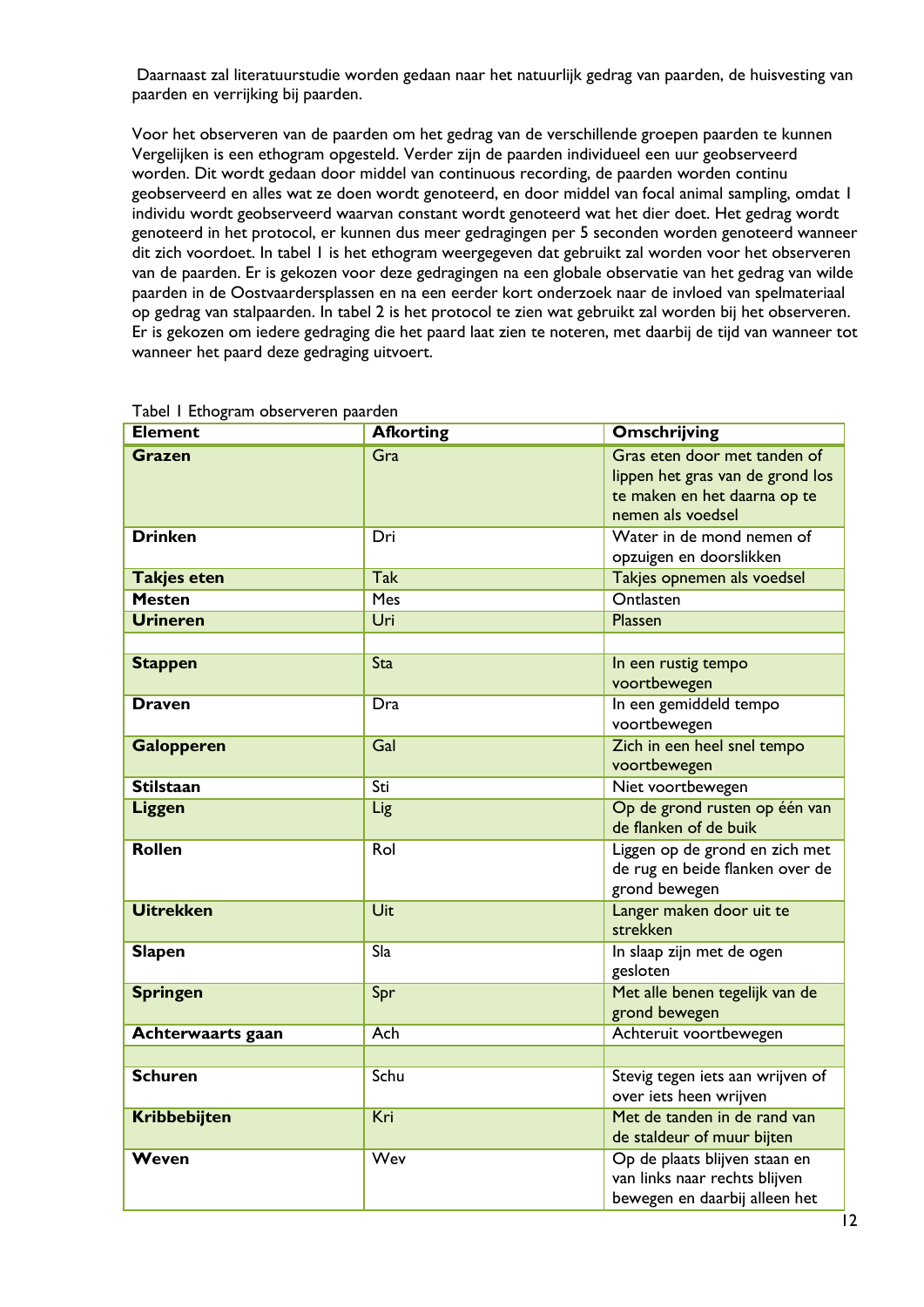|                            |            | voorste deel van het lichaam<br>gebruiken (hoofd, hals, |
|----------------------------|------------|---------------------------------------------------------|
|                            |            | schouder, borst en voorbenen)                           |
| Luchtzuigen                | Luc        | De tanden op een voorwerp                               |
|                            |            | zetten en lucht naar binnen                             |
|                            |            | zuigen                                                  |
| Krabben met voorbeen       | Kra        | Met één van beide voorbenen                             |
|                            |            | herhaaldelijk over de grond                             |
|                            |            | schrapen                                                |
|                            |            |                                                         |
| <b>Trappen</b>             | Tra        | Met de benen een ander dier of                          |
|                            |            | voorwerp raken                                          |
| <b>Duwen</b>               | Duw        | Een voorwerp of ander dier                              |
|                            |            | verplaatsen door er tegen aan                           |
|                            |            | te drukken                                              |
| <b>Bijten</b>              | Bij        | Met de tanden iets vastpakken                           |
| <b>Steigeren</b>           | <b>Ste</b> | Op de achterbenen gaan staan                            |
|                            |            | met de voorbenen los van de<br>grond                    |
| <b>Bokken</b>              | <b>Bok</b> | De achterbenen/billen in de                             |
|                            |            | lucht gooien met de voorbenen                           |
|                            |            | nog op de grond                                         |
| <b>Slaan met voorbeen</b>  | SIV        | Één van de voorbenen naar                               |
|                            |            | voren zwaaien met een                                   |
|                            |            | maaiende beweging                                       |
| <b>Snuiven</b>             | Snu        | Ademhalen door de neus met                              |
|                            |            | een snurkend geluid                                     |
| <b>Dreigen</b>             | Dre        | Rondlopen met het hoofd laag                            |
|                            |            | en de oren naar achteren                                |
| <b>Imponeren</b>           | Imp        | Rondlopen met het hoofd hoog                            |
|                            |            | en gebogen, de benen hoog                               |
|                            |            | optillend en de staart hoog                             |
|                            |            | gedragen                                                |
| <b>Staartzwaaien</b>       | strt       | Met de staart zwiepen                                   |
|                            |            |                                                         |
| <b>Likken</b>              | Lik        | Met de tong een ander dier of<br>een voorwerp aanraken  |
| <b>Poetsen</b>             | Poe        | Elkaar zachtjes bijten op de                            |
|                            |            | schoft of bij de staartaanzet                           |
| <b>Hinniken</b>            | <b>Hin</b> | Geluid maken dat vrij hard en                           |
|                            |            | schel klinkt                                            |
| Interactie met soortgenoot | <b>InS</b> | Reageren op een soortgenoot                             |
| Interactie met ander dier  | InD        | Reageren op een ander dier                              |
| <b>Neuzen</b>              | <b>Neu</b> | Met de neuzen tegen elkaar aan                          |
|                            |            | staan                                                   |
| <b>Flemen</b>              | Fle        | Met het hoofd omhoog staan en                           |
|                            |            | de bovenlip opgetrokken                                 |
| Interactie mens            | InM        | Reageren op een mens                                    |
| <b>Snuffelen</b>           | Snu        | Ruiken aan een ander dier of                            |
|                            |            | voorwerp                                                |
| <b>Dekken</b>              | <b>Dek</b> | Op een ander dier springen om                           |
|                            |            | te paren                                                |
| <b>Omgeving bekijken</b>   | Omg        | Opletten wat er om zich heen                            |
|                            |            | gebeurd, rondkijken                                     |
| <b>Schrikken</b>           | Schr       | Plotseling opzij springen of                            |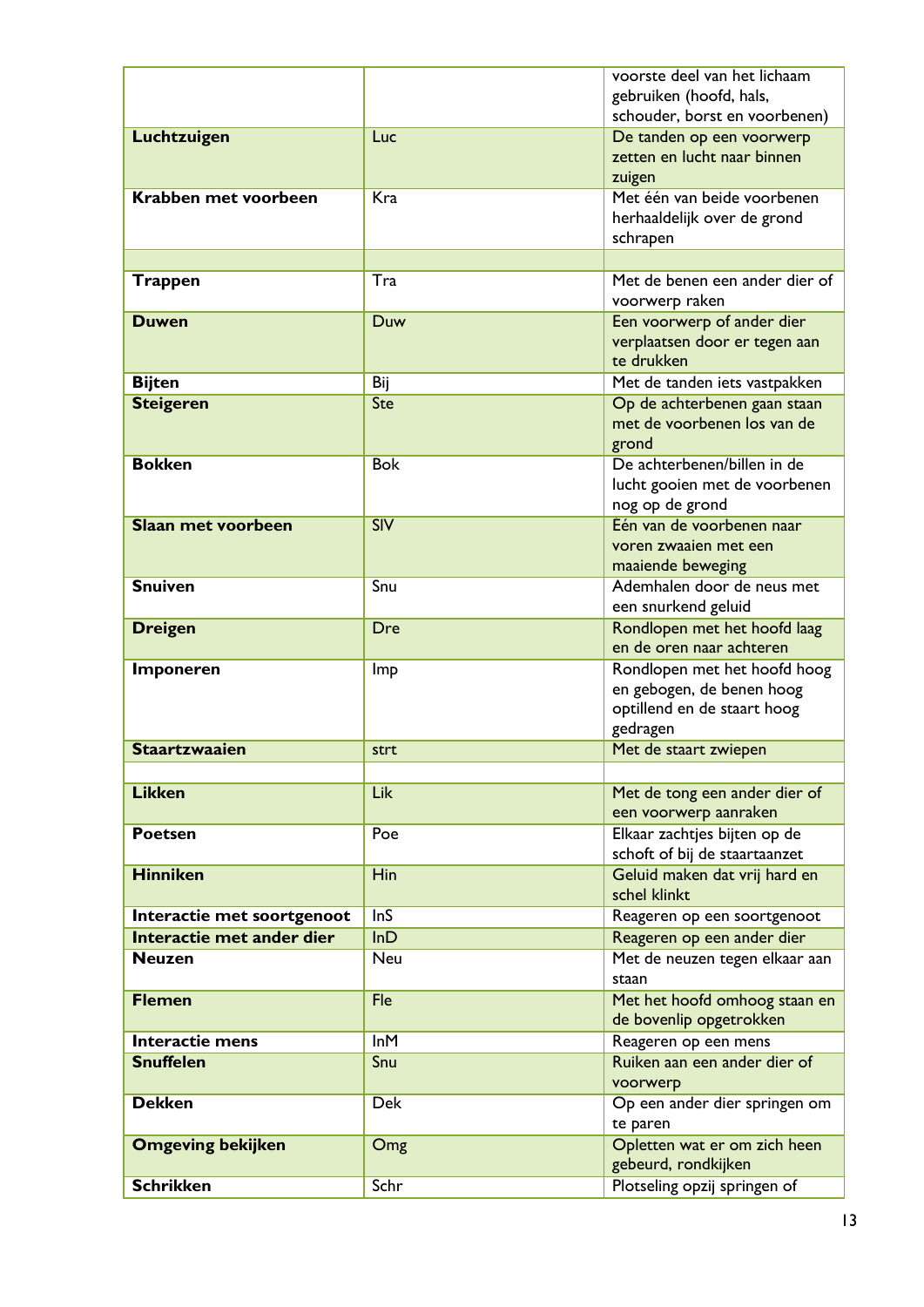#### Tabel 2 Protocol observeren paarden

| <b>Tijd (minuten:seconden</b> | <b>Gedraging(en)</b> |
|-------------------------------|----------------------|
| 0:00 (begin)                  |                      |
|                               |                      |
|                               |                      |
|                               |                      |
|                               |                      |
|                               |                      |

## <span id="page-15-0"></span>**2.3 Doelstelling**

**60:00 (eind)**

Het doel van het onderzoek was te kunnen aantonen op welke manier gehouden paarden in Nederland het beste gehuisvest kunnen worden op een manier waarbij ze zo veel mogelijk natuurlijk gedrag kunnen vertonen. Hiermee kan een goede stap vooruit worden gemaakt in het adviseren over de huisvesting van paarden om zo het welzijn van de paarden in Nederland te bevorderen. Veel paardenhouders in Nederland kunnen dan met de goede richtlijnen hun paarden op een betere manier gaan huisvesten.

Naar aanleiding van dit onderzoek is een afstudeerscriptie opgeleverd in de vorm van een onderzoeksrapport. Het rapport geeft antwoord op de opgestelde deelvragen en met deze antwoorden op de deelvragen kon uiteindelijk de opgestelde hoofdvraag worden beantwoord. Dit is onderbouwd weergegeven in dit onderzoeksrapport. Hiermee kan een aanbeveling worden gedaan naar alle paardenhouders in Nederland.

Het onderzoeksrapport is aangeleverd aan de betreffende begeleiders en beoordelaars en aan de mediatheek van het CAH Vilentum te Dronten. Daarnaast wordt het onderzoeksrapport ter informatie aangeboden aan grotere organisaties binnen de paardenhouderij in Nederland, zoals de KNHS (Koninklijke Nederlandse Hippische Sportfederatie) en de KWPN (Koninklijk Warmbloed Paardenstamboek Nederland).

#### <span id="page-15-1"></span>**2.3.1 Afbakening**

Binnen het onderzoek is gekeken naar het natuurlijk gedrag van paarden. Er werden geen monsters afgenomen om tot een conclusie te komen, er is slechts gedragsonderzoek gedaan om de groepen met elkaar te kunnen vergelijken. Er zijn verschillende groepen bekeken om het natuurlijk gedrag te observeren en alleen bij de individueel gehuisveste paarden en de paarden gehuisvest in tweetallen werd naast de normale observatie ook een observatie gedaan waarbij spelmateriaal werd aangeboden aan het paard.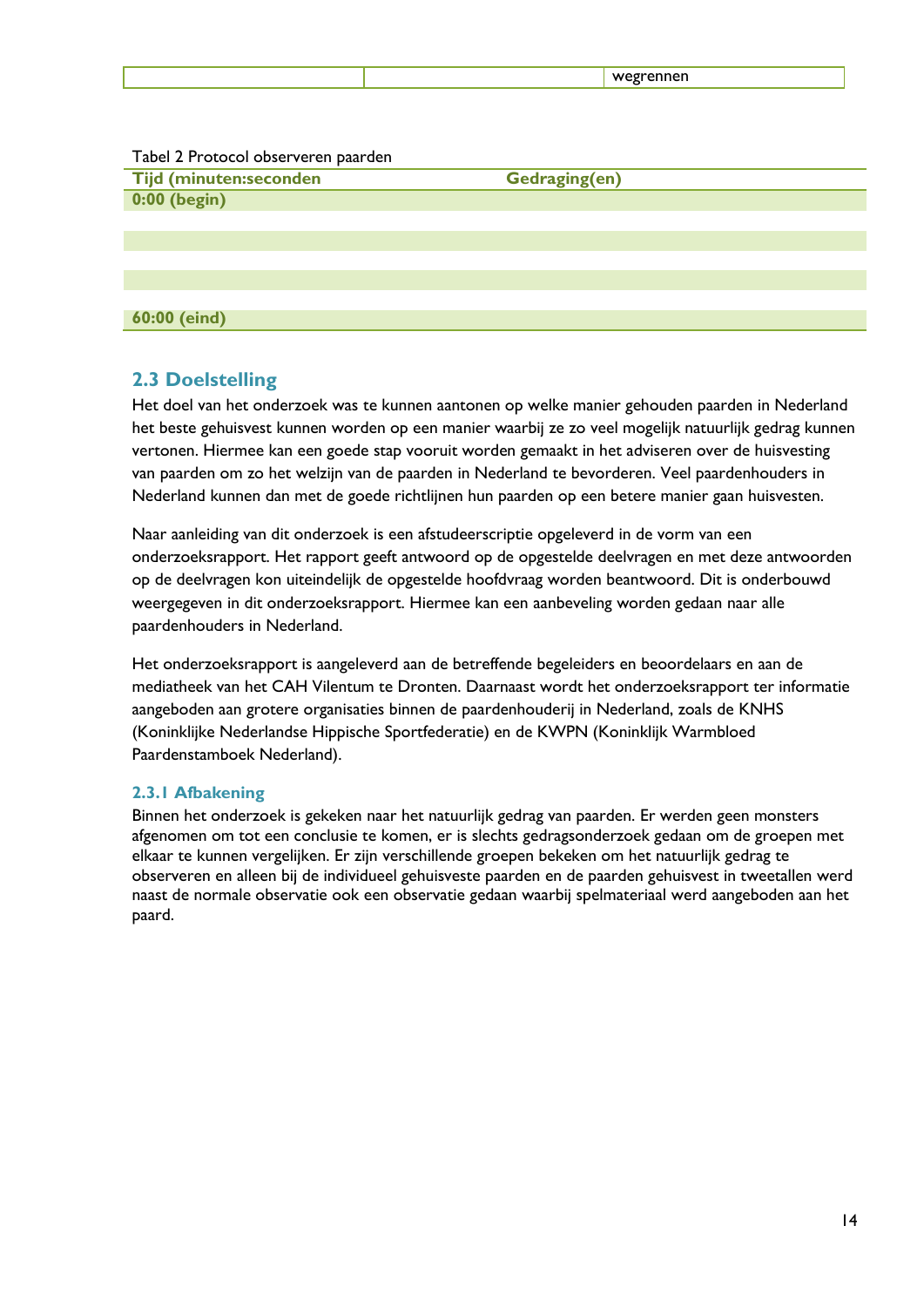## <span id="page-16-0"></span>**Hoofdstuk 3 Resultaten**

De gegevens zijn verwerkt in spss om de verschillende groepen met elkaar te vergelijken. De verschillende gedragingen zijn ingedeeld in groepen, om de gegevens gemakkelijker te kunnen verwerken. Er is voor gekozen om de groepen actieve locomotie en passieve locomotie samen te voegen in de statistische testen, later is dit nog uitgesplitst in cirkeldiagrammen om zo te zien of er verschil zit tussen de groepen in passieve en actieve locomotie. Ook is spijsvertering voor de statistische test als één groep gebruikt, bestaande uit gedragingen uit de groep foerageergedrag en uitscheidingsgedrag. Ook deze groep is later in cirkeldiagrammen weer opgesplitst in foerageergedrag en uitscheidingsgedrag om te zien of er meer verschillen uit te halen zijn. Bij de statistische testen zijn CIintervallen gebruikt als weergave, hier is bij de figuren uitgelegd hoe deze geïnterpreteerd moeten worden. In de cirkeldiagrammen is gebruik gemaakt van percentages als weergave, ook hierbij is bij de figuren uitgelegd hoe deze geïnterpreteerd moeten worden. Verder lijkt het erop dat hoe groter de groep is waarin de paarden leven, hoe langer de paarden hetzelfde gedrag vertonen en hoe rustiger ze zijn. In tabel 3 is de gebruikte indeling weergegeven. Veel gedragingen bleken de paarden in dezelfde situaties te vertonen. Er is gekozen voor het indelen van gedragingen in verschillende groepen om zo de resultaten overzichtelijker te kunnen weergeven. Hiervoor zijn de gedragingen die de paarden in dezelfde soort situaties uitvoeren gegroepeerd in één gedragsgroep. Ook is het logboek te vinden in de bijlage.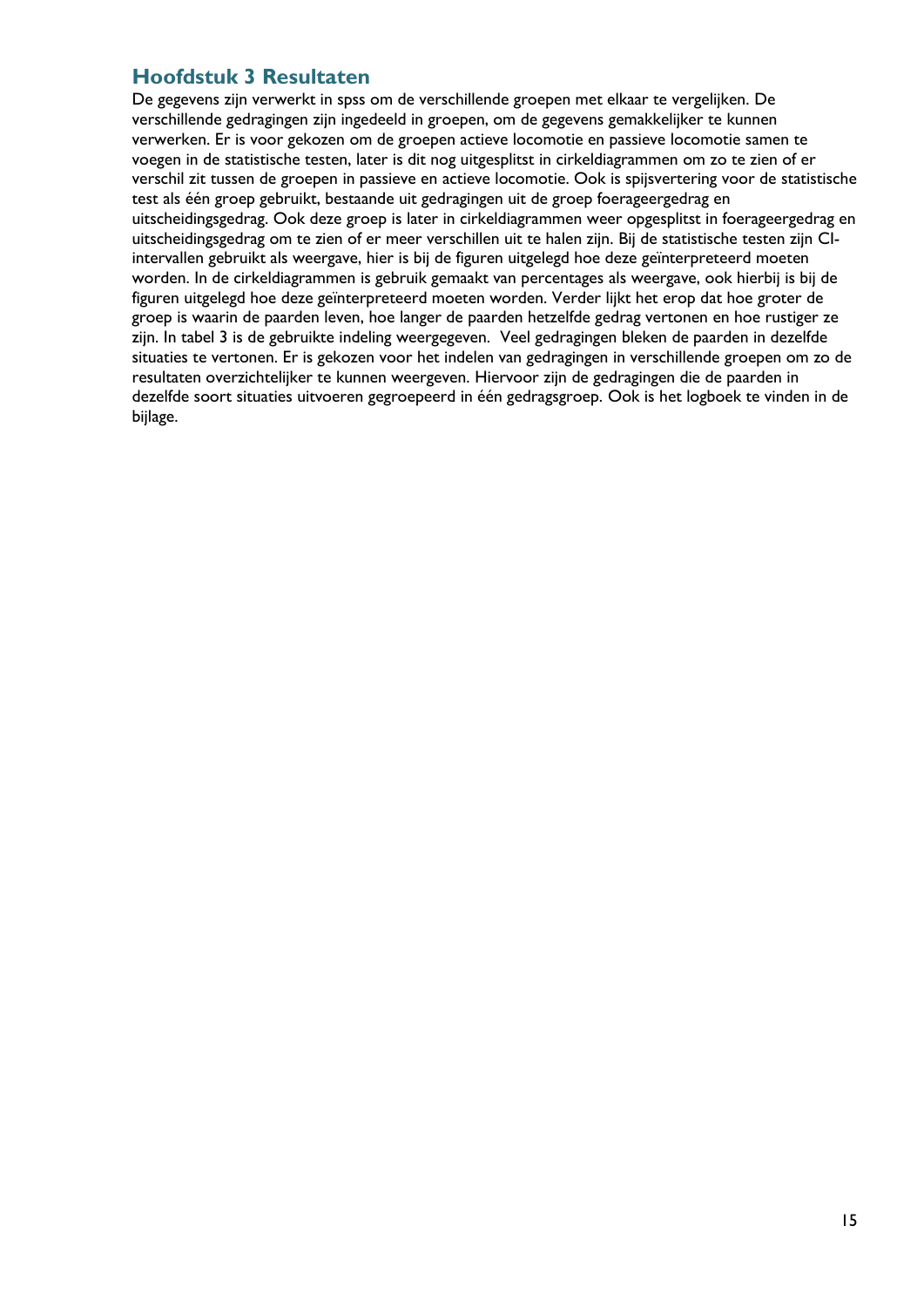#### **Tabel 3 Indeling gedragingen in categorieën**

| Gedragsgroep               | Type gedragingen behorend tot de<br>gedragsgroep |
|----------------------------|--------------------------------------------------|
| <b>Foerageergedrag</b>     | Grazen                                           |
|                            | <b>Drinken</b>                                   |
|                            | <b>Takjes eten</b>                               |
| <b>Uitscheidingsgedrag</b> | <b>Mesten</b>                                    |
|                            | <b>Urineren</b>                                  |
| <b>Actieve locomotie</b>   | <b>Stappen</b>                                   |
|                            | <b>Draven</b>                                    |
|                            | Galopperen                                       |
|                            | <b>Rollen</b>                                    |
|                            | <b>Uitrekken</b>                                 |
|                            | Springen                                         |
|                            | Achterwaarts gaan                                |
| <b>Passieve locomotie</b>  | <b>Stilstaan</b>                                 |
|                            | Liggen                                           |
|                            | Slapen                                           |
| <b>Ongewenst gedrag</b>    | <b>Schuren</b>                                   |
|                            | Kribbebijten                                     |
|                            | Weven                                            |
|                            | Luchtzuigen                                      |
|                            | Krabben met voorbeen                             |
| <b>Agressief gedrag</b>    | <b>Trappen</b>                                   |
|                            | <b>Duwen</b>                                     |
|                            | <b>Bijten</b>                                    |
|                            | Steigeren                                        |
|                            | <b>Bokken</b>                                    |
|                            | Slaan met voorbeen                               |
|                            | <b>Snuiven</b>                                   |
|                            | <b>Dreigen</b>                                   |
|                            | Imponeren                                        |
|                            | Staartzwaaien                                    |
| <b>Sociaal gedrag</b>      | Likken                                           |
|                            | Poetsen                                          |
|                            | <b>Hinniken</b>                                  |
|                            | Interactie met soortgenoot                       |
|                            | Interactie met ander dier                        |
|                            | <b>Neuzen</b>                                    |
|                            | <b>Flemen</b>                                    |
|                            | Interactie mens                                  |
|                            | <b>Snuffelen</b>                                 |
|                            | <b>Dekken</b>                                    |
|                            | Omgeving bekijken                                |
|                            | Schrikken                                        |

In de tabellen 4 tot en met 13 is het percentage uitgevoerd gedrag per uur en het uitgevoerde gedrag in minuten per uur weergegeven. In deze tabellen zijn de verwachtingen die van tevoren zijn opgesteld met kleuren aangegeven, in het groen de waardes die overeenkomen met de verwachtingen en in het rood de waarden die niet overeenkomen met de verwachtingen. Dit is per gedragsgroep gedaan voor de verschillende huisvestingssystemen. Hieruit kan worden afgelezen waarmee de paarden in een bepaalde gedragsgroep het grootste deel van hun tijd doorbrengen. In tabel 4 is te zien dat de paarden in de wilde kudde het grootste deel van de tijd doorbrengen met actieve locomotie en sociaal gedrag. Het minste deel van de tijd brengen ze door met ongewenst gedrag en passieve locomotie.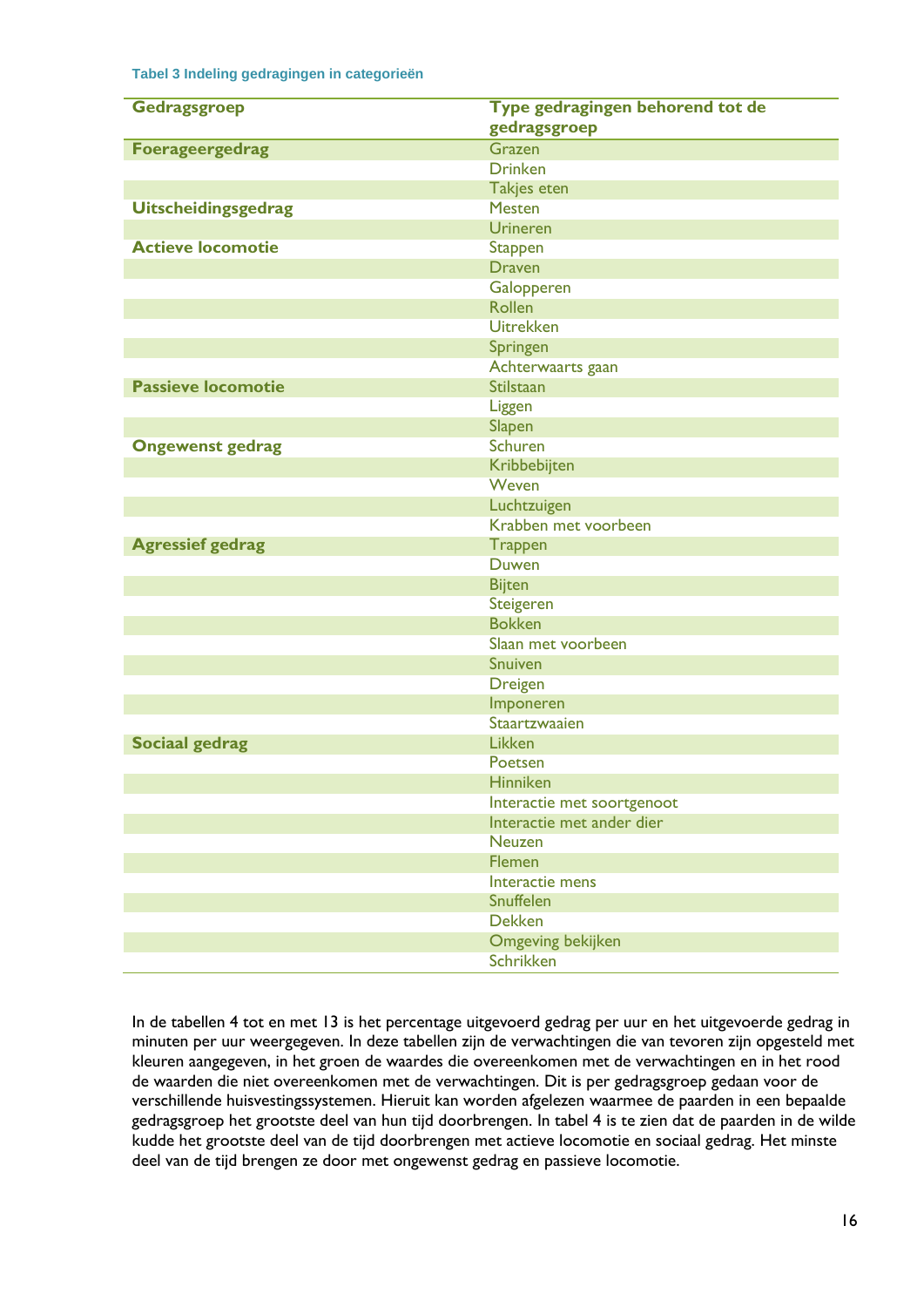**Tabel 4 Wilde kudde**

| <b>Gedrag</b>              | <b>Percentage</b><br>uitgevoerd gedrag<br>per uur | <b>Uitgevoerd gedrag</b><br>in minuten per uur |
|----------------------------|---------------------------------------------------|------------------------------------------------|
| <b>Foerageergedrag</b>     | 10,50                                             | 6,03                                           |
| <b>Uitscheidingsgedrag</b> | 7,01                                              | 4,21                                           |
| <b>Actieve locomotie</b>   | 60,10                                             | 36,06                                          |
| <b>Passieve locomotie</b>  | 2,09                                              | 1,25                                           |
| <b>Ongewenst gedrag</b>    | 0,04                                              | 0,02                                           |
| <b>Agressief gedrag</b>    | 4,40                                              | 3,04                                           |
| <b>Sociaal gedrag</b>      | 15,73                                             | 9,44                                           |

In tabel 5 is te zien dat de paarden in de kudde in gevangenschap de meeste tijd besteden aan actieve locomotie en sociaal gedrag, en de minste tijd aan foerageergedrag en ongewenst gedrag. Verwacht werd dat deze paarden meer tijd zouden besteden aan foerageergedrag, doordat zij een groot weiland en een hooistal tot hun beschikking hebben.

| <b>Gedrag</b>             | <b>Percentage</b><br>uitgevoerd gedrag<br>per uur | <b>Uitgevoerd gedrag</b><br>in minuten per uur |
|---------------------------|---------------------------------------------------|------------------------------------------------|
| foerageergedrag           | 0,20                                              | 0, 12                                          |
| uitscheidingsgedrag       | 8,02                                              | 4,81                                           |
| <b>Actieve locomotie</b>  | 70,00                                             | 42                                             |
| <b>Passieve locomotie</b> | 7,08                                              | 4,25                                           |
| <b>Ongewenst gedrag</b>   | 0, 13                                             | 0,08                                           |
| <b>Agressief gedrag</b>   | .4                                                | 0,85                                           |
| <b>Sociaal gedrag</b>     | 13,92                                             | 8,35                                           |

**Tabel 5 Kudde in gevangenschap**

In tabel 6 is te zien dat de paarden die individueel op stal worden gehouden de meeste tijd besteden aan passieve locomotie en sociaal gedrag, en de minste tijd aan foerageergedrag en uitscheidingsgedrag. Er vallen twee dingen op, namelijk het weinige ongewenste gedrag en het vele sociale gedrag. Verwacht was dat de paarden door verveling meer ongewenst gedrag zouden vertonen dan zij in werkelijkheid blijken te doen. Ook vertonen de paarden meer sociaal gedrag dan verwacht, wat kan komen door het gebrek aan een vriendje en daardoor meer hinniken en op de omgeving letten dan wanneer ze niet individueel zouden worden gehuisvest.

| <b>Gedrag</b>              | <b>Percentage</b><br>uitgevoerd gedrag<br>per uur | <b>Uitgevoerd gedrag</b><br>in minuten per uur |
|----------------------------|---------------------------------------------------|------------------------------------------------|
| <b>Foerageergedrag</b>     | 0,30                                              | 8,39                                           |
| <b>Uitscheidingsgedrag</b> | 0,00                                              | 0,00                                           |
| <b>Actieve locomotie</b>   | 5,04                                              | 3,02                                           |
| <b>Passieve locomotie</b>  | 70,30                                             | 42,18                                          |
| <b>Ongewenst gedrag</b>    | 7,71                                              | 4,63                                           |
| <b>Agressief gedrag</b>    | 1,44                                              | 0,86                                           |
| <b>Sociaal gedrag</b>      | 14,91                                             | 8,95                                           |

#### **Tabel 6 Individueel stal**

In tabel 7 is te zien dat de paarden die individueel op stal worden gehouden en daarbij spelmateriaal krijgen aangeboden, de meeste tijd besteden aan passieve locomotie en sociaal gedrag. De minste tijd besteden ze aan foerageergedrag en uitscheidingsgedrag. Ook deze paarden vertonen meer sociaal gedrag dan verwacht, waarschijnlijk door het gebrek aan een vriendje, waardoor ze meer hinniken en de omgeving bekijken dan wanneer ze niet alleen zouden worden gehuisvest. Dit gedrag is meer dan bij de paarden individueel op stal zonder spelmateriaal, het aanbieden van spelmateriaal is dus geen vervanging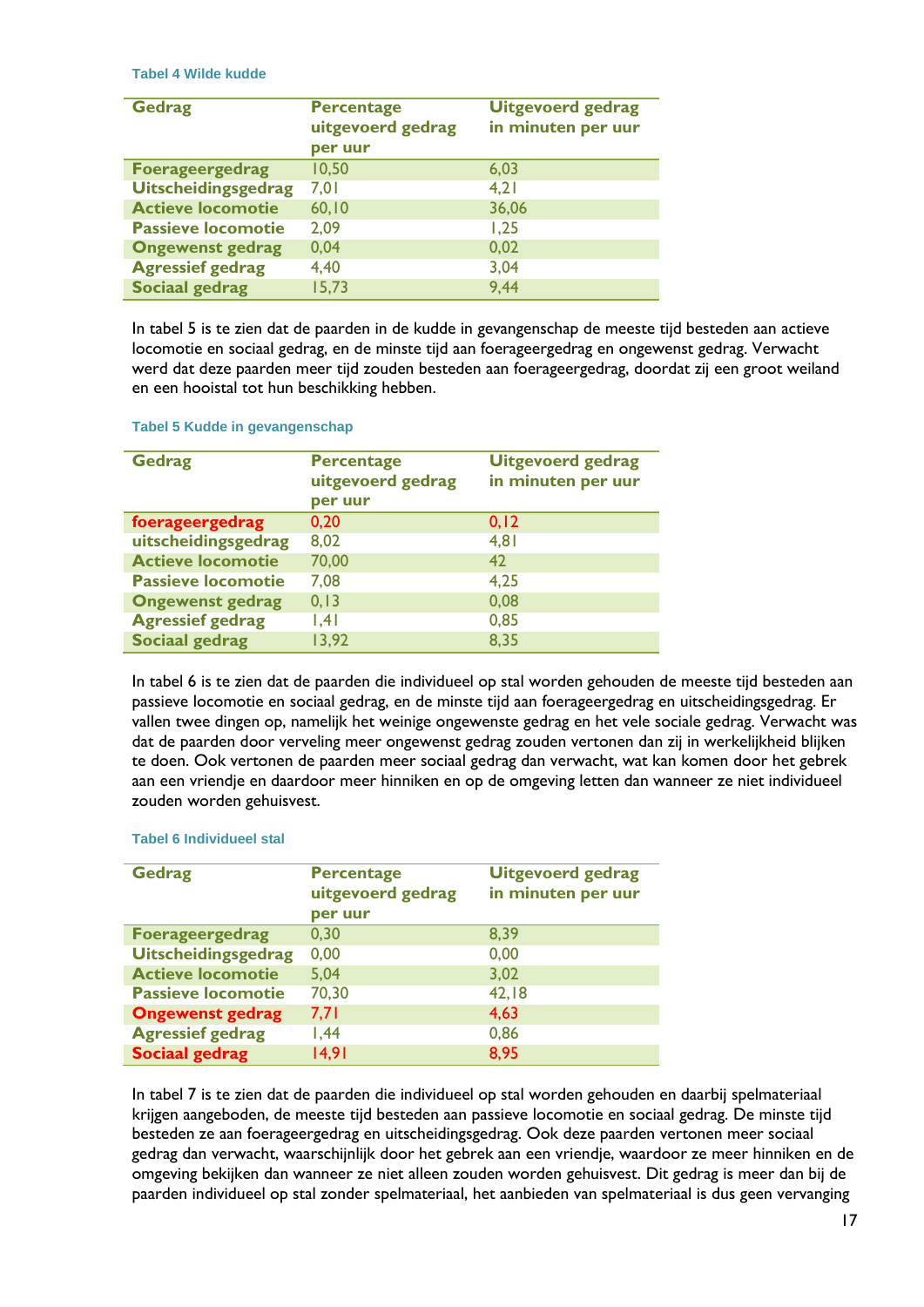voor sociaal contact. Het ongewenste gedrag is ook bij deze groep opvallend laag, maar is minder hoog dan bij de paarden individueel op stal zonder spelmateriaal. Het aanbieden van spelmateriaal zorgt dus voor minder ongewenst gedrag in deze groep paarden.

#### **Tabel 7 Individueel stal spelmateriaal**

| <b>Gedrag</b>              | <b>Percentage</b><br>uitgevoerd gedrag<br>per uur | <b>Uitgevoerd gedrag</b><br>in minuten per uur |
|----------------------------|---------------------------------------------------|------------------------------------------------|
| <b>Foerageergedrag</b>     | 0,02                                              | 0,01                                           |
| <b>Uitscheidingsgedrag</b> | 0, 10                                             | 0,06                                           |
| <b>Actieve locomotie</b>   | 5,00                                              | 3,00                                           |
| <b>Passieve locomotie</b>  | 70,20                                             | 42, 12                                         |
| <b>Ongewenst gedrag</b>    | 3,02                                              | 1,81                                           |
| <b>Agressief gedrag</b>    | 2,24                                              | 1,34                                           |
| <b>Sociaal gedrag</b>      | 21,06                                             | 12,64                                          |

In tabel 8 is te zien dat de paarden individueel in de wei de meeste tijd besteden aan actieve locomotie en sociaal gedrag. Ze besteden de minste tijd aan uitscheidingsgedrag en ongewenst gedrag. Deze paarden laten opvallend veel sociaal gedrag zien, wat mogelijk komt door het wel in de omgeving aanwezig zijn van soortgenoten, maar niet in hetzelfde weiland. Ze willen dan graag bij hun soortgenoten zijn maar kunnen dit niet, waardoor ze meer hinniken en vaker over de draden heen contact zoeken door neuzen en poetsen.

#### **Tabel 8 Individueel wei**

| <b>Gedrag</b>              | <b>Percentage</b><br>uitgevoerd gedrag<br>per uur | <b>Uitgevoerd gedrag</b><br>in minuten per uur |
|----------------------------|---------------------------------------------------|------------------------------------------------|
| <b>Foerageergedrag</b>     | 10,30                                             | 6,18                                           |
| <b>Uitscheidingsgedrag</b> | 5,08                                              | 3,05                                           |
| <b>Actieve locomotie</b>   | 50,30                                             | 30,18                                          |
| <b>Passieve locomotie</b>  | 9,09                                              | 5,45                                           |
| <b>Ongewenst gedrag</b>    | 0,24                                              | 0, 14                                          |
| <b>Agressief gedrag</b>    | 6,31                                              | 3,79                                           |
| Sociaal gedrag             | 18,32                                             | 10,99                                          |

In tabel 9 is te zien dat de paarden die individueel in de wei worden gehouden en daarbij spelmateriaal krijgen aan geboden, de meeste tijd besteden aan foerageergedrag en actieve locomotie. De minste tijd besteden zij aan uitscheidingsgedrag en ongewenst gedrag. Deze paarden vertonen ook opvallend veel sociaal gedrag, maar minder dan wanneer zij geen spelmateriaal krijgen aangeboden. Het aanbieden van spelmateriaal kan bij het individueel huisvesten in de weide dus zorgen voor afleiding van het gebrek van een soortgenoot.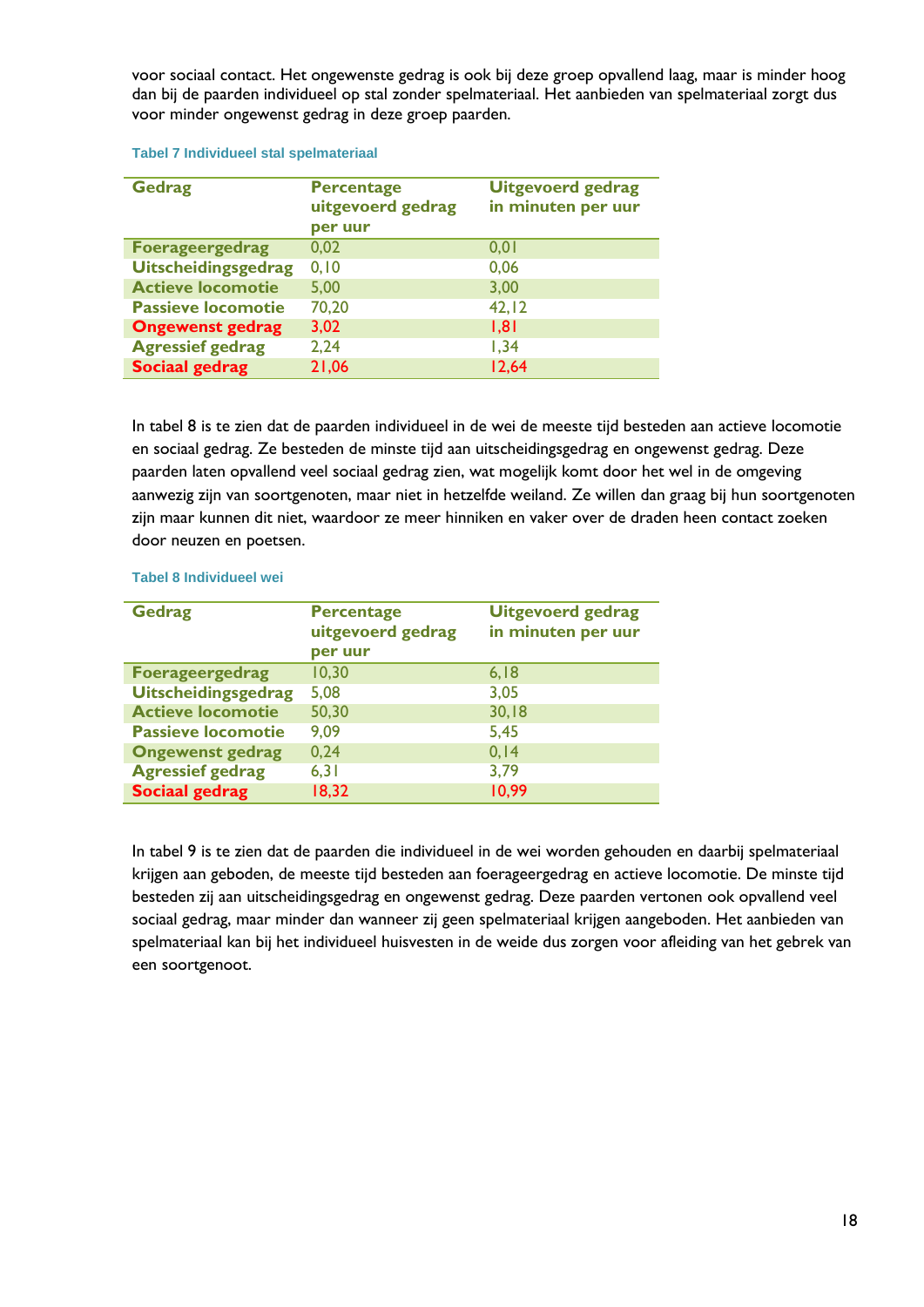#### **Tabel 9 Individueel wei spelmateriaal**

| <b>Gedrag</b>              | <b>Percentage</b><br>uitgevoerd gedrag<br>per uur | <b>Uitgevoerd gedrag</b><br>in minuten per uur |
|----------------------------|---------------------------------------------------|------------------------------------------------|
| <b>Foerageergedrag</b>     | 20,50                                             | 12,30                                          |
| <b>Uitscheidingsgedrag</b> | 0,04                                              | 0,02                                           |
| <b>Actieve locomotie</b>   | 60,20                                             | 36, 12                                         |
| <b>Passieve locomotie</b>  | 3,02                                              | 1,81                                           |
| <b>Ongewenst gedrag</b>    | 0,08                                              | 0,05                                           |
| <b>Agressief gedrag</b>    | 5,20                                              | 3,12                                           |
| <b>Sociaal gedrag</b>      | 10,63                                             | 6,38                                           |

In tabel 10 is te zien dat de paarden die samen met een soortgenoot in de wei staan, het meeste tijd besteden aan foerageergedrag en actieve locomotie. De minste tijd besteden ze aan uitscheidingsgedrag en ongewenst gedrag. Ze vertonen opvallend weinig sociaal gedrag, wat te maken kan hebben met het paard waarmee ze in de wei staan. Ze zullen eerder sociaal gedrag vertonen met een vriendje dan met een paard waar ze niet zo goed mee kunnen opschieten.

| <b>Gedrag</b>              | <b>Percentage</b> | <b>Uitgevoerd gedrag</b> |
|----------------------------|-------------------|--------------------------|
|                            | uitgevoerd gedrag | in minuten per uur       |
|                            | per uur           |                          |
| <b>Foerageergedrag</b>     | 30,00             | 18,00                    |
| <b>Uitscheidingsgedrag</b> | 1,05              | 0,63                     |
| <b>Actieve locomotie</b>   | 50,20             | 30, 12                   |
| <b>Passieve locomotie</b>  | 6,01              | 3,61                     |
| <b>Ongewenst gedrag</b>    | 0, 13             | 0,08                     |
| <b>Agressief gedrag</b>    | 3,64              | 2,18                     |
| <b>Sociaal gedrag</b>      | 8,65              | 5,14                     |

#### **Tabel 10 Wei soortgenoot**

In tabel 11 is te zien dat de paarden die samen met een soortgenoot in de wei gehouden worden en daarbij spelmateriaal krijgen aangeboden, veel tijd besteden aan actieve locomotie en sociaal gedrag. De minste tijd besteden deze paarden aan foerageergedrag en ongewenst gedrag. De paarden in deze groep vertonen verbazend weinig foerageergedrag. Dit kan komen door het aanbieden van het spelmateriaal, waardoor ze meer daar mee bezig zijn dan met het zoeken naar voedsel.

#### **Tabel 11 Wei soortgenoot spelmateriaal**

| <b>Gedrag</b>              | <b>Percentage</b><br>uitgevoerd gedrag<br>per uur | <b>Uitgevoerd gedrag</b><br>in minuten per uur |
|----------------------------|---------------------------------------------------|------------------------------------------------|
| <b>Foerageergedrag</b>     | 0,40                                              | 0,24                                           |
| <b>Uitscheidingsgedrag</b> | 4,07                                              | 2,44                                           |
| <b>Actieve locomotie</b>   | 70,40                                             | 42,24                                          |
| <b>Passieve locomotie</b>  | 2,00                                              | 1,20                                           |
| <b>Ongewenst gedrag</b>    | 0,00                                              | 0,00                                           |
| <b>Agressief gedrag</b>    | 1,09                                              | 0,65                                           |
| <b>Sociaal gedrag</b>      | 21,99                                             | 13,19                                          |

In tabel 12 is te zien dat de paarden die in de wei worden gehouden samen met twee andere soortgenoten, het grootste deel van de tijd besteden aan foerageergedrag en actieve locomotie. Het minste van de tijd besteden ze aan ongewenst gedrag en agressief gedrag. De paarden in deze groep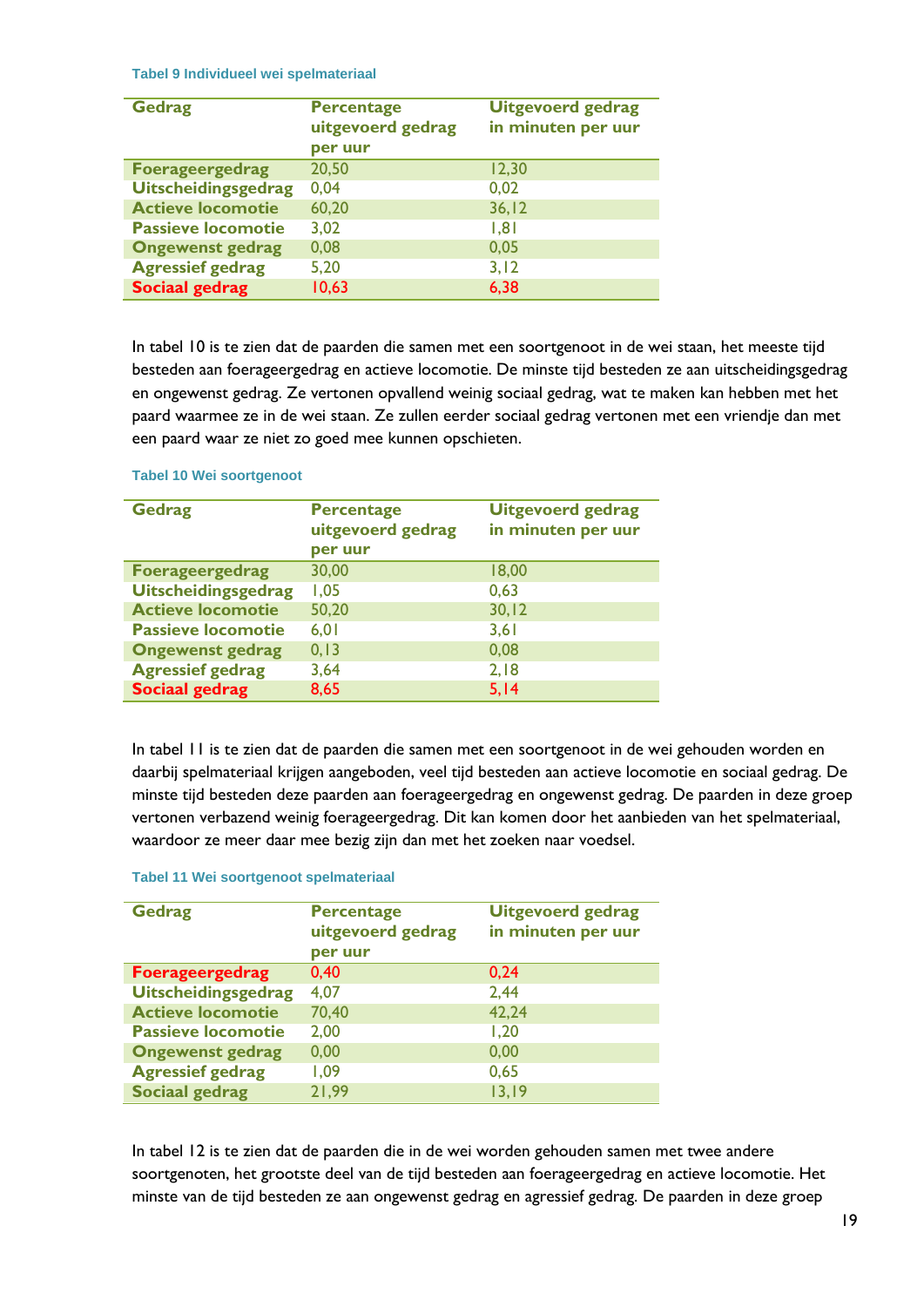vertonen weinig sociaal gedrag, wat mogelijk komt door het ongelijke aantal paarden, waardoor er, als er twee paarden goed met elkaar overweg kunnen, er altijd één is die buiten de boot valt en daardoor weinig sociaal gedrag vertoond.

#### **Tabel 12 Wei 2 soortgenoten**

| <b>Gedrag</b>              | <b>Percentage</b><br>uitgevoerd gedrag<br>per uur | <b>Uitgevoerd gedrag</b><br>in minuten per uur |
|----------------------------|---------------------------------------------------|------------------------------------------------|
| <b>Foerageergedrag</b>     | 40, 10                                            | 24,06                                          |
| <b>Uitscheidingsgedrag</b> | 0,09                                              | 0,05                                           |
| <b>Actieve locomotie</b>   | 50,80                                             | 30,48                                          |
| <b>Passieve locomotie</b>  | 7,00                                              | 4,20                                           |
| <b>Ongewenst gedrag</b>    | 0,00                                              | 0,00                                           |
| <b>Agressief gedrag</b>    | 0,00                                              | 0,00                                           |
| <b>Sociaal gedrag</b>      | 1,89                                              | 1,13                                           |

In tabel 13 is te zien dat de paarden die met twee soortgenoten in de wei worden gehouden en daarbij spelmateriaal krijgen aangeboden, de meeste tijd besteden aan foerageergedrag en actieve locomotie. De minste tijd besteden ze aan ongewenst gedrag en sociaal gedrag. Ook hier is sociaal gedrag opvallend weinig, zelfs helemaal niets! Dit komt mogelijk door het aanbieden van spelmateriaal, waardoor ze helemaal niet meer met hun soortgenoten bezig zijn.

#### **Tabel 13 Wei 2 soortgenoten spel**

| <b>Gedrag</b>              | <b>Percentage</b><br>uitgevoerd gedrag<br>per uur | <b>Uitgevoerd gedrag</b><br>in minuten per uur |
|----------------------------|---------------------------------------------------|------------------------------------------------|
| <b>Foerageergedrag</b>     | 30,60                                             | 18,36                                          |
| <b>Uitscheidingsgedrag</b> | 7,00                                              | 4,20                                           |
| <b>Actieve locomotie</b>   | 50,80                                             | 30,48                                          |
| <b>Passieve locomotie</b>  | 9,02                                              | 5,41                                           |
| <b>Ongewenst gedrag</b>    | 0,00                                              | 0,00                                           |
| <b>Agressief gedrag</b>    | 0,45                                              | 0,27                                           |
| <b>Sociaal gedrag</b>      | 0,00                                              | 0,00                                           |

### <span id="page-21-0"></span>**3.1 Verschil tussen de groepen**

Om te beginnen zal er met deze gegevens worden gekeken of er verschil is te vinden in gedrag tussen de verschillende huisvestingsmethodes. In het eerste deel van dit hoofdstuk zijn reeds tabellen weergegeven die per huisvestingssysteem laten zien hoeveel tijd, zowel in minuten als in percentage van het geheel, er wordt besteedt aan een bepaalde gedragsgroep. In tabel 14 is in één figuur weergegeven hoeveel procent van de tijd de paarden in de verschillende huisvestingssystemen doorbrengen met het uitvoeren van bepaald gedrag. Opvallend is dat de paarden voornamelijk stalondeugden vertonen wanneer zij individueel gehouden worden op stal. De gegevens van alle paarden voor de verschillende gedragsgroepen zijn weergegeven in bijlage 1.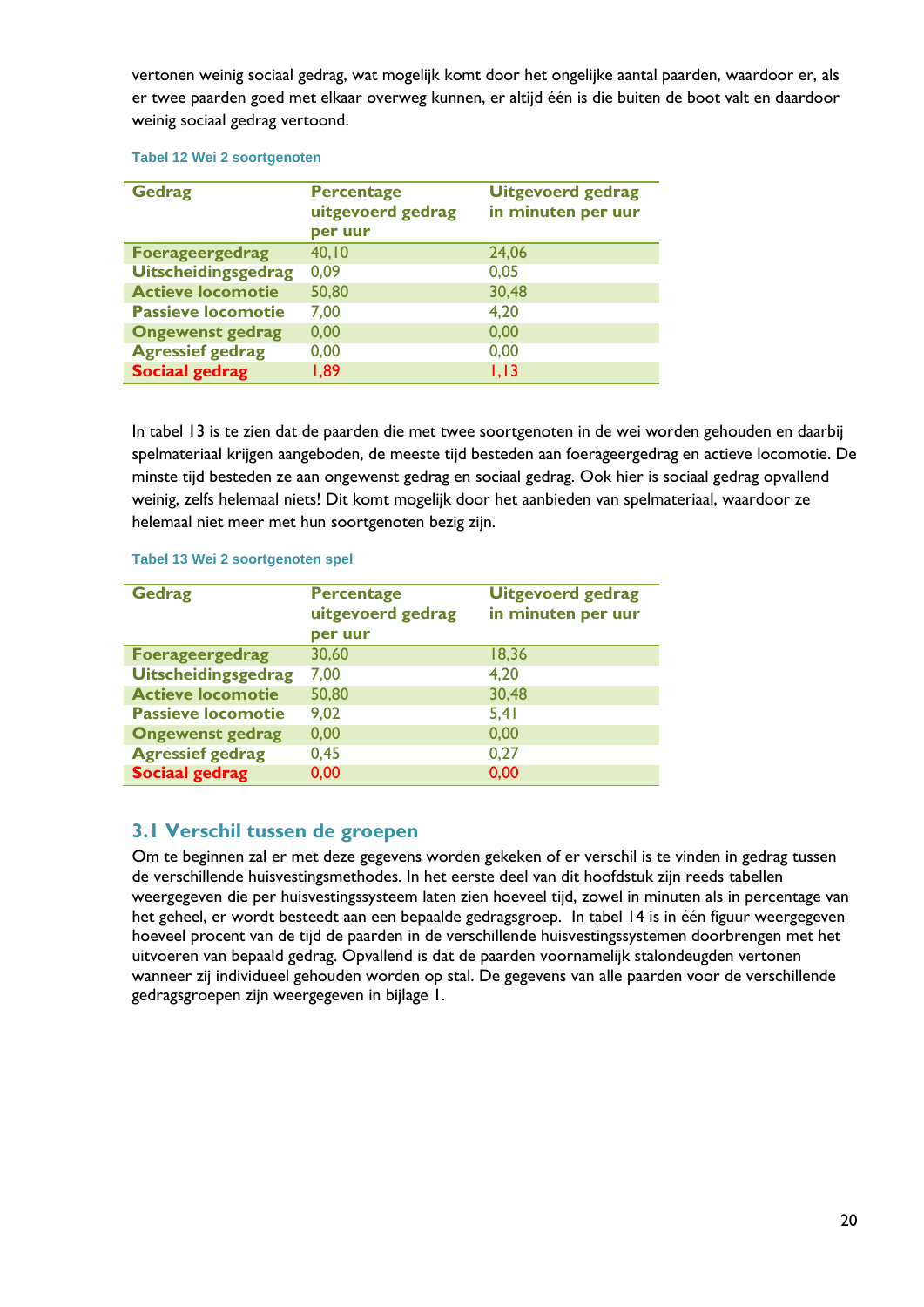



Gedragsgroep

Nu worden de gegevens van de verschillende huisvestingsgroepen tegenover de gegevens van de paarden in het wild gezet om het gedrag te kunnen vergelijken en om te kunnen bepalen of er verschillen zijn in het uitvoeren van bepaald gedrag tussen de paarden in de verschillende huisvestingsmethodes.

Als eerste is er gekeken naar de verschillende huisvestingssystemen en de invloed daarvan op de gedragingen behorende bij spijsvertering (foerageergedrag en uitscheidingsgedrag). Deze gegevens staan weergegeven in figuur 15. De paarden in de kudde en de paarden in de wei met een soortgenoot geven vrijwel hetzelfde foerageer- en uitscheidingsgedrag als de wilde paarden. Bij beide groepen is een kleine spreiding te zien en ze vertonen dit gedrag ongeveer even vaak als de wilde paarden. . Een ANOVA laat een P-waarde zien van <0.05 voor de groepen individueel stal en individueel stal spel, wat betekend dat het gedrag van de paarden op stal, met en zonder spelmateriaal, significant afwijkend is van het gedrag van de wilde paarden. In bijlage 2 is deze Anova- toets weergegeven. De paarden die individueel op stal gehuisvest zijn, met en zonder spelmateriaal, laten dus minder gedragingen zien die horen bij foerageergedrag en uitscheidingsgedrag, dan de paarden in de andere groepen.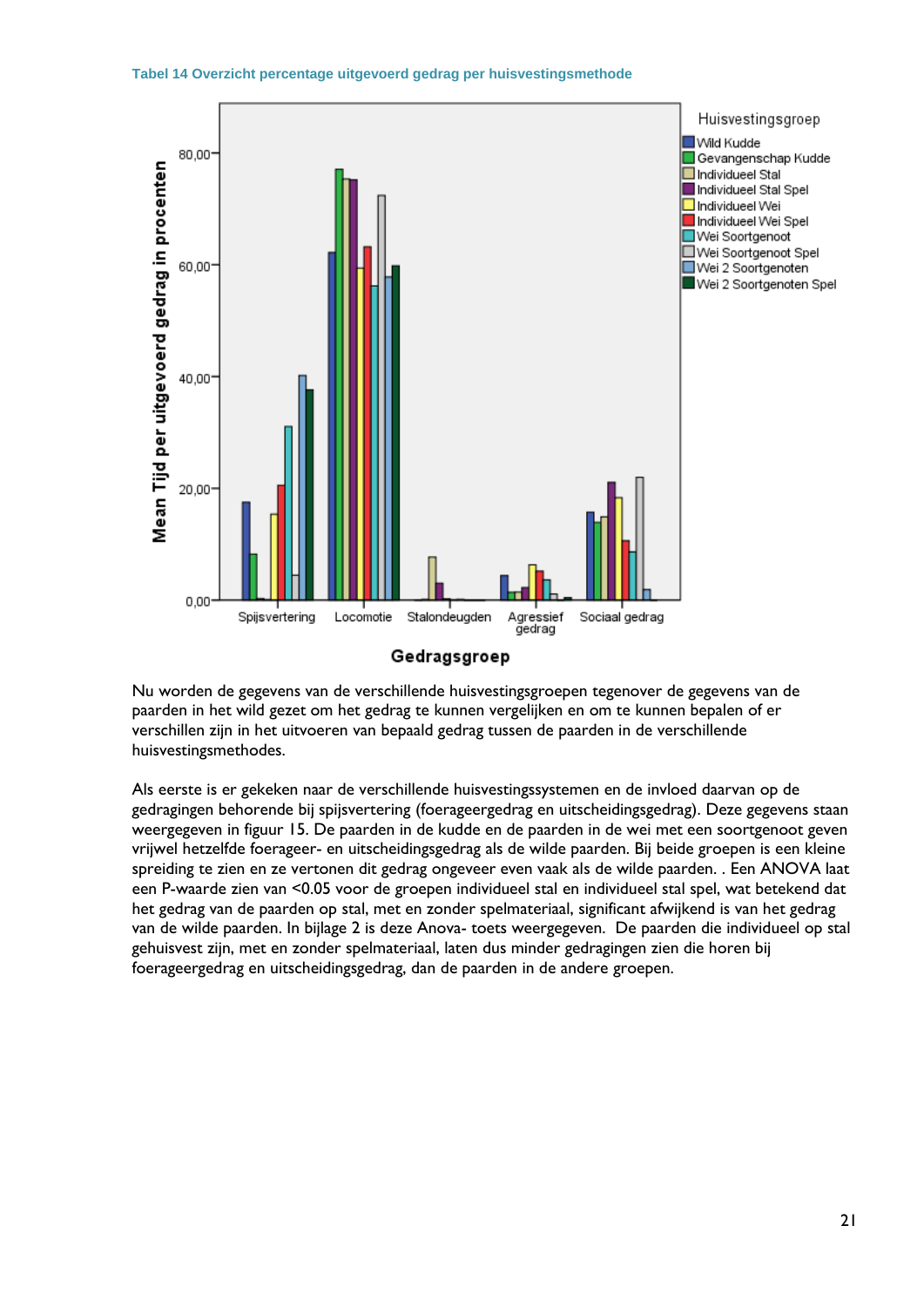



Vervolgens is er gekeken naar de verschillende huisvestingssystemen en de invloed daarop op de gedragingen behorende bij locomotie (passief en actief). Deze gegevens staan weergegeven in figuur 16 De paarden die in de weide worden gehuisvest zonder spelmateriaal lijken qua gedrag het meest op de wilde paarden. In de figuur wordt dezelfde spreiding gezien als bij de wilde paarden en het gedrag wordt ongeveer evenveel uitgevoerd. . Een ANOVA laat een P-waarde van <0.05 zien voor de kudde in gevangenschap, wat betekend dat het gedrag van deze paarden significant afwijkt van het gedrag van de wilde paarden. In bijlage 2 is deze Anova- toets weergegeven. De paarden in de kudde in gevangenschap laten minder gedragingen zien die bij passieve locomotie en actieve locomotie horen dan de paarden in de wilde kudde en in de andere huisvestingsmethoden.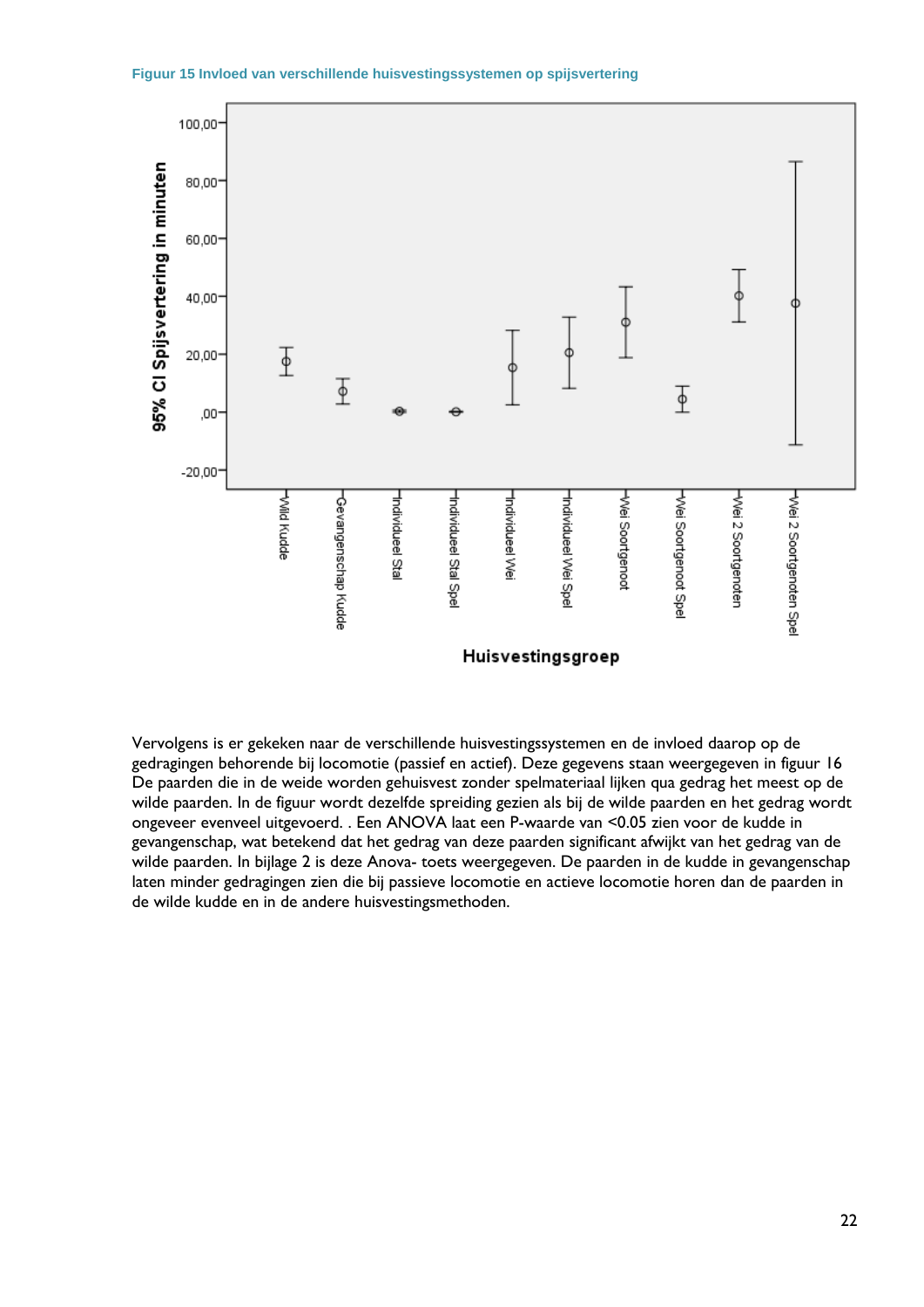



Vervolgens is er gekeken naar de verschillende huisvestingssystemen en de invloed daarop op de gedragingen behorende bij ongewenst gedrag (stalondeugden). Deze gegevens staan weergegeven in figuur 17. Een Anova-toets geeft een P-waarde van >0.05, wat inhoudt dat er geen significant verschil is in gedrag tussen de verschillende huisvestingsgroepen en de wilde paarden. In bijlage 2 is deze Anovatoets weergegeven. Bij alle paarden, behalve de paarden individueel op stal, worden vrijwel geen stalondeugden waargenomen. Alleen de paarden die individueel op stal worden gehouden laten opvallend veel ongewenst gedrag zien. De paarden in de verschillende huisvestingsmethoden laten dus evenveel ongewenst gedrag zien dan de paarden in de wilde kudde.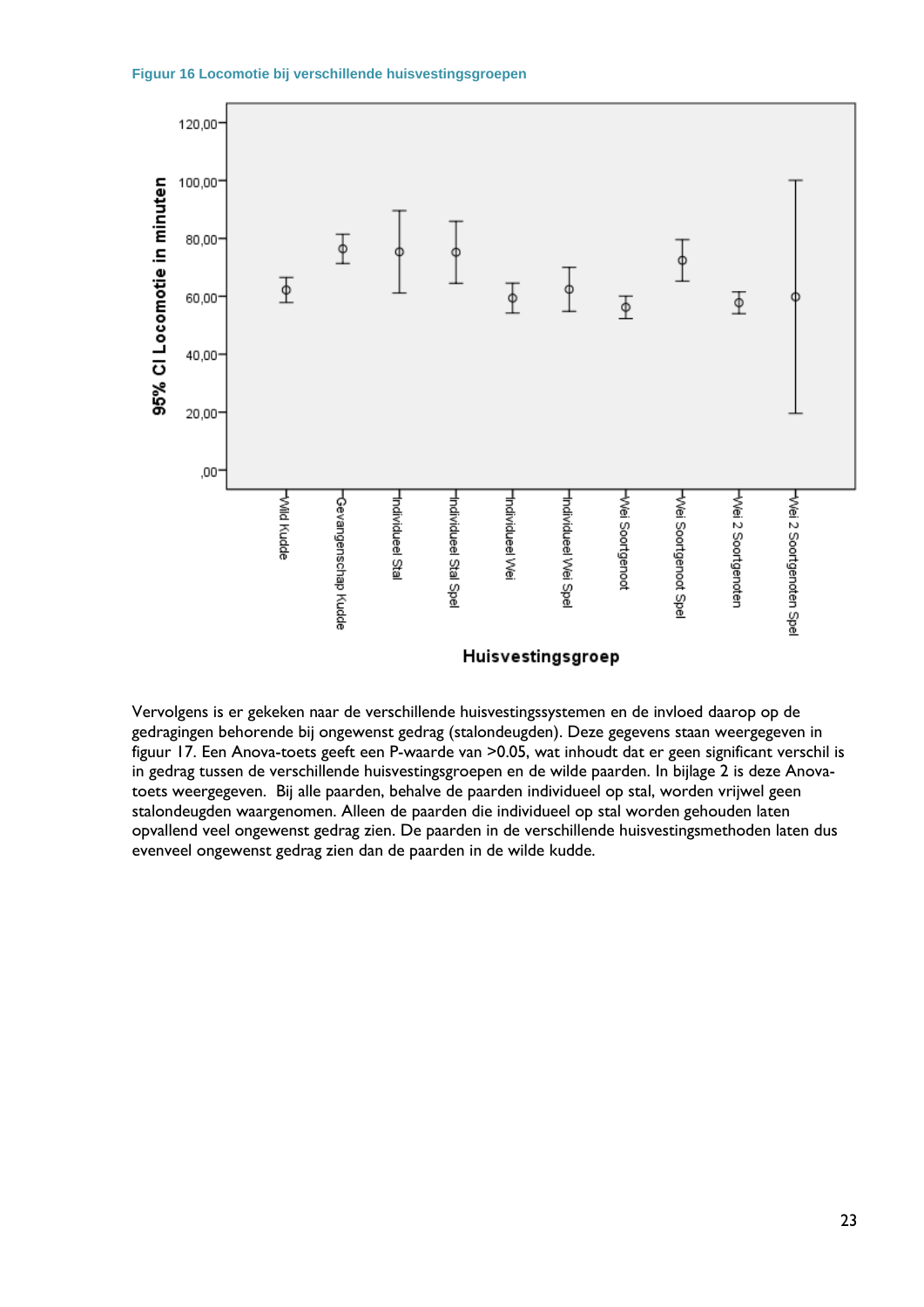



Vervolgens is er gekeken naar de verschillende huisvestingssystemen en de invloed daarop op de gedragingen behorende bij agressief gedrag. Deze gegevens staan weergegeven in figuur 18. Een Anovatoets laat een P-waarde zien van >0.05, wat inhoud dat er geen significant verschil is tussen de verschillende groepen en de wilde kudde. In bijlage 2 is deze Anova- toets weergegeven. De paarden individueel op stal zonder spelmateriaal en de paarden in de wei met een soortgenoot en spelmateriaal lijken qua agressief gedrag het meeste op de wilde paarden. De spreiding is ongeveer hetzelfde en de paarden vertonen het gedrag ongeveer evenveel. De paarden in de verschillende huisvestingssystemen laten evenveel agressief gedrag zien als de paarden in de verschillende huisvestingssystemen.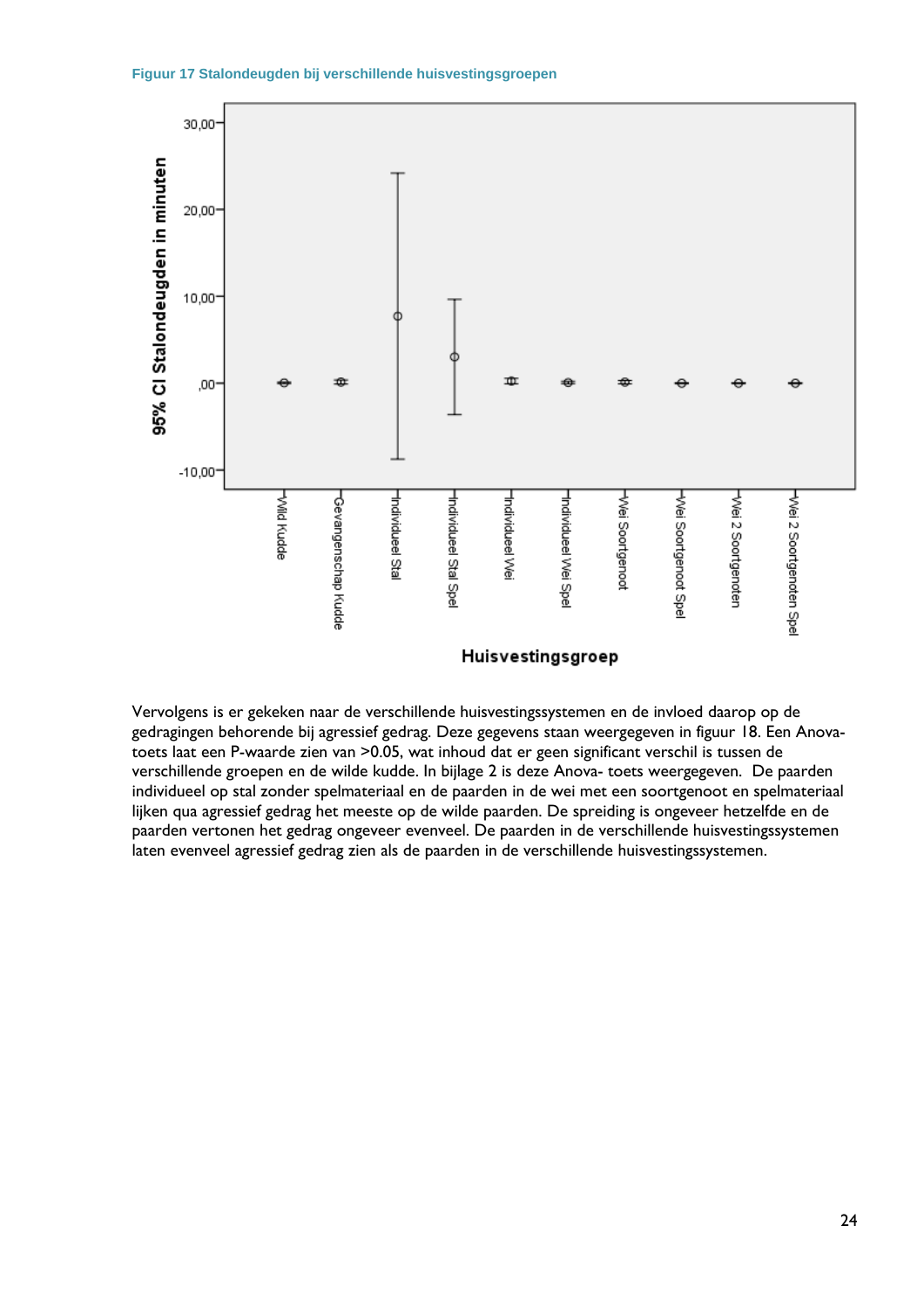



Ten slotte is er gekeken naar de verschillende huisvestingssystemen en de invloed daarop op de gedragingen behorende bij sociaal gedrag. Deze gegevens staan weergegeven in figuur 19. Een Anovatoets laat een P-waarde zien van >0.05, wat inhoud dat er geen significant verschil is tussen de verschillende huisvestingsgroepen en de wilde kudde. In bijlage 2 is deze Anova- toets weergegeven. Vooral de paarden in de kudde lijken qua sociaal gedrag veel gelijkenis te vertonen met de wilde paarden. De spreiding is hetzelfde en de paarden vertonen het gedrag ongeveer even veel. De paarden in de verschillende huisvestingssystemen laten evenveel sociaal gedrag zien als de paarden in de wilde kudde.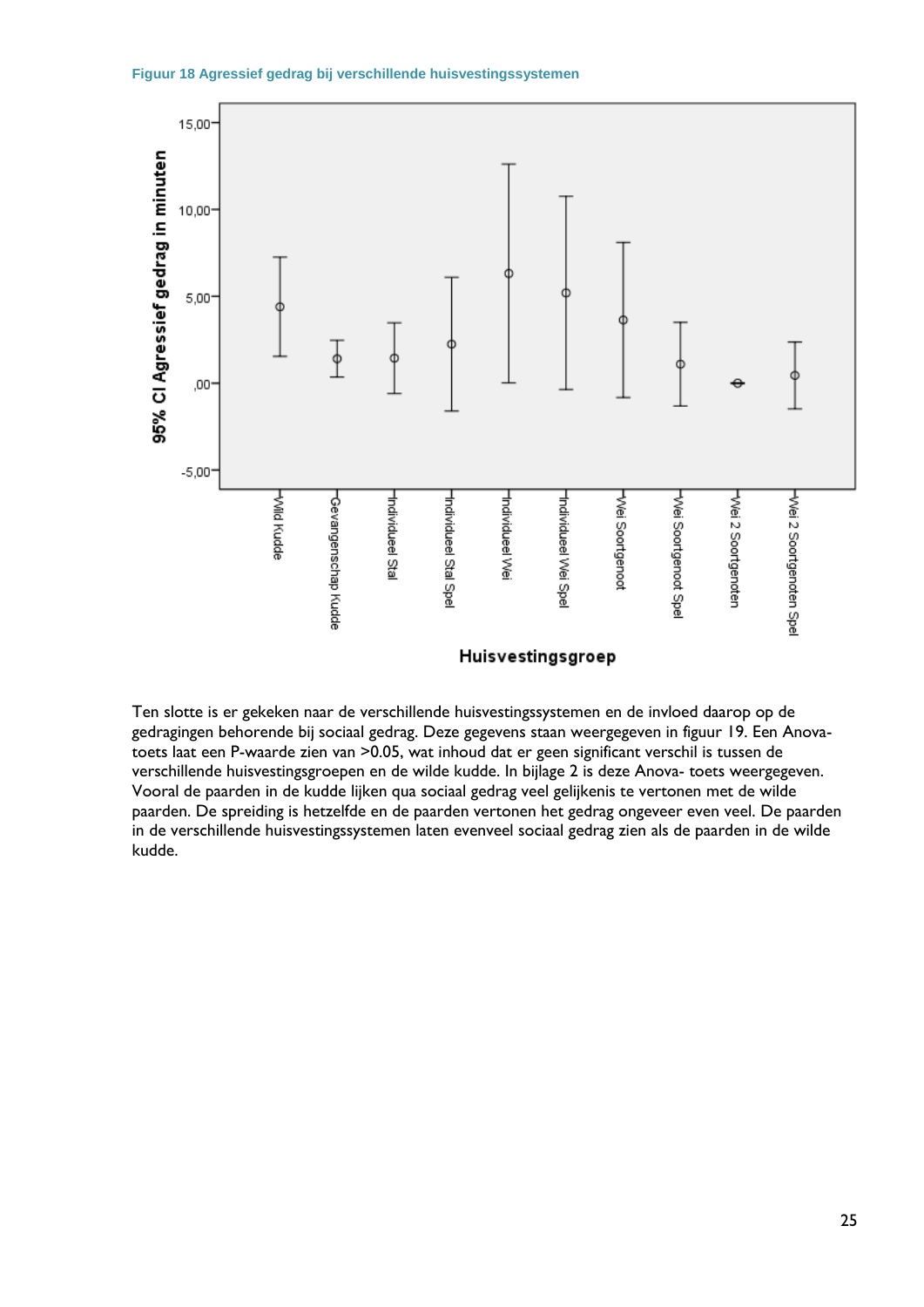



Afwijkingen in de resultaten zijn uiteraard mogelijk wanneer dit onderzoek door een andere observator op een ander tijdstip en met andere paarden wordt uitgevoerd.

Ten slotte is het gedrag van de paarden weergegeven in cirkeldiagrammen, om verschil te kunnen ontdekken wanneer een aantal groepen verder worden uitgesplitst. Zo is de groep spijsvertering opgesplitst in foeragerend gedrag en uitscheidingsgedrag en de groep locomotie in actieve locomotie en passieve locomotie. Aan de hand hiervan zijn de verschillende huisvestingsmethodes worden vergeleken met de wilde kudde.

In figuur 20 is te zien dat de paarden in de wilde kudde het grootste deel van de tijd (60,1%) besteden aan actieve locomotie. Verder besteden zij veel tijd aan sociaal gedrag (15,75%) en aan foerageergedrag (10,5%). Een kleiner deel van de tijd besteden ze aan uitscheidingsgedrag (7,01%), agressief gedrag (4,4%), passieve locomotie (2,09%) en ongewenst gedrag (0,04%).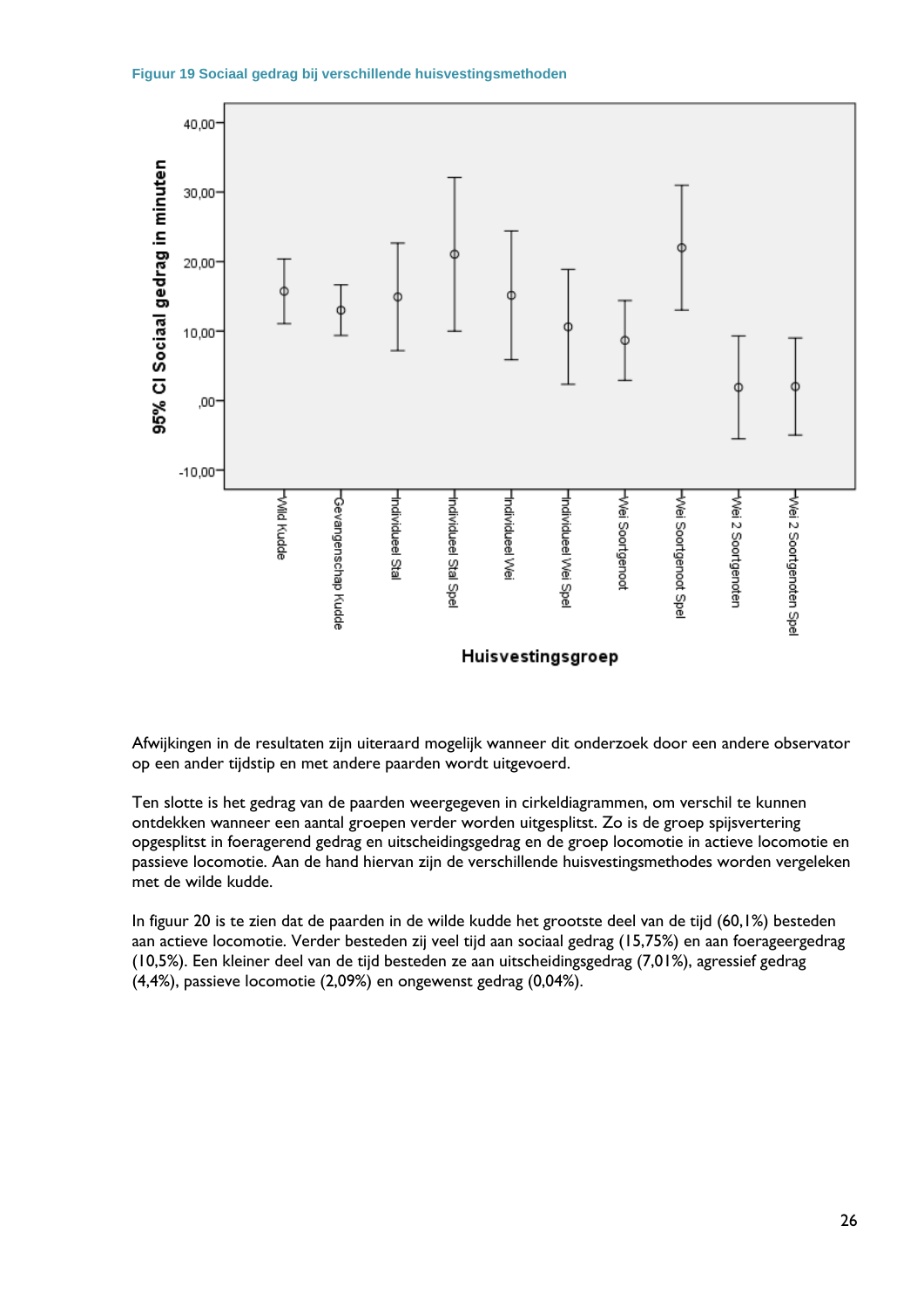

**Figuur 20 Uitgevoerd gedrag in percentages bij de wilde kudde**

In figuur 21 is te zien dat de paarden in de kudde in gevangenschap het grootste deel van hun tijd besteden aan actieve locomotie (70%) en sociaal gedrag (13,92%). Verder besteden ze minder tijd aan uitscheidingsgedrag (8,02%), passieve locomotie (7,08%), agressief gedrag (1,41%), foerageergedrag (0,2%) en ongewenst gedrag (0,13%). Het gedrag van deze groep en de wilde kudde lijkt veel op elkaar. Er is alleen een groot verschil te vinden in foerageergedrag, bij de wilde paarden is dit 10,5% en bij de kudde in gevangenschap slechts 0,2%, wat kan worden verklaard door het feit dat de paarden in de kudde in gevangenschap worden bijgevoerd met muesli in de periode van observatie, en dus minder hoeven te zoeken naar voedsel dan de wilde paarden, waarvoor voedsel juist schaars was in de periode van observeren.





In figuur 22 is te zien dat de paarden die individueel op stal worden gehouden veel tijd besteden aan passieve locomotie (70,3%) en aan sociaal gedrag (14,91%) en minder aan ongewenst gedrag (7,71%), actieve locomotie (5,04%), agressief gedrag (1,44%), foerageergedrag (0,3%) en dat uitscheidingsgedrag in deze groep niet wordt gezien (0%). Hierin is veel verschil te zien met de paarden in de wilde kudde. De paarden die individueel op stal worden gehouden besteden veel minder tijd aan actieve locomotie en juist veel meer tijd aan passieve locomotie dan de wilde paarden. Ook vertonen deze paarden veel minder foerageergedrag dan de wilde paarden, ze kunnen immers wel zoeken naar voedsel, maar de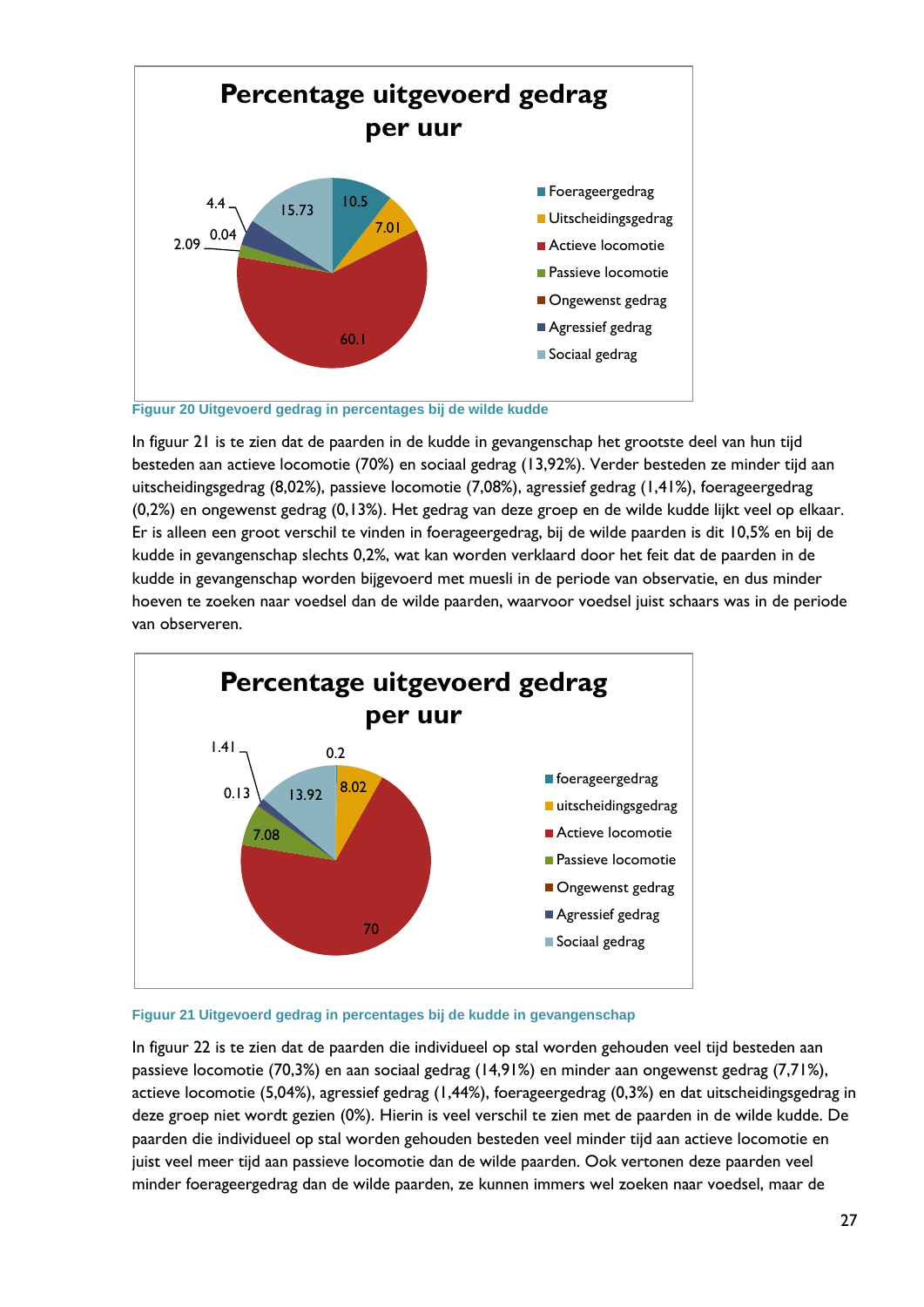stalruimte is beperkt en ze hebben geen onbeperkte hoeveelheid voedsel tot hun beschikking waardoor ze sneller stoppen met foerageren dan de wilde paarden, die wel voedsel vinden door te zoeken.



**Figuur 22 Percentages uitgevoerd gedrag bij paarden individueel op stal**

In figuur 23 is te zien dat de paarden die individueel op stal worden gehouden en daarbij spelmateriaal krijgen aangeboden, veel tijd besteden aan passieve locomotie (70,2%) en aan sociaal gedrag (21,06%). Verder besteden zij minder tijd aan actieve locomotie (5%), ongewenst gedrag (3,02%), agressief gedrag (2,24%), uitscheidingsgedrag (0,1%) en foerageergedrag (0,02%). Er zijn veel verschillen met de wilde kudde als men kijkt naar het gedrag, zo besteden de paarden in deze groep veel minder tijd aan actieve locomotie dan de wilde paarden. De paarden in deze groep besteden juist veel tijd aan passieve locomotie terwijl de wilde paarden dit bijna niet doen.



**Figuur 23 Percentages uitgevoerd gedrag bij paarden individueel op stal met spelmateriaal**

In figuur 24 is te zien dat de paarden individueel in de wei het grootste deel van de tijd doorbrengen met actieve locomotie (50,3%), sociaal gedrag (18,32%) en foerageergedrag (10,3%). Minder tijd brengen ze door met passieve locomotie (9,09%), agressief gedrag (6,31%), uitscheidingsgedrag (5,08%) en ongewenst gedrag (0,24%). Het gedrag van deze paarden lijkt veel op het gedrag van de wilde paarden.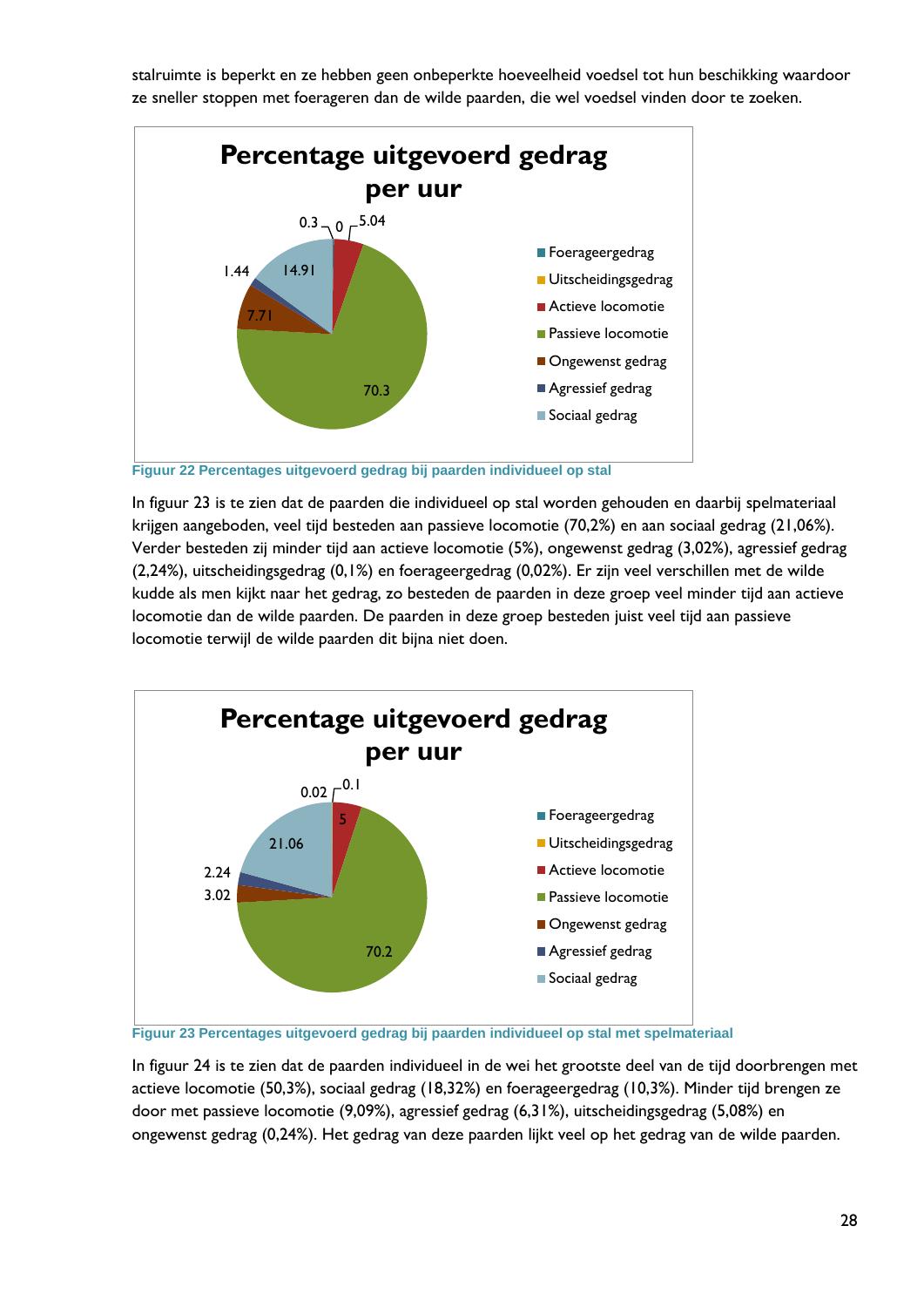

In figuur 25 is te zien dat de paarden individueel in de wei met spelmateriaal de meeste tijd doorbrengen met actieve locomotie (60,2%), foerageergedrag (20,5%) en sociaal gedrag (10,63%). Minder tijd besteden ze aan agressief gedrag (5,2%), passieve locomotie (3,02%), ongewenst gedrag (0,08%) en uitscheidingsgedrag (0,04%). Ook in deze groep lijkt het gedrag erg veel op dat van de wilde paarden.



**Figuur 25 Percentage uitgevoerd gedrag bij paarden individueel in de wei met spelmateriaal**

In figuur 26 is te zien dat de paarden in de wei met een soortgenoot de meeste tijd besteden aan actieve locomotie (50,2%) en foerageergedrag (30%). Minder tijd besteden ze aan sociaal gedrag (8,65%), passieve locomotie (6,01%), agressief gedrag (3,64%), uitscheidingsgedrag (1,05%) en ongewenst gedrag (0,13%). Opvallend is dat de paarden in deze groep veel meer foerageergedrag vertonen dan de paarden in de wilde kudde.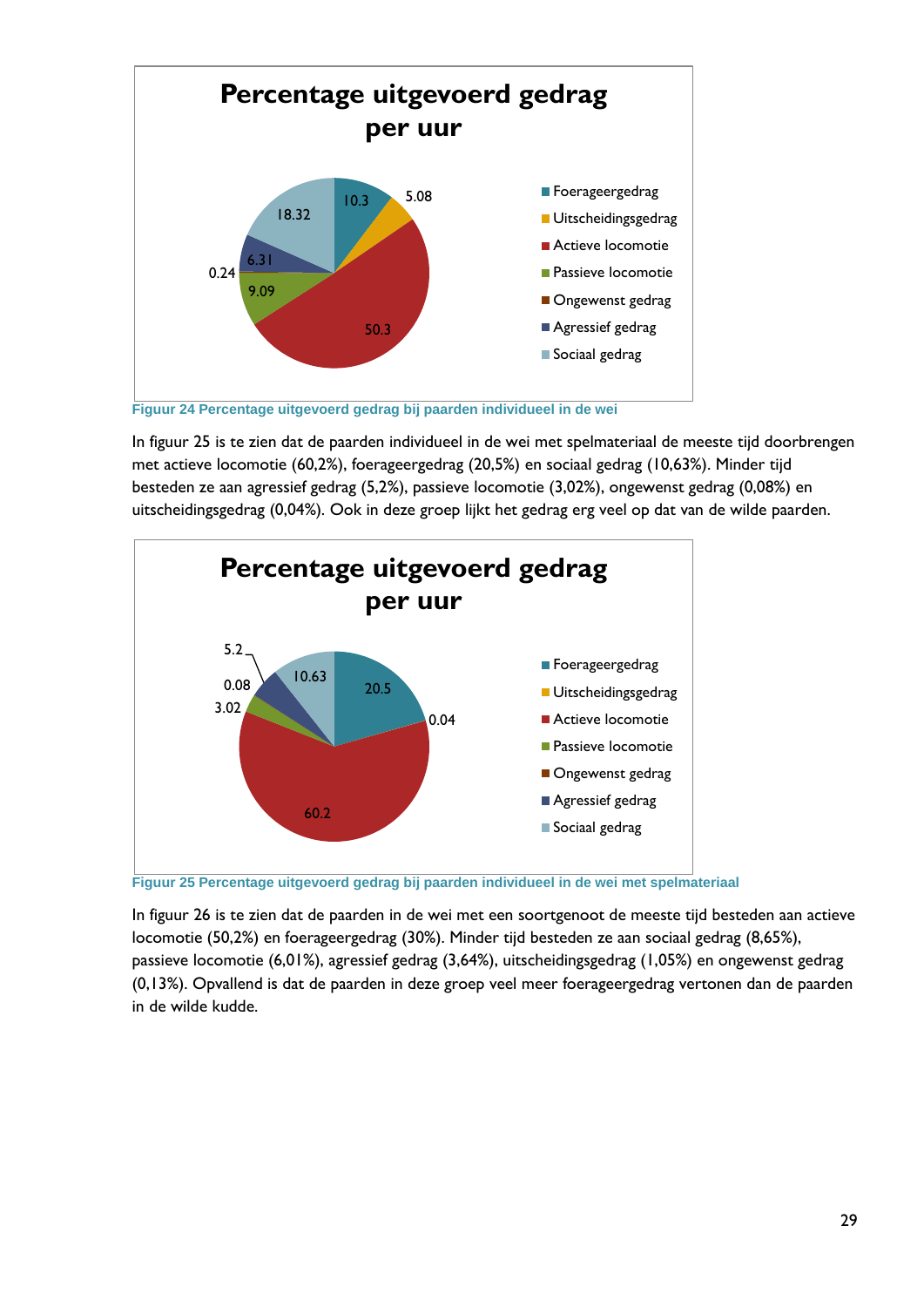

**Figuur 26 Percentage uitgevoerd gedrag bij paarden in de wei met een soortgenoot**

In figuur 27 is te zien dat de paarden in de wei met een soortgenoot met spelmateriaal de meeste tijd doorbrengen met actieve locomotie (70,4%) en sociaal gedrag (21,99%). Minder tijd besteden ze aan uitscheidingsgedrag (4,07%), passieve locomotie (2%), agressief gedrag (1,09%) en foerageergedrag (0,4%). Ongewenst gedrag komt bij deze groep niet voor (0%). Ook het gedrag van deze paarden lijkt veel op het gedrag van de paarden in de wilde kudde.



**Figuur 27 Percentage uitgevoerd gedrag bij paarden met een soortgenoot in de wei met spelmateriaal**

In figuur 28 is te zien dat de paarden met twee soortgenoten in de wei de meeste tijd besteden aan actieve locomotie (50,8%) en foerageergedrag (40,1%). Minder tijd besteden ze aan passieve locomotie (7%), sociaal gedrag (1,89%) en uitscheidingsgedrag (0,09%). Ongewenst gedrag (0%) en agressief gedrag (0%) worden in deze groep niet gezien. Opvallend is dat de paarden in deze groep veel minder sociaal gedrag vertonen dan de wilde paarden. Ook vertonen de paarden in deze groep veel meer foerageergedrag dan de wilde paarden.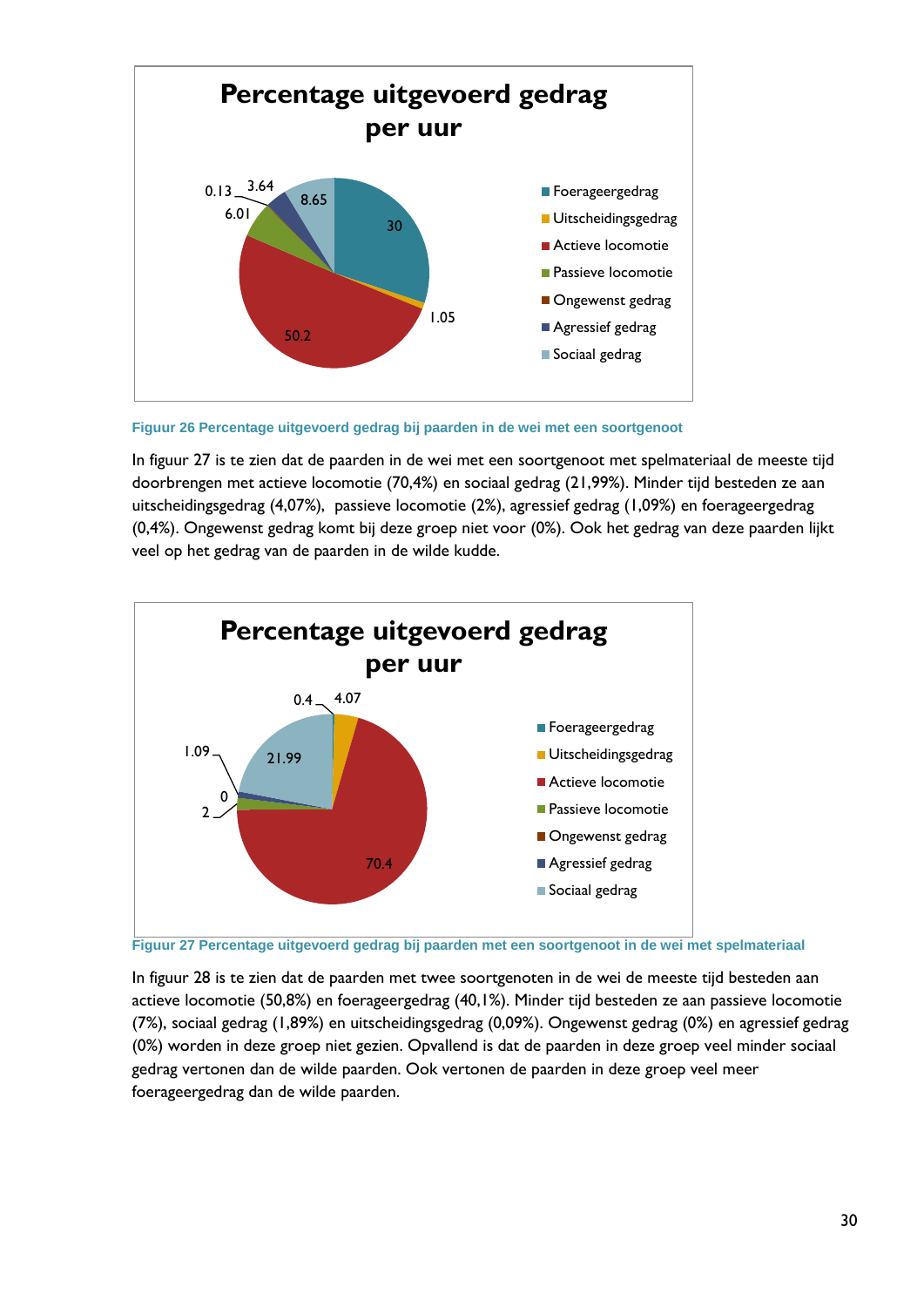

In figuur 29 is te zien dat de paarden met twee soortgenoten in de wei die spelmateriaal krijgen aangeboden, de meeste tijd besteden aan actieve locomotie (50,8%) en foerageergedrag (30,6%). Minder tijd besteden ze aan passieve locomotie (9,02%), uitscheidingsgedrag (7%) en agressief gedrag (0,45%). Ongewenst gedrag (0%) en sociaal gedrag (0%) worden niet gezien. Opvallend is dat er in deze groep helemaal geen sociaal gedrag wordt gezien, terwijl dit bij de wilde paarden een belangrijk deel van de tijd inneemt. Ook valt op dat de paarden in deze groep veel meer foerageergedrag vertonen dan de paarden in de wilde kudde.



**Figuur 29 Percentage uitgevoerd gedrag bij paarden met twee soortgenoten in de wei met spelmateriaal**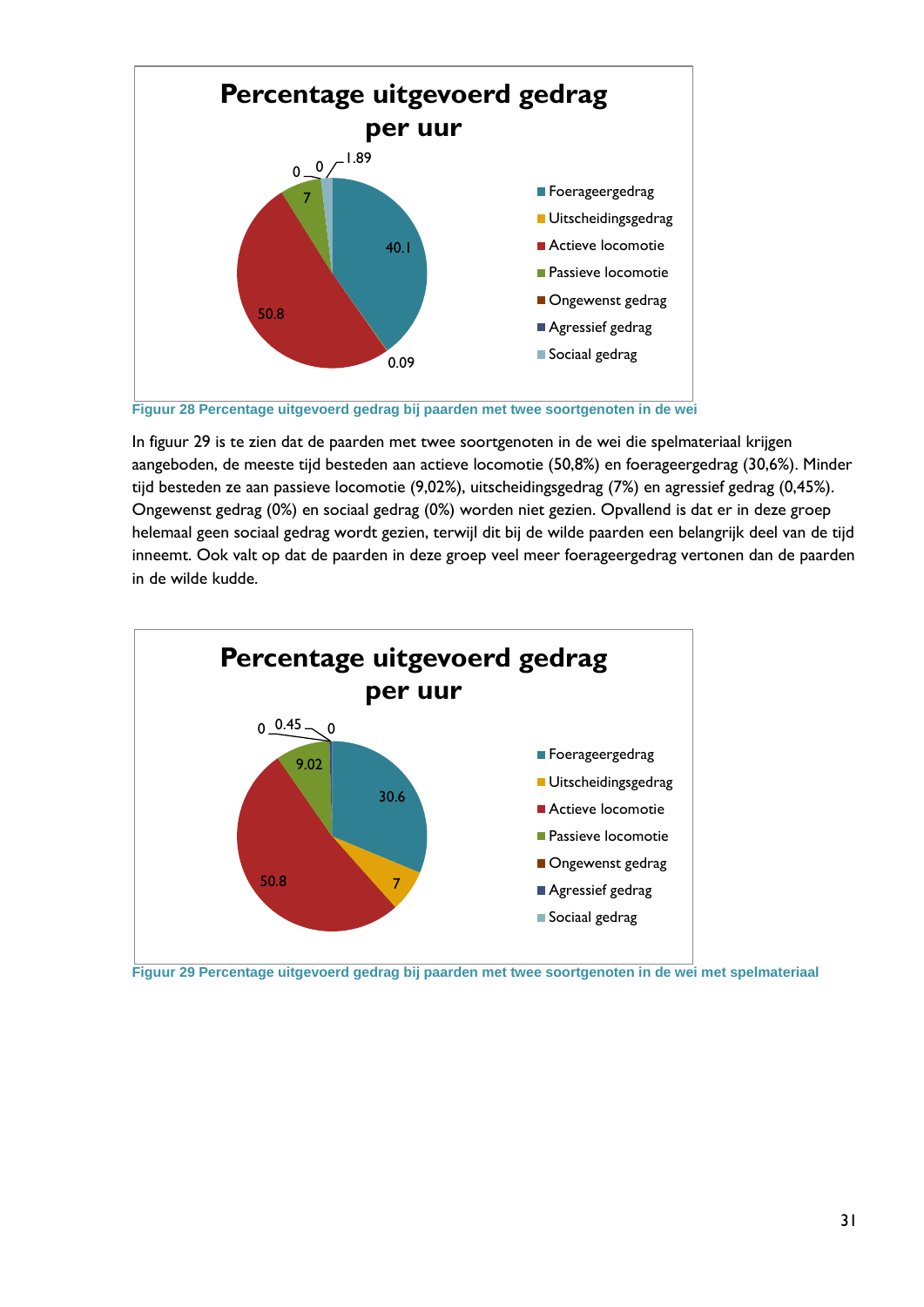## <span id="page-33-0"></span>**Hoofdstuk 4 Discussie**

Tijdens het onderzoek zijn op verschillende momenten observaties uitgevoerd bij de paarden. Alle observaties zijn meegenomen in het onderzoek en in de verwerkte resultaten. Voor de gedragsgroep spijsvertering is significant verschil aangetoond tussen de groepen individueel stal en individueel stal spel, en de kudde wilde paarden. Dit houdt in dat er met zekerheid mag worden gezegd dat het gedrag van de paarden op stal, zowel met als zonder spelmateriaal, ander gedrag vertonen wat betreft spijsvertering dan de paarden in de wilde kudde. Hiermee is aangetoond dat de paarden die op stal worden gehouden een ander gedragspatroon voor gedragingen behorende bij spijsvertering hebben ontwikkeld dan een paard doet dat in een wilde kudde leeft. Om te bepalen of het verschil inderdaad significant is, is een ANOVA uitgevoerd die een P-waarde van <0,05 gaf. Dit kan worden verklaard door het feit dat de wilde paarden onbeperkt kunnen grazen en aan takjes en blaadjes kunnen knabbelen en de stalpaarden alleen op bepaalde momenten op de dag gevoerd worden en daartussen vaak lange periodes zonder voer op stal staan. De paarden op stal kunnen niet grazen en hebben geen bomen of takjes waaraan ze kunnen knabbelen. Daarnaast drinken deze paarden ook minder dan in het wild, en wordt urineren en mesten veel minder waargenomen.

Paarden die gehouden worden op stal hebben vaak alleen beschikking over koud drinkwater terwijl hier niet altijd hun voorkeur naar uitgaat, waardoor ze soms minder drinken. Paarden in het wild eten eigenlijk de hele dag door terwijl stalpaarden slechts op een aantal tijden op de dag worden gevoerd en dus een groot deel van de dag niets te eten hebben. Ook is het spijsverteringsstelsel van stalpaarden minder gezond, doordat deze paarden minder eten en vaak ook minder drinken ligt de spijsvertering soms vrijwel stil. Daarnaast is ook de sociale kant van urineren en mesten bij stalpaarden niet meer aanwezig. In het wild wordt vaak gezien dat hengsten urineren of mesten over de mest van een andere hengst, om aan te tonen dat hij hier nu de baas is (Yarnella, C. H., 2015).

Voor de gedragsgroep locomotie is significant verschil aangetoond tussen de wilde kudde en alle groepen behalve de kudde in gevangenschap. Dit houdt in dat alle paarden, met uitzondering van de paarden in de kudde in gevangenschap, afwijkend gedrag vertonen wat betreft locomotie als ze worden vergeleken met de wilde paarden in de kudde. Dit verschil is getoetst met een ANOVA waar een Pwaarde van <0,05 uitkwam. Dit kan worden verklaard door de beperkte ruimte waarin de paarden worden gehouden, met uitzondering van de paarden in de kudde in gevangenschap, die een groot stuk land hebben waarop ze voldoende bewegingsvrijheid hebben. De paarden in gevangenschap, met uitzondering van de paarden in de kudde in gevangenschap, bewegen minder dan de paarden in het wild.

Voor de gedragsgroep stalondeugden is significant verschil aangetoond tussen de wilde kudde en de paarden op stal met en zonder spelmateriaal. Dit geeft aan dat de paarden die op stal worden gehouden significant meer stalondeugden vertonen dan de wilde paarden in de kudde. Dit is getoetst met een ANOVA waar een P-waarde van <0,05 uitkwam. De paarden op stal vertonen gedrag als weven, schuren en kribbebijten, terwijl de paarden in het wild dit niet of nauwelijks doen.

Paarden in het wild bewegen veel meer doordat zij op zoek zijn naar voedsel, en soms voor gevaar of door een andere kudde een ander gebied in moeten trekken. Deze paarden leven zoals paarden al doen zolang ze in het wild bestaan. Hierdoor wordt bij deze paarden ook geen afwijkend gedrag waargenomen. Stalpaarden die zich vervelen gaan vaak zelf iets bedenken waarmee ze bijvoorbeeld aandacht krijgen of gevoerd worden. Hierdoor ontstaan vaak gedrag als weven en kribbebijten (Goodwin, D, 2007).

Voor de gedragsgroep agressief gedrag is significant verschil aangetoond tussen de wilde kudde en de paarden met twee soortgenoten in de weide. Dit geeft aan dat de paarden die met twee soortgenoten in de weide worden gehouden meer agressief gedrag vertonen dan paarden in de wilde kudde normaal zouden doen. Het verschil tussen deze groepen is getoetst met een ANOVA die een P-waarde gaf van <0,05. De paarden in de wei met twee soortgenoten vertonen bijtgedrag en schoppen naar soortgenoten, terwijl bij de paarden in het wild nauwelijks agressief gedrag werd waargenomen.

Voor de gedragsgroep sociaal gedrag is significant verschil aangetoond tussen de wilde kudde en de paarden met twee soortgenoten in de weide met en zonder spelmateriaal. Dit houdt in dat de paarden met twee soortgenoten in de weide, met en zonder spelmateriaal, significant afwijkend gedrag vertonen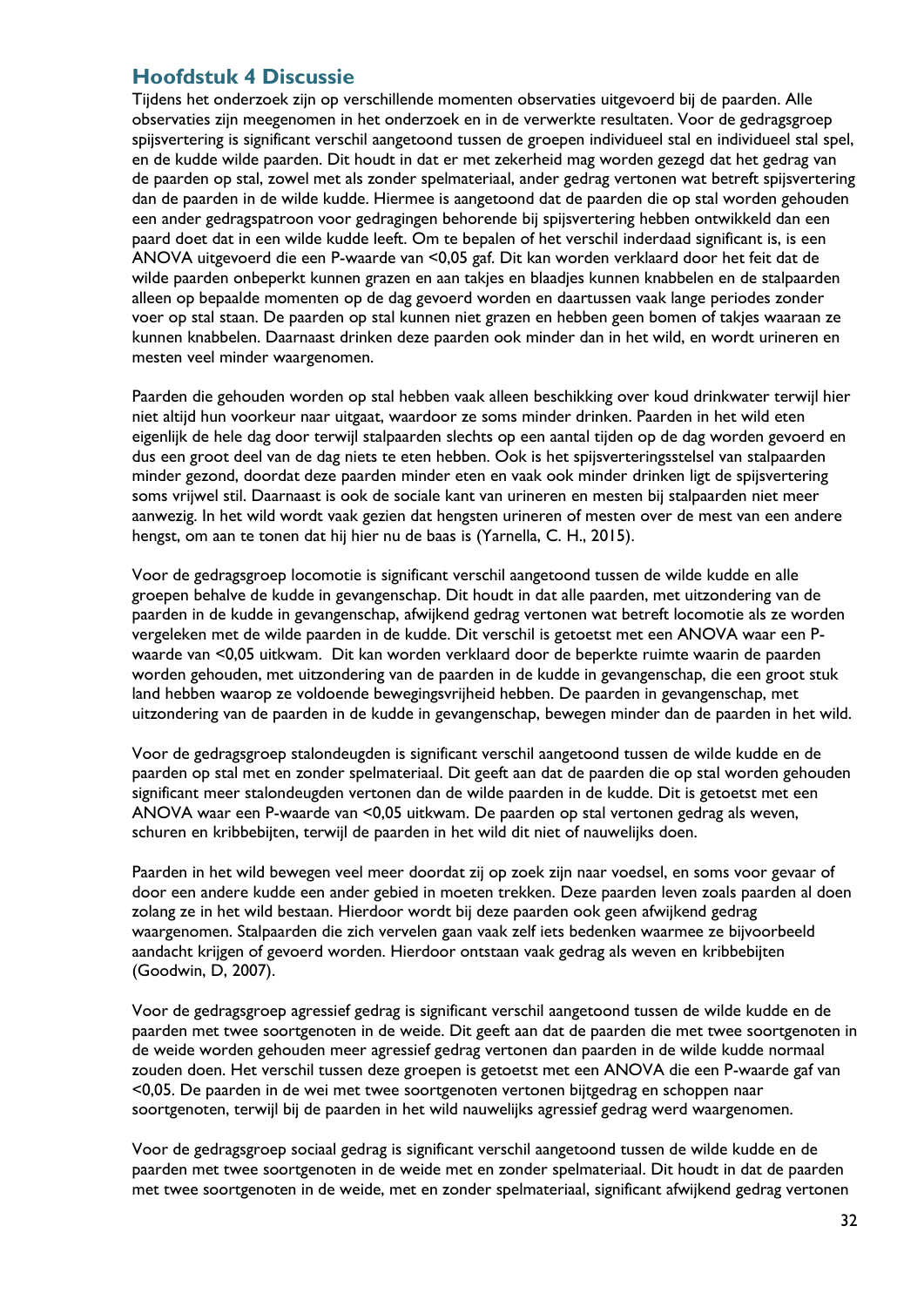als zij vergeleken worden met de paarden in de wilde kudde. Dit verschil is getoetst met een ANOVA waar een P-waarde van <0,05 uitkomt. Bij de paarden met twee soortgenoten in de wei werd ook al meer agressief gedrag vertoont dan bij de andere groepen en de paarden in het wild. Door het hogere percentage agressief gedrag bij deze paarden wordt er waarschijnlijk minder sociaal gedrag gezien, omdat deze paarden door het vele agressieve gedrag waarschijnlijk geen prettige band met elkaar hebben opgebouwd.

Doordat paarden tegenwoordig veel op stal gehouden worden ziet men nog weinig van hun oorspronkelijke soorteigen gedrag. Dit heeft voordelen, er is immers geen agressie tussen paarden onderling, omdat ze vaak individueel gehouden worden, maar het geeft ook nadelen. De paarden kunnen geen sociaal gedrag meer uitvoeren, wat voor het welzijn van het paard erg slecht is. Een paard is een kuddedier en vluchtdier, en heeft veiligheid en genegenheid van soortgenoten nodig voor een goed welzijn (Mills, A.C., 2007).

Voor het onderzoek is gebruik gemaakt van verschillende paarden in verschillende huisvestingsmethoden. Dit levert een ander beeld dan wanneer voor alle groepen dezelfde paarden gebruikt zouden zijn. Ook is het onderzoek uitgevoerd in de winterperiode, het kan daarom goed zijn dat wanneer het onderzoek juist in de zomer herhaald zou worden, er heel verschillende resultaten uit het onderzoek zouden komen dan nu het geval is. Ook is het onderzoek slechts door één persoon uitgevoerd, wanneer iemand anders het onderzoek zou hebben uitgevoerd zouden er mogelijk ook andere resultaten naar voren zijn gekomen. Verder is ervoor gekozen om de verschillende gedragingen in te delen in groepen, om het verwerken van de gegevens te vergemakkelijken en op de resultaten van het onderzoek overzichtelijk te houden voor de lezer. Hoewel van te voren goed is bedacht of dit de onderzoeksresultaten niet zou beïnvloeden, is het toch mogelijk dat wanneer alle gedragingen apart zouden worden bekeken, er dan nog meer verschillen tussen groepen kunnen worden aangetoond dan nu het geval is.

Tijdens het onderzoek zijn, zoals gepland, alle dieren individueel een uur lang geobserveerd, waarbij alles is opgeschreven wat er aan gedrag is waargenomen. Door het grote aantal te observeren dieren is het echter niet gelukt de paarden allemaal op eenzelfde moment of op dezelfde dag te observeren. Ook hierdoor kunnen de gegevens anders zijn dan wanneer bijvoorbeeld alle paarden op hetzelfde moment of op dezelfde dag geobserveerd zouden zijn.

De paarden die geobserveerd zijn, zijn natuurlijk ook van invloed op de resultaten. Wanneer in alle groepen dezelfde paarden waren gebruikt, zouden de resultaten waarschijnlijk ook anders zijn. De geobserveerde paarden zijn van verschillende rassen, geslachten en leeftijden, als er gekozen was voor paarden van hetzelfde geslacht, ras of uit dezelfde leeftijdsgroep, dan zouden de resultaten ook anders kunnen zijn.

Wanneer de paarden beschikken over spelmateriaal vertonen ze nauwelijks ander gedrag dan zonder spelmateriaal. De enige huisvestingsmethode waarin verschil is waargenomen tussen het wel en niet verstrekken van spelmateriaal is op stal. Bij de paarden op stal werden meer stalondeugden waargenomen wanneer de paarden niets te doen hadden, dan wanneer er aan deze paarden spelmateriaal werd aangeboden. Het ophangen van een hooinet in de stal is een goede mogelijkheid het paard verrijking te bieden waar zij gebruik van maken, hier halen zij namelijk hun belangrijkste voedselbron uit.

Het meest natuurlijke gedrag vertoont het paard wanneer het in de kudde wordt gehouden en onbeperkt kan bewegen. Dit is ook de manier die het meeste lijkt op het leven van het paard in een wilde kudde, wat de overeenkomsten in het gedrag tussen deze groepen kan verklaren. Het enige echte verschil tussen deze groepen is dat de paarden in gevangenschap niet in gemengde kuddes worden gehouden, maar merries apart van de hengsten. Het is begrijpelijk dat dure sportpaarden niet zomaar in een grote groep worden gezet, mensen zijn in dat geval vaak bang voor verwondingen bij het paard. Maar wanneer wordt gekeken naar agressief gedrag is het juist beter het paard in een grote groep te houden dan met twee soortgenoten in de wei. Dit kan worden verklaard door de structuur binnen de kudde. Binnen de grote kudde in het wild waren kleine subgroepen ontstaan, groepjes van 5 of 6 paarden bij elkaar binnen de grote kudde. Hoe meer paarden er bij elkaar staan, hoe groter de kans is dat ze een vriendje vinden in de kudde waar ze goed mee overweg kunnen. Wanneer de paarden met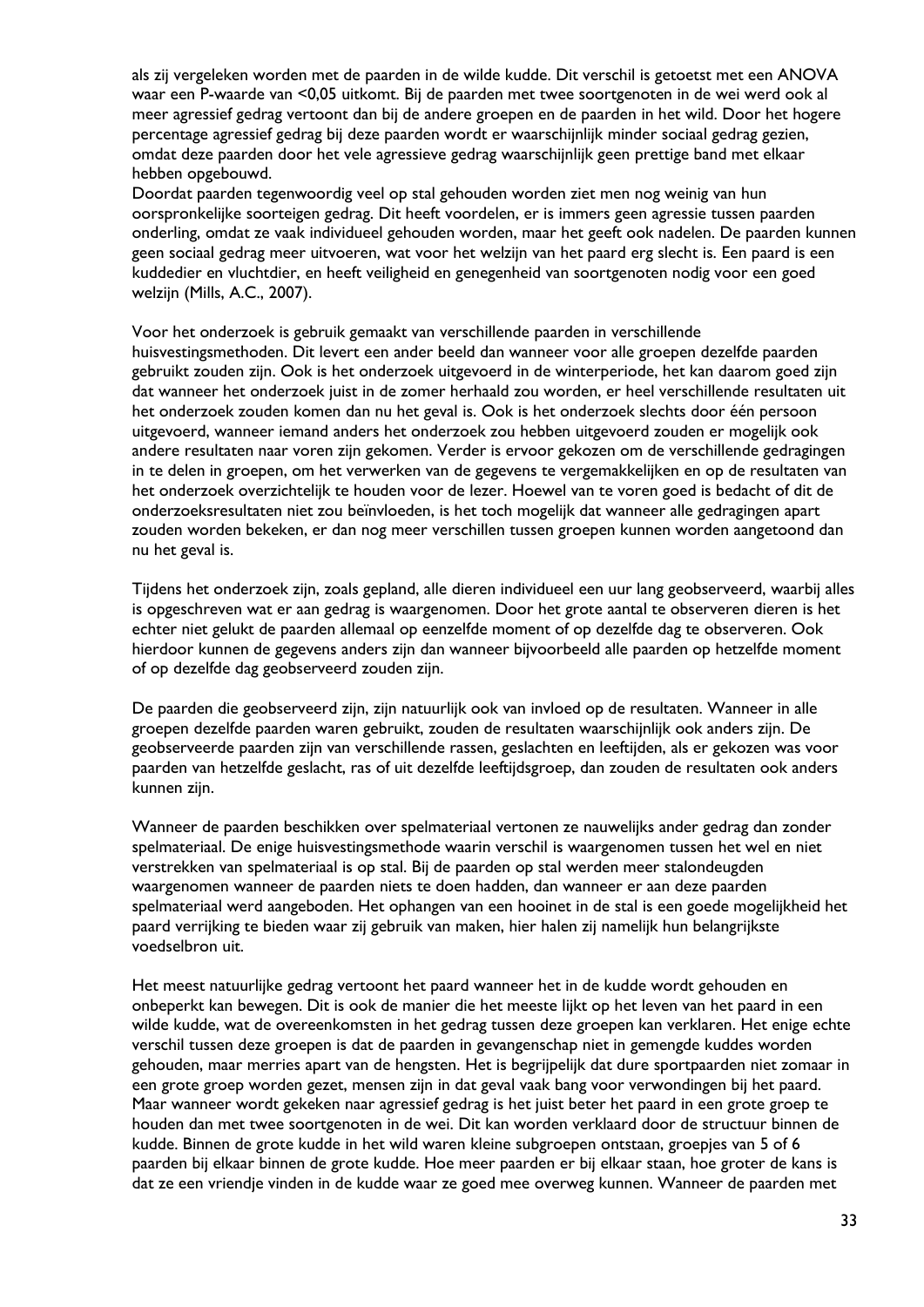drie in de weide staan is de kans groot dat één van die drie altijd de buitenstaander is die weg wordt gejaagd. Ook de buitenstaander binnen dat groepje heeft behoefte aan sociaal gedrag, waardoor het paard waarschijnlijk agressief gedrag gaat vertonen als uitlaatklep van de frustratie ander gedrag te moeten missen waar wel behoefte aan is.

Ook vertonen de paarden met twee in de weide extreem veel sociaal gedrag wanneer zij in de weide staan vergeleken met wanneer zij op stal worden gehouden. Dit heeft mogelijk te maken met het feit dat de paarden wanneer zij 's nachts op stal staan het sociale gedrag moeten missen, waardoor ze dit overdag inhalen in de weide wanneer sociaal gedrag wel mogelijk is. Het huisvesten van paarden in groepen zal niet overal mogelijk zijn, maar voldoet wel het meeste aan de behoefte van het paard. Wanneer het houden van paarden in groepen in de weide niet mogelijk is, is het daarom aan te raden een manier van huisvesten te vinden die hier zoveel mogelijk op lijkt om tegemoet te komen aan de behoeften van het paard.

De verschillende gedragingen zijn allemaal opgedeeld in gedragsgroepen. Deze gedragsgroepen zijn gekozen door de paarden in verschillende situaties te observeren en daarbij te kijken welk gedrag ze daarbij uitvoerden. Vervolgens is ervoor gekozen deze gedragingen bij elkaar te nemen in één gedragsgroep, om zo de resultaten overzichtelijker te kunnen weergeven. Wanneer de gedragingen allemaal los per groep zouden zijn vergeleken, had dit waarschijnlijk een ander beeld gegeven.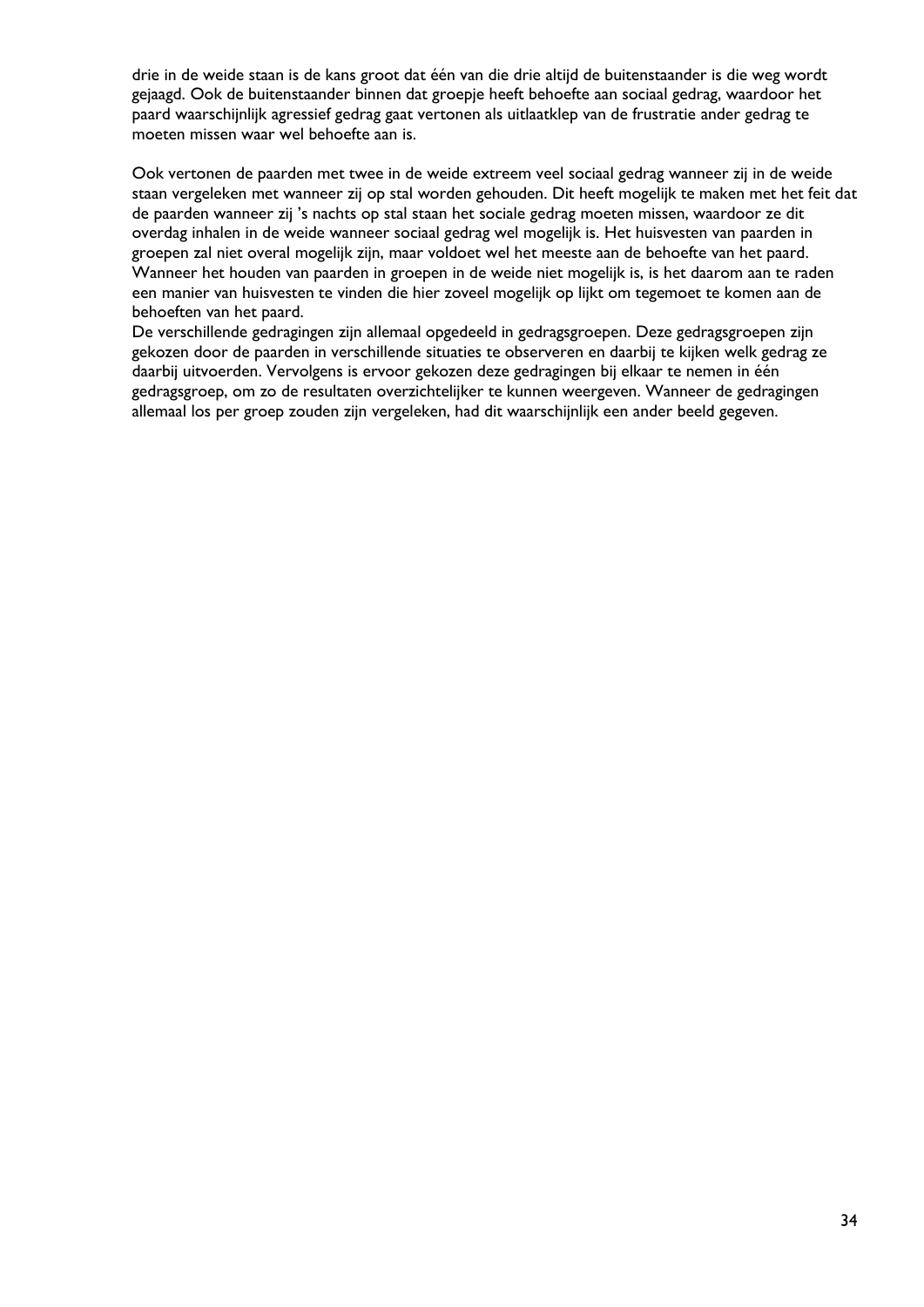## <span id="page-36-0"></span>**Hoofdstuk 5 Conclusie en aanbevelingen**

De paarden in de verschillende huisvestingssystemen laten verschillende gedragingen zien. Bij de paarden in de wilde kudde wordt zowel foeragerend gedrag als uitscheidingsgedrag gezien met alle bijbehorende gedragingen, zoals grazen, drinken, takjes eten, mesten en urineren. Ook laten ze zowel actieve locomotie als passieve locomotie zien, zoals stappen, draven, galopperen, stilstaan, liggen, rollen, slapen en achterwaarts gaan. Wat betreft ongewenst gedrag wordt in deze groep alleen schuren waargenomen, wat waarschijnlijk meer voortkomt uit jeuk dan uit verveling. Er wordt in deze groep ook agressief gedrag waargenomen zoals trappen, bijten, steigeren, slaan met voorbeen, snuiven, dreigen, imponeren en staartzwaaien. Ten slotte wordt er in deze groep ook veel sociaal gedrag gezien zoals poetsen, hinniken, interactie met soortgenoot, neuzen, flemen, interactie mens, snuffelen, dekken, omgeving bekijken en schrikken.

De kudde in gevangenschap lijkt qua getoond gedrag veel op de wilde kudde. Ook zij laten zowel foeragerend gedrag als uitscheidingsgedrag zien door middel van grazen, drinken, takjes eten, mesten en urineren. Ook hier wordt zowel passief als actief locomotie gedrag getoond, onder andere door stappen, draven, galopperen, stilstaan, liggen, rollen, uitrekken, slapen en achterwaarts gaan. Wat betreft ongewenst gedrag wordt ook in deze groep alleen schuren waargenomen, wat eerder gedaan zal worden door jeuk dan door verveling. Agressief gedrag wordt in deze groep ook waargenomen door trappen en bijten. Ook wordt in deze groep veel sociaal gedrag gezien, zoals poetsen, hinniken, interactie met soortgenoot, neuzen, flemen, interactie mens, snuffelen, dekken, omgeving bekijken en schrikken.

Bij de paarden die individueel op stal worden gehouden wordt ook nog vrij veel normaal gedrag gezien, al is de manier waarop ze het gedrag tonen beperkter en laten ze minder verschillende gedragingen zien. Ze laten foerageergedrag zien door drinken en uitscheidingsgedrag door mesten en urineren. Actief en passief locomotiegedrag laten ze zien door stappen, stilstaan, slapen en achterwaarts gaan. Ze laten veel ongewenst gedrag zien door schuren, weven en krabben met het voorbeen. Agressie wordt voornamelijk waargenomen door staartzwaaien. Wel laten deze paarden ook sociaal gedrag zien door middel van likken, hinniken, interactie met soortgenoot, neuzen, interactie met mens, omgeving bekijken, snuffelen en schrikken.

Ook de paarden die individueel op stal worden gehouden en spelmateriaal ter beschikking hebben laten vrij normaal gedrag zien. Ze laten foerageergedrag zien door drinken en uitscheidingsgedrag door mesten en urineren. Actief en passief locomotiegedrag laten ze zien door stappen, stilstaan, slapen en achterwaarts gaan. Ze laten veel ongewenst gedrag zien door schuren, weven en krabben met het voorbeen. Agressie wordt voornamelijk waargenomen door staartzwaaien, trappen, duwen en bijten. Wel laten deze paarden ook sociaal gedrag zien door middel van likken, hinniken, interactie met soortgenoot, neuzen, interactie met mens, omgeving bekijken, snuffelen en schrikken.

De paarden die individueel in de wei worden gehouden laten ook vrij veel normaal gedrag zien, maar ook hier worden minder verschillende gedragingen waargenomen dan bij paarden in de kudde. Foerageergedrag laten ze zien door grazen, drinken en takjes eten, en uitscheidingsgedrag laten ze zien door urineren en mesten. Actieve en passieve locomotie laten ze zien door stappen, draven, galopperen, stilstaan, rollen en slapen. Ongewenst gedrag wordt alleen waargenomen door krabben met het voorbeen. Agressief gedrag wordt eigenlijk alleen waargenomen door staartzwaaien, wat meer een teken van ongenoegen of irritatie is dan echte agressie. Sociaal gedrag laten deze paarden zien door hinniken, interactie met soortgenoot, interactie met mens en omgeving bekijken.

De paarden die individueel in de wei worden gehouden en spelmateriaal tot hun beschikking hebben, laten ook vrij normaal gedrag zien. Foerageergedrag laten ze zien door grazen, drinken en takjes eten. Uitscheidingsgedrag laten ze zien door mesten en urineren. Actief en passief locomotiegedrag wordt gezien door stappen, draven, galopperen, stilstaan, rollen en slapen. Ongewenst gedrag wordt in deze groep eigenlijk niet waargenomen. Agressief gedrag wordt waargenomen door duwen, bijten, snuiven en staartzwaaien. Sociaal gedrag laten deze paarden zien door likken, hinniken, interactie met soortgenoot, interactie mens, snuffelen en omgeving bekijken.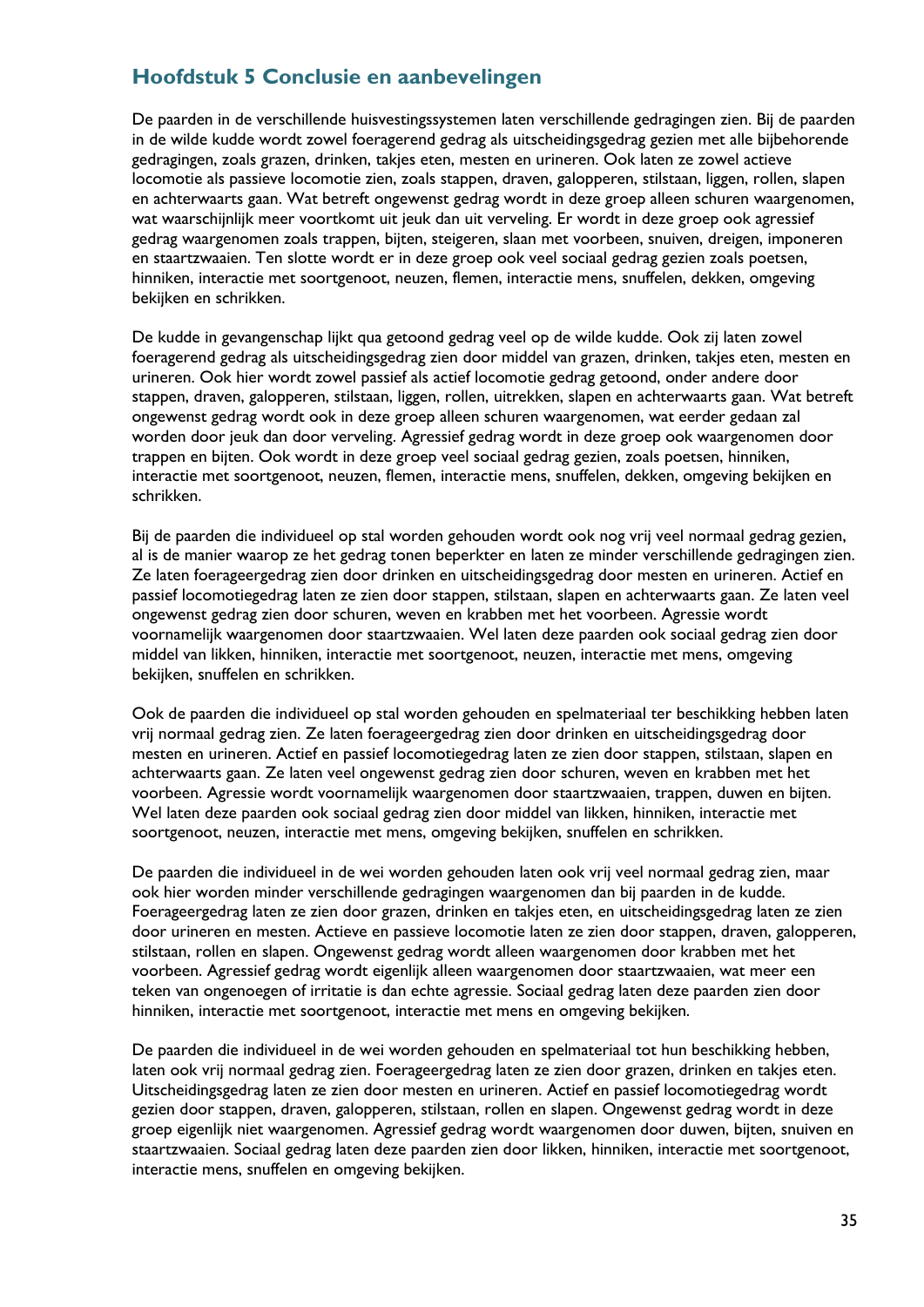Ook de paarden die samen met een soortgenoot in de wei worden gehouden laten vrij normaal gedrag zien. Foerageergedrag laten ze zien door grazen, takjes eten en drinken. Uitscheidingsgedrag wordt gezien door mesten en urineren. Actief en passief locomotiegedrag wordt gezien door stappen, draven, galopperen, stilstaan, rollen en slapen. Ongewenst gedrag wordt niet gezien bij deze groep. Agressief gedrag wordt eigenlijk alleen gezien door staartzwaaien, wat vermoedelijk meer een teken van ongenoegen is dan van echte agressie. Sociaal gedrag laten deze paarden zien door poetsen, hinniken, interactie met soortgenoot, interactie persoon en omgeving bekijken.

De paarden die met een soortgenoot in de weide worden gehouden en spelmateriaal ter beschikking hebben, laten wat ander gedrag zien dan voorgaande groepen. De paarden laten foerageergedrag zien door grazen, takjes eten en drinken. Uitscheidingsgedrag laten ze zien door urineren en mesten. Actieve en passieve locomotie wordt gezien door stappen, draven, galopperen, stilstaan, rollen en slapen. Stalondeugden worden in deze groep niet gezien. Agressief gedrag wordt gezien door duwen en staartzwaaien. Sociaal gedrag wordt bij deze groep gezien door likken, poetsen, hinniken, interactie met soortgenoot, interactie mens, snuffelen en omgeving bekijken.

De paarden die met twee soortgenoten in de wei worden gehouden laten weer ander gedrag zien dan de andere groepen. Foerageergedrag laten ze zien door grazen, takjes eten en drinken. Actieve en passieve locomotie laten ze zien door stappen, draven, galopperen, stilstaan, rollen en slapen. Ongewenst en agressief gedrag wordt in deze groep niet gezien. Sociaal gedrag laten de paarden in deze groep zien door poetsen, hinniken, interactie met soortgenoot, interactie met mens en omgeving bekijken.

De paarden in de wei met twee soortgenoten vertonen weer ander gedrag wanneer zij spelmateriaal tot hun beschikking hebben. Foerageergedrag laten zij zien door grazen, takjes eten en drinken. Uitscheidingsgedrag laten ze zien door mesten en urineren. Actieve en passieve locomotie laten zij zien door stappen, draven, galopperen, stilstaan, slapen en rollen. Ongewenst en sociaal gedrag wordt in deze groep niet gezien. Wel wordt er agressief gedrag gezien in de vorm van duwen en staartzwaaien.

Opvallend is dat de paarden die individueel op stal gehuisvest worden, meer agressief gedrag laten zien wanneer zij spelmateriaal tot hun beschikking hebben. De paarden die individueel in de wei worden gehouden laten minder ongewenst gedrag en meer agressief en sociaal gedrag zien wanneer zij spelmateriaal tot hun beschikking hebben. De paarden die met een soortgenoot in de wei worden gehouden laten meer agressief en sociaal gedrag zien wanneer zij over spelmateriaal beschikken. De paarden die met twee soortgenoten in de wei worden gehouden laten minder agressief en sociaal gedrag zien wanneer zij spelmateriaal tot hun beschikking krijgen.

Uit het onderzoek kan worden aangetoond dat het individueel huisvesten van paarden significant verschil geeft in gedrag als dat wordt vergeleken met wilde paarden. Er wordt aanbevolen om paarden in de weide te houden, alleen, in tweetallen of in kleine groepjes met of zonder spelmateriaal, omdat bij deze manier van huisvesting het gedrag het meeste lijkt op dat van de paarden in het wild. Door de paarden op deze manier te houden wordt een beter welzijn voor de paarden bereikt, maar er is meer ruimte voor nodig dan om paarden alleen op stal te houden.

Uit toetsen met Anova en door het bekijken van 95% betrouwbaarheidsintervallen is aangetoond dat er significant verschil is tussen de wilde paarden en de groepen individueel stal en individueel stal spel als gekeken wordt naar spijsvertering. Uit dezelfde manier van toetsing blijkt ook een significant verschil tussen de paarden in de wilde kudde en de paarden in de kudde in gevangenschap wanneer gekeken wordt naar locomotie.

Wanneer wordt gekeken naar het vertonen van natuurlijk gedrag is het voor het welzijn van het paard het beste om het paard in een kudde te plaatsen. Het gedrag dat de paarden in de kudde vertonen lijkt het meeste op het gedrag van de paarden in het wild. De minst prettige manier van huisvesten is voor het paard individuele stalling, hierbij wijkt het gedrag dat de paarden laten zien het meeste af van het gedrag van de paarden in het wild.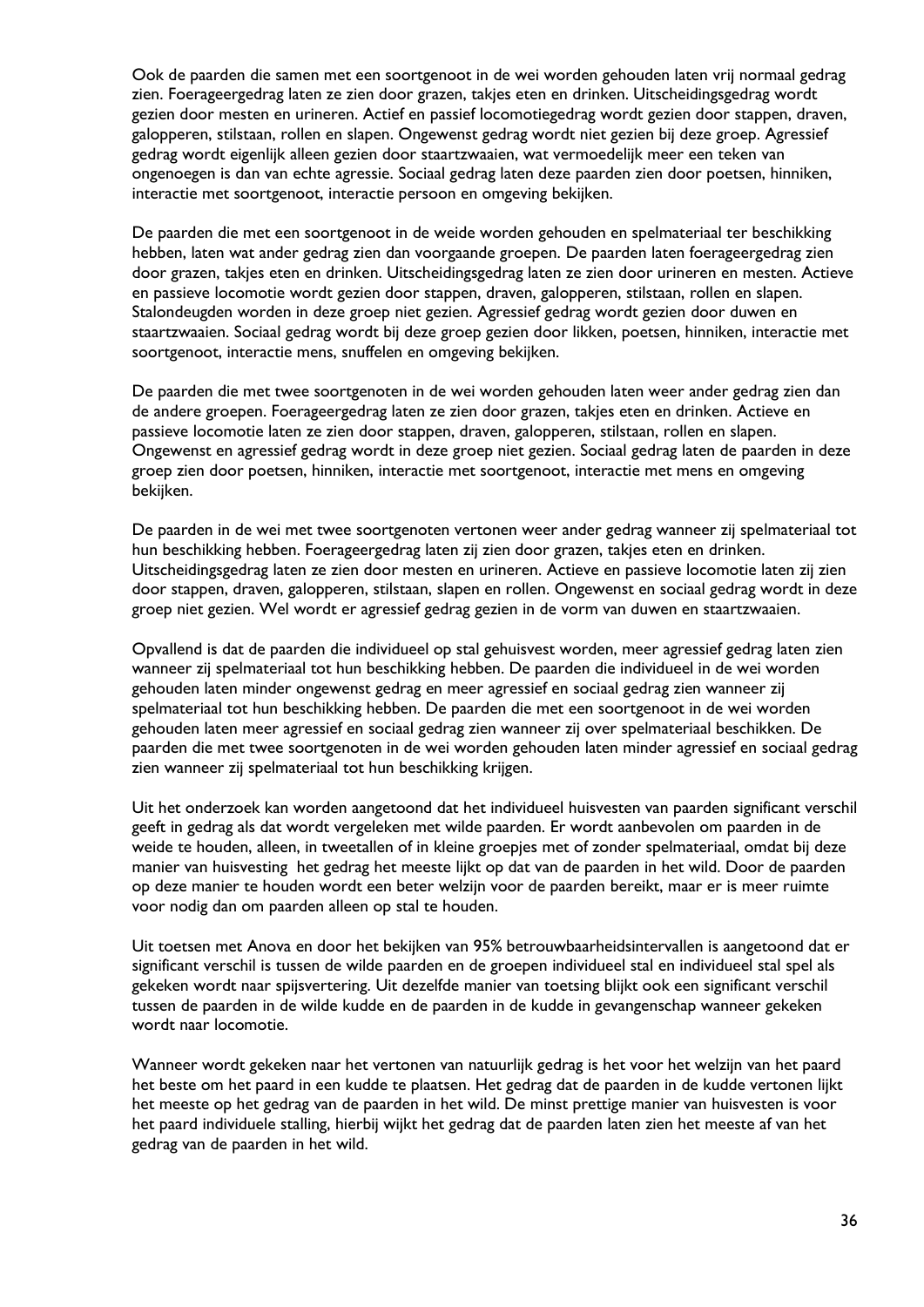Naar aanleiding van dit onderzoek kan worden aanbevolen paarden in een groep te huisvesten, bij voorkeur op de weide. Deze paarden zouden gehuisvest moeten worden zonder spelmateriaal, omdat door het toevoegen van spelmateriaal meer agressie op lijkt te treden bij de paarden, vermoedelijk door het voer wat er bij het spelmateriaal komt kijken.

Paardenhouders in Nederland zouden er over na kunnen denken hun paarden in groepen te huisvesten. De paarden zijn door deze manier van huisvesten een groter welzijn hebben en daardoor gelukkiger zijn en zich prettiger voelen, wat ook bij zal dragen aan betere prestaties van de paarden in de rijbaan of showring.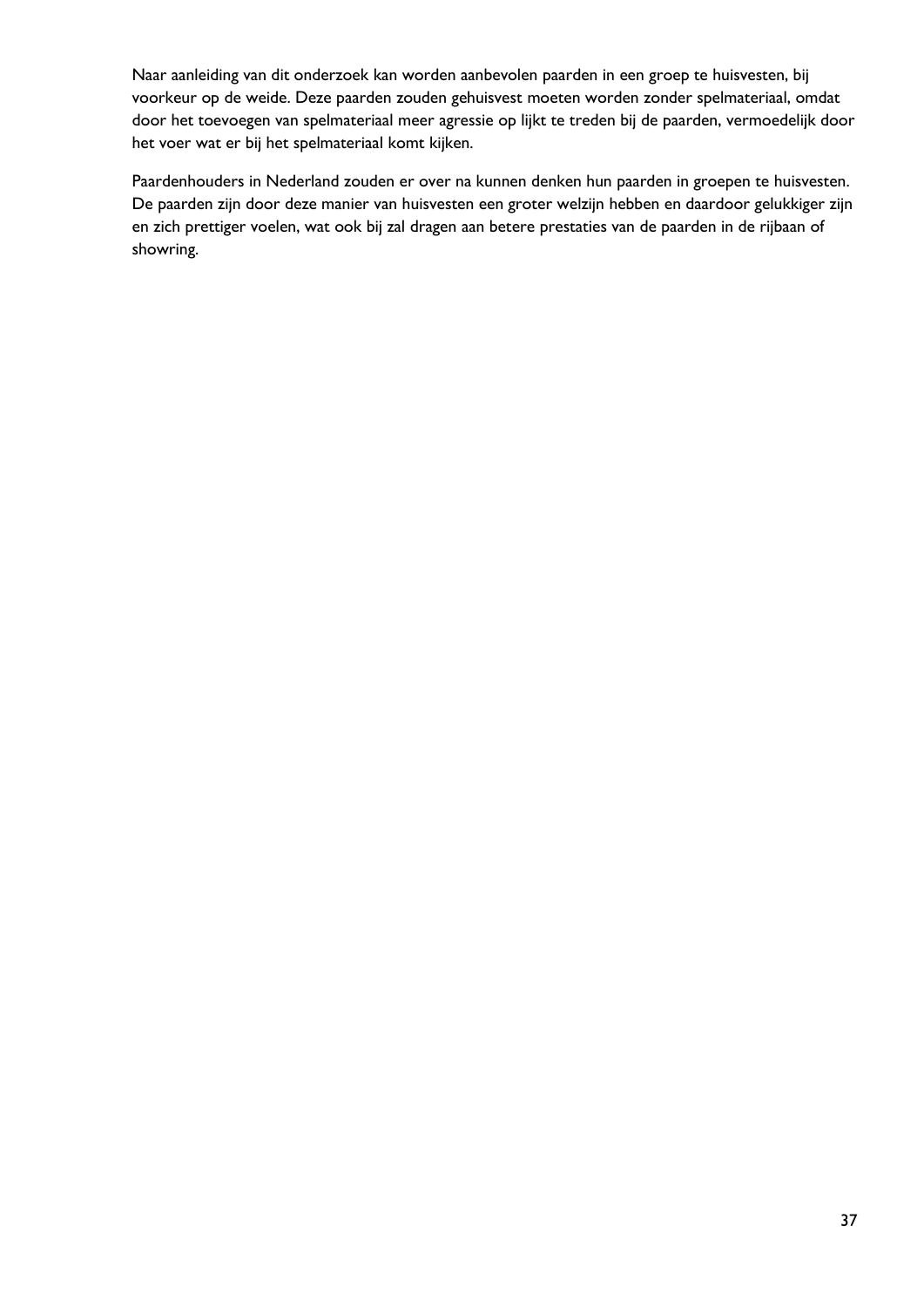## <span id="page-39-0"></span>**Hoofdstuk 6 Literatuurlijst**

- Clarke, A. (sd). *Housing the horse*. Opgehaald van Equiworld.net: http://www.equiworld.net/stabling/housing.htm
- Goodwin, D. (2007). Horse Behaviour: Evolution, Domestication and Feralisation. *Animal Welfare1* , 1-18.
- M.A. Bergman, R. R.-H. (2014). Comparison of selected animal observations and management practices used to assess welfare of calves and adult dairy cows on organic and conventional dairy farms. *Journal of Dairy Science 97*, 4269–4280.
- Meisfjord Jørgensen, S. H.-O. (2011). Effects of enrichment items on activity and social interactions in domestic horses (Equus caballus). *Applied Animal Behaviour Science 129*, 100–110.
- Mills, A. C. (2007). Housing, Management and Welfare. *Animal Welfare 1*, 77-97.
- N.B. (sd). *Enriching your horse's life*. Opgehaald van ASPCA: https://www.aspca.org/petcare/virtual-pet-behaviorist/horse-behavior/enriching-your-horses-life
- N.B. (sd). *Horse behavior*. Opgehaald van Wikipedia: http://en.wikipedia.org/wiki/Horse\_behavior
- N.B. (sd). *Horse enrichment*. Opgehaald van Woodgreen: http://www.woodgreen.org.uk/pet\_advice/468\_horse\_enrichment
- N.B. (sd). *Housing for horses*. Opgehaald van The Center for Agriculture, Food and the Environment: https://ag.umass.edu/fact-sheets/housing-for-horses
- Werhahn, M. E. (2012). Competition Horses Housed in Single Stalls (II): Effects of Free Exercise on the Behavior in the Stable, the Behavior during Training, and the Degree of Stress. *Journal of Equine Veterinary Science 32*, 22–31.
- Yarnella, C. H. (2015). Domesticated horses differ in their behavioural and physiological responses to isolated and group housing. *Physiology & Behavior 143*, 51-57.
- J.P. van de Sande (2007). Gedragsobservatie. Noordhoff uitgevers B.V. 168 pagina's.
- N.B. (sd). *Ethogram.* Opgehaald van Bioplek:

<http://www.bioplek.org/techniekkaartenbovenbouw/techniek141ethogram.html>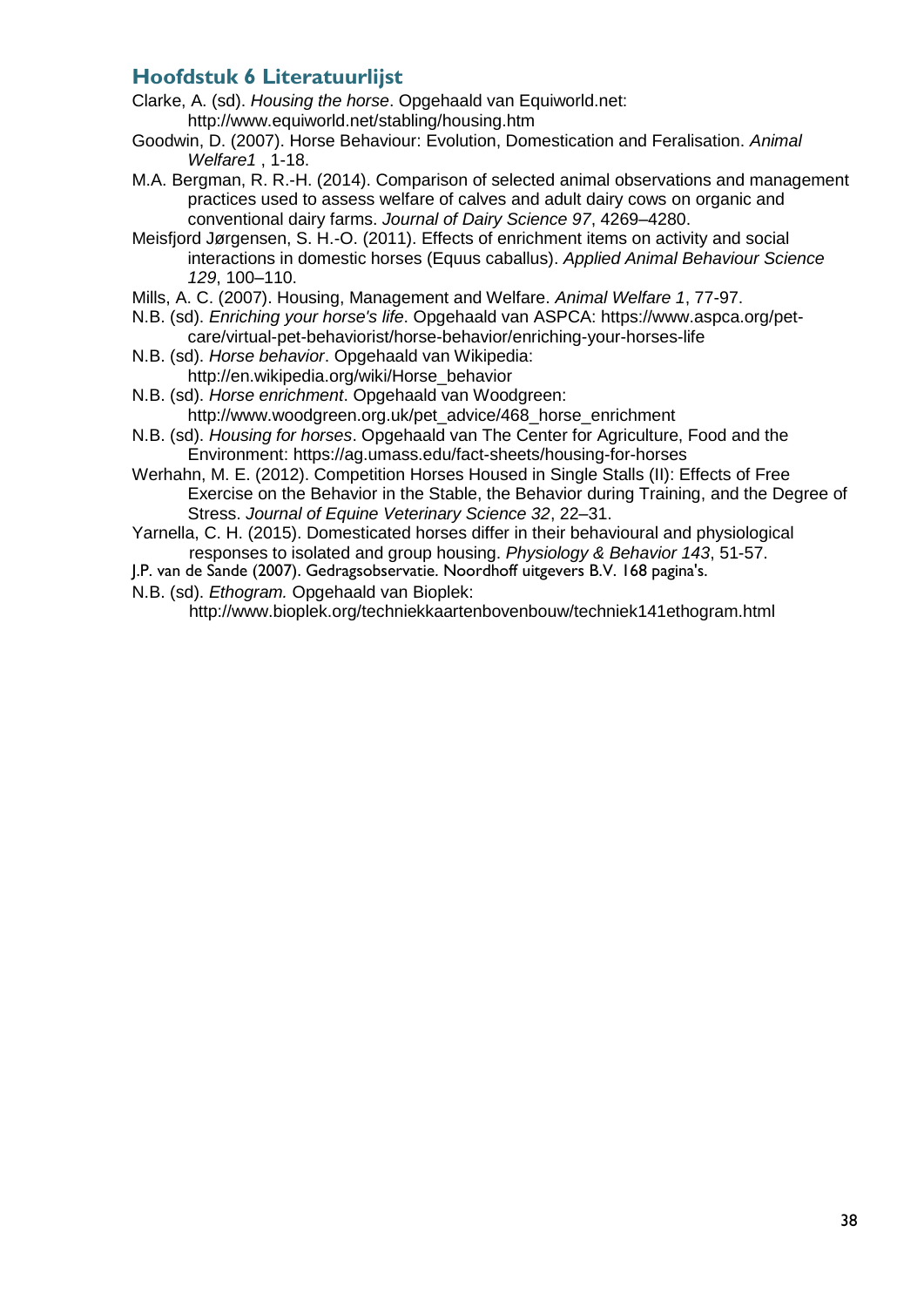## <span id="page-40-0"></span>**Bijlage**

## <span id="page-40-1"></span>**1 Gegevens onderzoek**

In deze tabel zijn alle gegevens per paard te zien die uit het onderzoek naar voren zijn gekomen.

| <b>Paard</b> | <b>Groep</b> | <b>Spijsvertering</b> | <b>Locomotie</b> | <b>Stalondeugden</b> | <b>Agressie</b> | <b>Sociaal</b> |
|--------------|--------------|-----------------------|------------------|----------------------|-----------------|----------------|
| 1,00         | 1,00         | 38,71                 | 59,11            | ,00                  | 1,35            | ,44            |
| 3,00         | 1,00         | 20,50                 | 75,45            | ,00                  | ,57             | 2,98           |
| 4,00         | 1,00         | 47,08                 | 50,00            | ,93                  | ,94             | ,38            |
| 5,00         | 1,00         | 34,46                 | 62,00            | ,00                  | ,00             | 3,54           |
| 6,00         | 1,00         | 24,08                 | 75,92            | ,00                  | ,00             | ,00            |
| 7,00         | 1,00         | 26,04                 | 52,02            | ,00                  | ,00             | 21,94          |
| 8,00         | 1,00         | 27,26                 | 54,45            | ,00                  | 2,09            | 18,29          |
| 9,00         | 1,00         | 27,27                 | 51,01            | ,00                  | ,00             | 19,62          |
| 10,00        | 1,00         | 15,85                 | 67,92            | ,00                  | ,00             | 16,23          |
| 2,00         | 1,00         | 13,79                 | 68,97            | ,00                  | ,00             | 17,24          |
| 11,00        | 1,00         | 15,29                 | 70,59            | ,00                  | ,00             | 14,12          |
| 12,00        | 1,00         | 18,32                 | 81,68            | ,00                  | 10,00           | ,00            |
| 13,00        | 1,00         | 5,00                  | 50,00            | ,00                  | 16,67           | 35,00          |
| 14,00        | 1,00         | 11,11                 | 55,56            | ,00                  | ,00             | 16,67          |
| 15,00        | 1,00         | 8,33                  | 83,33            | ,00                  | ,00             | 8,33           |
| 16,00        | 1,00         | 10,52                 | 69,36            | ,00                  | 24,84           | 20, 12         |
| 17,00        | 1,00         | 14,85                 | 55,00            | ,00                  | 10,00           | 4,95           |
| 18,00        | 1,00         | 5,00                  | 60,00            | ,00                  | 16,67           | 25,00          |
| 19,00        | 1,00         | ,00                   | 50,00            | ,00                  | 8,33            | 33,33          |
| 20,00        | 1,00         | 8,33                  | 50,00            | ,00                  | 4,61            | 33,33          |
| 21,00        | 1,00         | 9,23                  | 65,15            | ,00                  | 4,17            | 20,14          |
| 22,00        | 1,00         | 8,33                  | 62,50            | ,00                  | ,00             | 25,00          |
| 23,00        | 1,00         | 15,00                 | 60,00            | ,00                  | ,00             | 25,00          |
| 24,00        | 1,00         | 15,79                 | 62,50            | ,00                  | 5,26            | 15,79          |
| 25,00        | 2,00         | ,00                   | 84,23            | ,00                  | ,00             | 15,77          |
| 26,00        | 2,00         | ,00                   | 72,96            | ,00                  | ,00             | 27,04          |
| 27,00        | 2,00         | 3,26                  | 58,51            | ,00                  | ,00             | 10,66          |
| 28,00        | 2,00         | 12,53                 | 71,21            | ,00                  | ,00             | 15,78          |
| 29,00        | 2,00         | ,00                   | 85,18            | ,00                  | ,00             | 14,82          |
| 30,00        | 2,00         | ,00                   | 77,68            | ,00                  | 11,39           | 10,41          |
| 31,00        | 2,00         | 42,43                 | 52,12            | ,00                  | 5,45            | ,00            |
| 32,00        | 2,00         | ,00                   | 70,96            | ,00                  | ,00             | 29,04          |
| 33,00        | 2,00         | 35,56                 | 58,57            | ,00                  | 2,14            | 3,34           |
| 34,00        | 2,00         | 29,21                 | 52,59            | ,00                  | ,00             | 17,85          |
| 35,00        | 2,00         | ,00                   | 91,76            | ,00                  | ,00             | 8,24           |
| 36,00        | 2,00         | 37,66                 | 57,38            | ,00                  | ,00             | 4,96           |
| 37,00        | 2,00         | 24,63                 | 63,82            | ,00                  | ,00             | 11,13          |
| 38,00        | 2,00         | ,00                   | 60,96            | ,00                  | ,00             | 39,04          |
| 39,00        | 2,00         | 39,71                 | 53,43            | ,00                  | 4,82            | 1,34           |
| 40,00        | 2,00         | ,00                   | 100,00           | ,00                  | ,00             | ,00            |
| 41,00        | 2,00         | ,00                   | 87,86            | ,00                  | ,00             | 12,14          |
| 42,00        | 2,00         | ,00                   | 83,32            | ,00                  | ,78             | 15,35          |
| 43,00        | 2,00         | ,00                   | 85,14            | ,00                  | ,00             | 14,86          |
| 44,00        | 2,00         | ,00                   | 94,88            | ,00                  | ,00             | 5,12           |
| 45,00        | 2,00         | ,00                   | 68,74            | ,00                  | ,00             | 31,26          |
| 46,00        | 2,00         | ,00                   | 100,00           | ,00                  | ,00             | ,00            |
| 47,00        | 2,00         | ,00                   | 100,00           | ,00                  | ,00             | ,00            |
| 48,00        | 2,00         | 38,31                 | 53,06            | ,00                  | 2,07            | 6,22           |
| 49,00        | 2,00         | 2,53                  | 67,83            | ,00                  | 2,34            | 27,29          |
| 50,00        | 2,00         | ,00                   | 82,84            | ,00                  | ,00             | 17,16          |
| 51,00        | 2,00         | ,46                   | 74,55            | ,00                  | , 14            | 24,85          |
|              |              |                       |                  |                      |                 |                |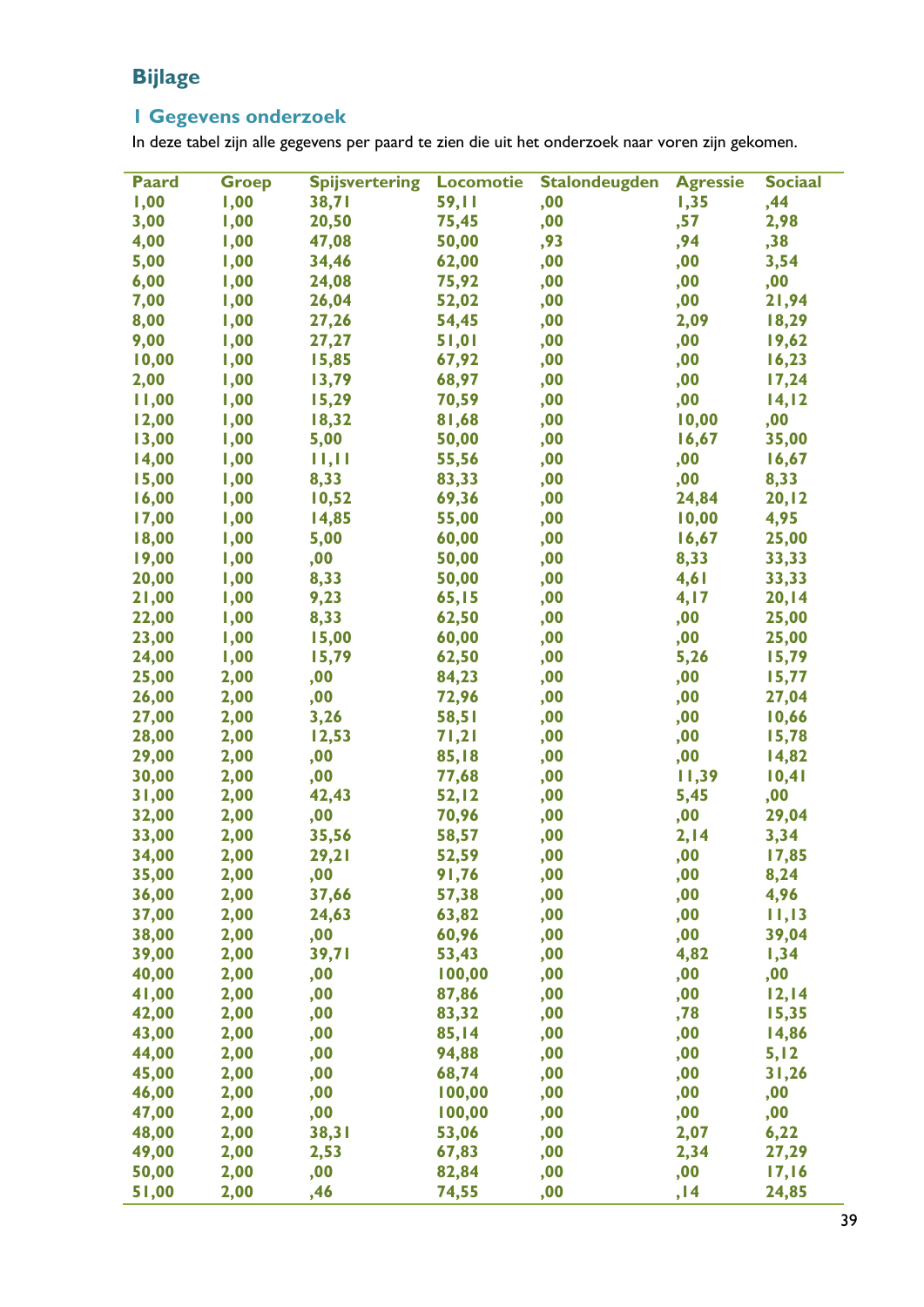| 52,00  | 2,00 | ,00   | 100,00       | ,00   | ,00   | ,00   |
|--------|------|-------|--------------|-------|-------|-------|
| 53,00  | 2,00 | ,00   | 64,23        | ,00   | ,00   | 35,77 |
| 54,00  | 2,00 | 11,28 | 60,59        | ,00   | ,00   | 27,72 |
| 55,00  | 2,00 | 4,83  | 80,79        | ,00   | 6,05  | 6,95  |
| 56,00  | 2,00 | ,00   | 76,48        | ,75   | 5,54  | 16,71 |
| 57,00  | 2,00 | ,00   | 83,90        | 4,56  | ,00   | 11,54 |
| 58,00  | 2,00 | ,00   | 64,25        | ,00   | ,00   | 35,75 |
| 59,00  | 2,00 | ,00   | 100,00       | ,00   | ,00   | ,00   |
| 60,00  | 2,00 | 4,23  | 53,77        | ,00   | ,00   | ,00   |
| 61,00  | 2,00 | ,00   | 90,35        | ,00   | ,00   | 9,65  |
| 62,00  | 2,00 | ,00   | 84,42        | ,00   | 15,58 | ,00   |
| 63,00  | 2,00 | ,00   | 93,21        | ,00   | ,00   | 6,79  |
| 64,00  | 2,00 | ,00   | 94,46        | ,00   | ,00   | 5,54  |
| 65,00  | 3,00 | 1,16  | 66,42        | ,00   | ,00   | 32,42 |
| 66,00  | 3,00 | ,00   | 80,75        | ,07   | ,19   | 18,99 |
| 67,00  | 3,00 | ,00   | 96,57        | ,46   | ,00   | ,00   |
| 68,00  | 3,00 | ,00   | 18,46        | 81,54 | ,00   | ,00   |
| 69,00  | 3,00 | , 21  | 95,03        | ,00   | ,00   | 4,81  |
| 70,00  | 3,00 | ,00   | 70,94        | ,00   | ,53   | 28,53 |
| 71,00  | 3,00 | ,00   | 80,57        | ,00   | ,00   | 19,43 |
| 72,00  | 3,00 | , 16  | 75,56        | 2,77  | 7,72  | 13,29 |
| 73,00  | 3,00 | ,17   | 84,29        | ,00   | ,01   | 15,52 |
| 74,00  | 3,00 | 1,58  | 72,00        | ,00   | ,00   | 26,63 |
| 75,00  | 3,00 | ,00   | 88,18        | ,00   | 7,39  | 4,42  |
| 76,00  | 4,00 | ,00   | 55,50        | 32,79 | ,00   | 32,79 |
| 77,00  | 4,00 | , 14  | 77,38        | ,18   | 3,10  | 18,69 |
| 78,00  | 4,00 | ,60   | 99,40        | ,00   | ,00   | ,00   |
| 79,00  | 4,00 | ,00   | 59,87        | ,00   | ,00   | 40,13 |
| 80,00  | 4,00 | ,00   | <b>78,41</b> | ,00   | ,00   | 21,59 |
| 81,00  | 4,00 | ,17   | 80,54        | ,00   | 19,29 | ,00   |
| 82,00  | 4,00 | ,00   | 50,00        | ,00   | ,00   | 50,00 |
| 83,00  | 4,00 | ,00   | 100,00       | ,00   | ,00   | ,00   |
| 84,00  | 4,00 | ,00   | 76,82        | ,00   | ,60   | 22,06 |
| 85,00  | 4,00 | ,39   | 78,35        | ,29   | 1,31  | 19,67 |
| 86,00  | 4,00 | ,00   | 70,94        | ,00   | ,38   | 26,68 |
| 87,00  | 5,00 | 33,51 | 59,94        | 1,11  | 1,12  | 3,53  |
| 88,00  | 5,00 | ,00   | 67,14        | ,00   | 22,40 | 10,46 |
| 89,00  | 5,00 | 47,28 | 51,13        | ,00   | ,01   | ,00   |
| 90,00  | 5,00 | ,45   | 59,36        | ,00   | 1,15  | 3,65  |
| 91,00  | 5,00 | ,00   | 76,87        | ,00   | ,00   | 23,13 |
| 92,00  | 5,00 | 50,00 | 50,00        | ,00   | ,00   | ,00   |
| 93,00  | 5,00 | 3,81  | 56,95        | ,00   | 4,82  | 34,42 |
| 94,00  | 5,00 | 11,77 | 53,81        | ,00   | ,30   | 34,13 |
| 95,00  | 5,00 | 11,65 | 57,94        | ,00   | ,00   | 30,40 |
| 96,00  | 5,00 | 10,69 | 63,75        | , 33  | 18,66 | 5,73  |
| 97,00  | 5,00 | ,00   | 56,34        | 1,19  | 20,99 | 21,11 |
| 98,00  | 6,00 | 32,04 | 51,68        | ,00   | 1,03  | 14,90 |
| 99,00  | 6,00 | 15,56 | 84,44        | ,00   | ,00   | ,00   |
| 100,00 | 6,00 | 49,23 | 50,00        | ,00   | ,00   | ,43   |
| 101,00 | 6,00 | 45,46 | 49,36        | ,00   | , 12  | 5,05  |
| 102,00 | 6,00 | 38,21 | 53,10        | ,00   | 6,68  | 1,30  |
| 103,00 | 6,00 | 3,27  | 56,03        | ,00   | 23,33 | 7,93  |
| 104,00 | 6,00 | 21,67 | 72,24        | ,65   | 4,03  | ,45   |
| 105,00 | 6,00 | ,00   | 68,59        | ,00   | ,00   | 31,45 |
| 106,00 | 6,00 | ,00   | 65, 16       | ,00   | ,00   | 34,48 |
| 107,00 | 6,00 | 16,50 | 64,84        | ,22   | 2,80  | 15,21 |
| 108,00 | 6,00 | 4,03  | 70,96        | ,00   | 19,17 | 5,37  |
|        |      |       |              |       |       |       |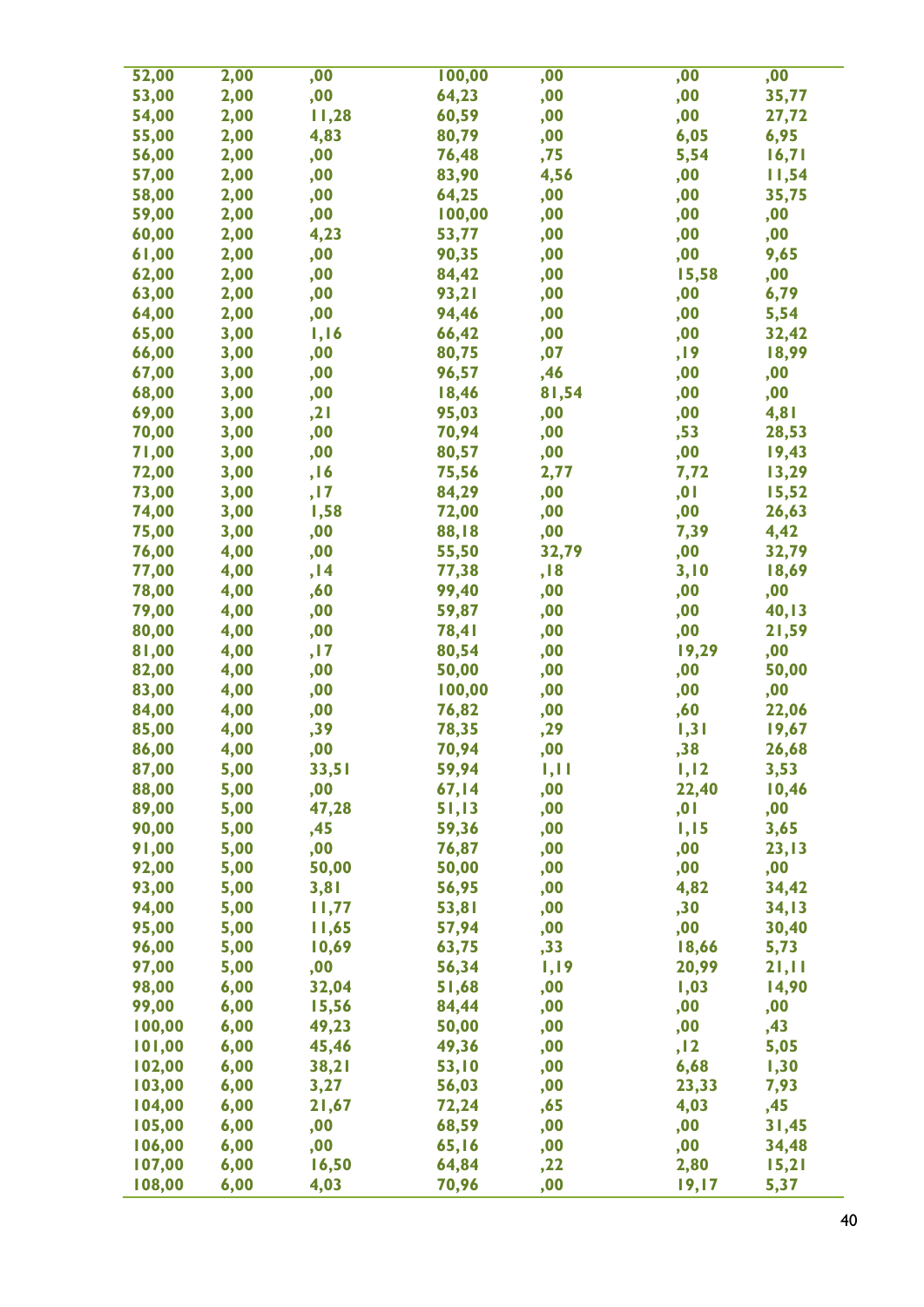| 109,00 | 7,00  | 41,59 | 51,72 | ,00 | ,00    | 6,34  |
|--------|-------|-------|-------|-----|--------|-------|
| 110,00 | 7,00  | 4,73  | 62,28 | ,52 | 21,89  | 9,75  |
| 111,00 | 7,00  | 21,66 | 58,01 | ,00 | ,00    | 20,34 |
| 112,00 | 7,00  | 47,45 | 50,63 | ,00 | ,00    | 1,92  |
| 113,00 | 7,00  | 30,11 | 64,30 | ,00 | , 32   | 4,83  |
| 114,00 | 7,00  | 48,79 | 51,21 | ,00 | ,00    | ,00   |
| 115,00 | 7,00  | 2,61  | 63,50 | ,00 | 10,70  | 22,76 |
| 116,00 | 7,00  | 49,59 | 50,41 | ,00 | ,00    | ,00   |
| 117,00 | 7,00  | 47,48 | 51,25 | ,00 | ,26    | , 32  |
| 118,00 | 7,00  | 33,51 | 53,86 | ,00 | , 13   | 12,15 |
| 119,00 | 7,00  | ,00   | 65,72 | ,00 | 10,35  | 23,49 |
| 120,00 | 7,00  | 45,10 | 51,64 | ,99 | ,00    | 1,93  |
| 121,00 | 8,00  | ,00   | 61,01 | ,00 | ,00    | 38,99 |
| 122,00 | 8,00  | 20,20 | 66,33 | ,00 | ,00    | 13,47 |
| 123,00 | 8,00  | 10,85 | 89,15 | ,00 | ,00    | ,00   |
| 124,00 | 8,00  | ,00   | 73,54 | ,00 | ,00    | 26,46 |
| 125,00 | 8,00  | ,00   | 86,88 | ,00 | 13, 12 | ,00   |
| 126,00 | 8,00  | ,00   | 86,63 | ,00 | ,00    | 13,37 |
| 127,00 | 8,00  | ,00   | 84,03 | ,00 | ,00    | 15,97 |
| 128,00 | 8,00  | 13,22 | 65,17 | ,00 | ,00    | 21,17 |
| 129,00 | 8,00  | ,00   | 67,87 | ,00 | ,00    | 32,13 |
| 130,00 | 8,00  | 9,41  | 67,93 | ,00 | ,00    | 22,67 |
| 131,00 | 8,00  | ,00   | 60,93 | ,00 | ,00    | 39,07 |
| 132,00 | 8,00  | ,00   | 59,38 | ,00 | ,00    | 40,62 |
| 133,00 | 10,00 | 36,16 | 58,52 | ,00 | ,00    | 5,33  |
| 134,00 | 10,00 | 41,19 | 58,81 | ,00 | ,00    | ,00   |
| 135,00 | 10,00 | 43,23 | 56,06 | ,00 | ,00    | ,34   |
| 136,00 | 11,00 | 49,50 | 50,17 | ,00 | ,00    | , 33  |
| 137,00 | 11,00 | 48,43 | 50,77 | ,00 | ,00    | ,46   |
| 138,00 | 11,00 | 14,87 | 78,53 | ,00 | 1,34   | 5,26  |
|        |       |       |       |     |        |       |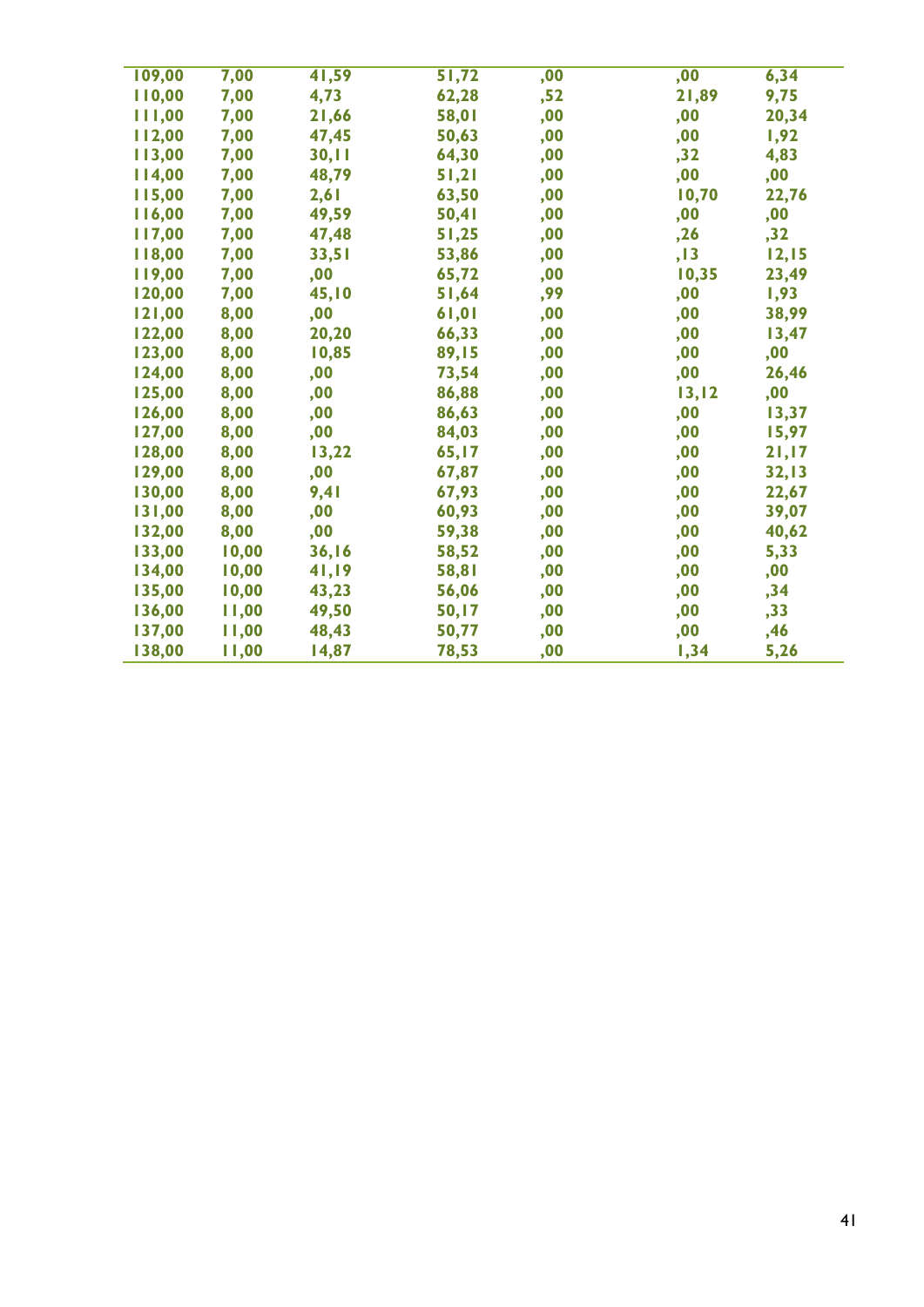## <span id="page-43-0"></span>**II Anova-toetsen**

Hieronder staan alle gebruikte ANOVA-toetsen weergegeven.

Anova-toets voor spijsvertering, hierin is te zien dat de groep individueel op stal met en zonder spelmateriaal significant verschilt met de wilde kudde.

| <b>Multiple Comparisons</b> |                         |                   |         |       |                         |              |  |  |  |  |
|-----------------------------|-------------------------|-------------------|---------|-------|-------------------------|--------------|--|--|--|--|
| Dependent Variable          |                         |                   |         |       |                         |              |  |  |  |  |
| <b>Bonferroni</b>           |                         |                   |         |       |                         |              |  |  |  |  |
| (I) Huisvestingsgroep       | (J) Huisvestingsgroep   | Mean              | Std.    | Sig.  | 95% Confidence Interval |              |  |  |  |  |
|                             |                         | <b>Difference</b> | Error   |       | Lower                   | Upper        |  |  |  |  |
|                             |                         | $(I-J)$           |         |       | <b>Bound</b>            | <b>Bound</b> |  |  |  |  |
| <b>Wild Kudde</b>           | Gevangenschap           | 10,34008          | 3,43835 | ,143  | $-1,1316$               | 21,8118      |  |  |  |  |
|                             | Kudde                   |                   |         |       |                         |              |  |  |  |  |
|                             | <b>Individueel Stal</b> | 17,20765*         | 4,84872 | ,024  | 1,0303                  | 33,3850      |  |  |  |  |
|                             | Individueel Stal Spel   | 17,38765*         | 4,84872 | ,021  | 1,2103                  | 33,5650      |  |  |  |  |
|                             | Individueel Wei         | 2,12765           | 4,84872 | 1,000 | $-14,0497$              | 18,3050      |  |  |  |  |
|                             | Individueel Wei Spel    | $-3,03689$        | 4,84872 | 1,000 | $-19,2142$              | 13,1404      |  |  |  |  |
|                             | Wei Soortgenoot         | $-13,54583$       | 4,70815 | ,212  | $-29,2541$              | 2,1625       |  |  |  |  |
|                             | Wei Soortgenoot Spel    | 13,03250          | 4,70815 | ,291  | $-2,6758$               | 28,7408      |  |  |  |  |
|                             | Wei 2 Soortgenoten      | $-22,68750$       | 8,15476 | ,280  | $-49,8951$              | 4,5201       |  |  |  |  |
|                             | Wei 2 Soortgenoten      | $-20,09417$       | 8,15476 | ,678  | $-47,3018$              | 7,1134       |  |  |  |  |
|                             | Spel                    |                   |         |       |                         |              |  |  |  |  |

Anova-toets voor locomotie, hierin is te zien dat de kudde in gevangenschap significant verschilt met de wilde kudde.

| <b>Multiple Comparisons</b> |                         |                          |                  |               |              |                         |  |  |  |  |  |  |  |
|-----------------------------|-------------------------|--------------------------|------------------|---------------|--------------|-------------------------|--|--|--|--|--|--|--|
| <b>Dependent Variable</b>   |                         |                          |                  |               |              |                         |  |  |  |  |  |  |  |
| <b>Bonferroni</b>           |                         |                          |                  |               |              |                         |  |  |  |  |  |  |  |
| (I) Huisvestingsgroep       | (J) Huisvestingsgroep   | Mean                     | Std.             | Sig.          |              | 95% Confidence Interval |  |  |  |  |  |  |  |
|                             |                         | <b>Difference</b>        | Error            |               | Lower        | Upper                   |  |  |  |  |  |  |  |
|                             |                         | $(I-J)$                  |                  |               | <b>Bound</b> | <b>Bound</b>            |  |  |  |  |  |  |  |
| <b>Wild Kudde</b>           | Gevangenschap           | $-14,21242$ <sup>*</sup> | 3,47904          | .003          | -25,8199     | $-2,6049$               |  |  |  |  |  |  |  |
|                             | Kudde                   |                          |                  |               |              |                         |  |  |  |  |  |  |  |
|                             | <b>Individueel Stal</b> | $-13,15439$              | 4,90610          | ,374          | $-29,5231$   | 3,2144                  |  |  |  |  |  |  |  |
|                             | Individueel Stal Spel   | $-13,01258$              | 4,90610          | ,405<br>1,000 | $-29,3813$   | 3,3562                  |  |  |  |  |  |  |  |
|                             | Individueel Wei         | 2,80379                  | 4,90610          |               | $-13,5650$   | 19,1725                 |  |  |  |  |  |  |  |
|                             | Individueel Wei Spel    | $-21167$                 | 4,90610          | 1,000         | $-16,5804$   | 16,1571                 |  |  |  |  |  |  |  |
|                             | Wei Soortgenoot         | 5,97750                  | 4,76387<br>1,000 |               | $-9,9167$    | 21,8717                 |  |  |  |  |  |  |  |
|                             | Wei Soortgenoot Spel    | $-10,21583$              | 4,76387          | 1,000         | $-26,1100$   | 5,6784                  |  |  |  |  |  |  |  |
|                             | Wei 2 Soortgenoten      | 4,39167                  | 8,25126          | 1,000         | $-23,1379$   | 31,9212                 |  |  |  |  |  |  |  |
|                             | Wei 2 Soortgenoten      | 2,36500                  | 8,25126          | 1,000         | $-25,1646$   | 29,8946                 |  |  |  |  |  |  |  |
|                             | Spel                    |                          |                  |               |              |                         |  |  |  |  |  |  |  |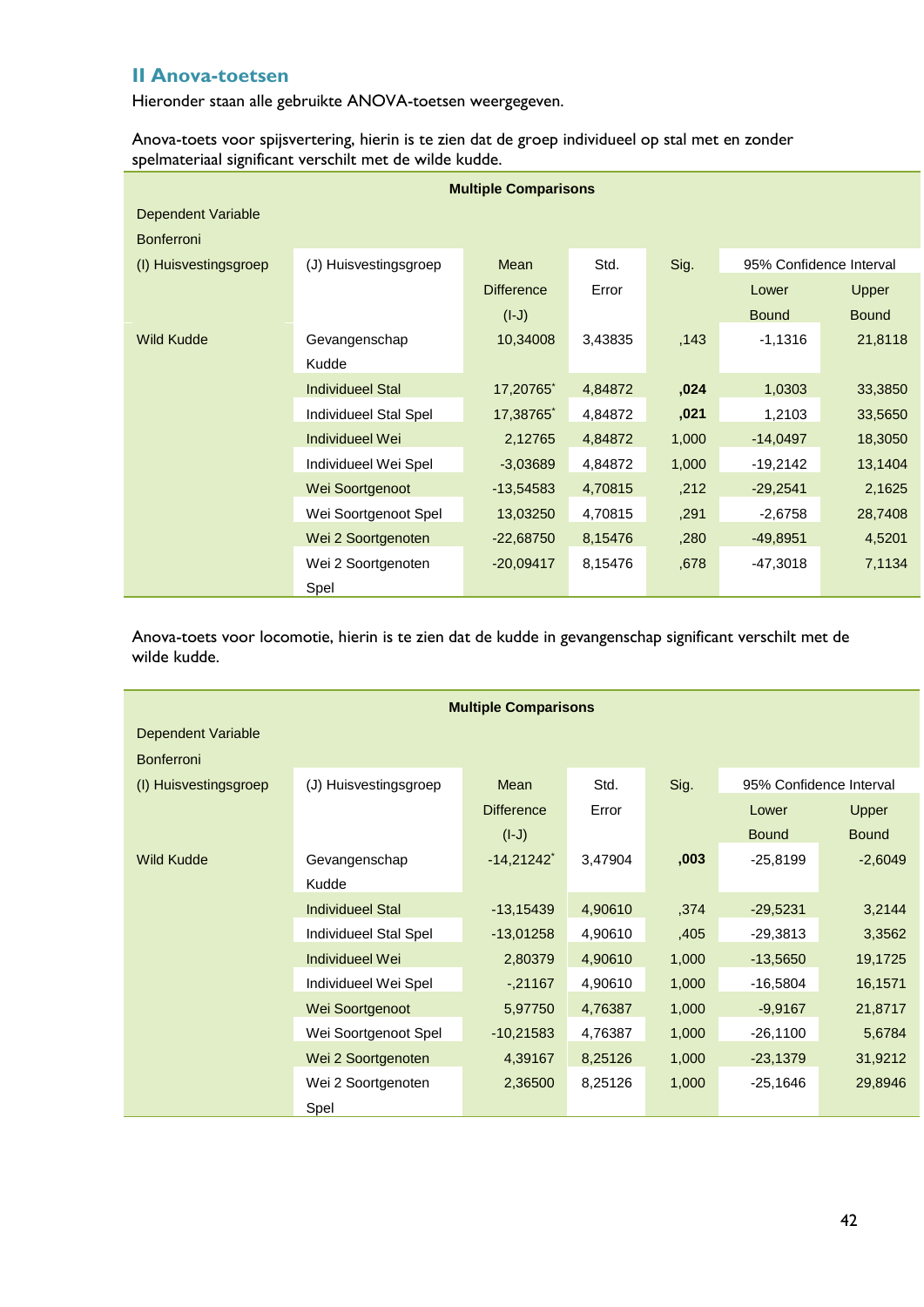Anova-toets voor Ongewenst gedrag, hierin is te zien dat er geen groepen zijn die significant verschillen met de wilde kudde.

| <b>Multiple Comparisons</b> |                         |                   |         |       |                         |              |  |  |  |  |  |  |  |
|-----------------------------|-------------------------|-------------------|---------|-------|-------------------------|--------------|--|--|--|--|--|--|--|
| Dependent Variable          |                         |                   |         |       |                         |              |  |  |  |  |  |  |  |
| <b>Bonferroni</b>           |                         |                   |         |       |                         |              |  |  |  |  |  |  |  |
| (I) Huisvestingsgroep       | (J) Huisvestingsgroep   | Mean              | Std.    | Sig.  | 95% Confidence Interval |              |  |  |  |  |  |  |  |
|                             |                         | <b>Difference</b> | Error   |       | Lower                   | Upper        |  |  |  |  |  |  |  |
|                             |                         | $(L-I)$           |         |       | <b>Bound</b>            | <b>Bound</b> |  |  |  |  |  |  |  |
| <b>Wild Kudde</b>           | Gevangenschap           | $-0.09400$        | 1,90970 | 1,000 | $-6,4655$               | 6,2775       |  |  |  |  |  |  |  |
|                             | Kudde                   |                   |         |       |                         |              |  |  |  |  |  |  |  |
|                             | <b>Individueel Stal</b> | $-7,67398$        | 2,69303 | ,230  | $-16,6590$              | 1,3111       |  |  |  |  |  |  |  |
|                             | Individueel Stal Spel   | $-2,98489$        | 2,69303 | 1,000 | $-11,9699$              | 6,0002       |  |  |  |  |  |  |  |
|                             | Individueel Wei         | $-0.20034$        | 2,69303 | 1,000 | $-9,1854$               | 8,7847       |  |  |  |  |  |  |  |
|                             | Individueel Wei Spel    | $-0.04034$        | 2,69303 | 1,000 | $-9,0254$               | 8,9447       |  |  |  |  |  |  |  |
|                             | Wei Soortgenoot         | $-08708$          | 2,61496 | 1,000 | $-8,8116$               | 8,6375       |  |  |  |  |  |  |  |
|                             | Wei Soortgenoot Spel    | .03875            | 2,61496 | 1,000 | $-8,6858$               | 8,7633       |  |  |  |  |  |  |  |
|                             | Wei 2 Soortgenoten      | ,03875            | 4,52924 | 1,000 | $-15,0726$              | 15,1501      |  |  |  |  |  |  |  |
|                             | Wei 2 Soortgenoten      | ,03875            | 4,52924 | 1,000 | $-15,0726$              | 15,1501      |  |  |  |  |  |  |  |
|                             | Spel                    |                   |         |       |                         |              |  |  |  |  |  |  |  |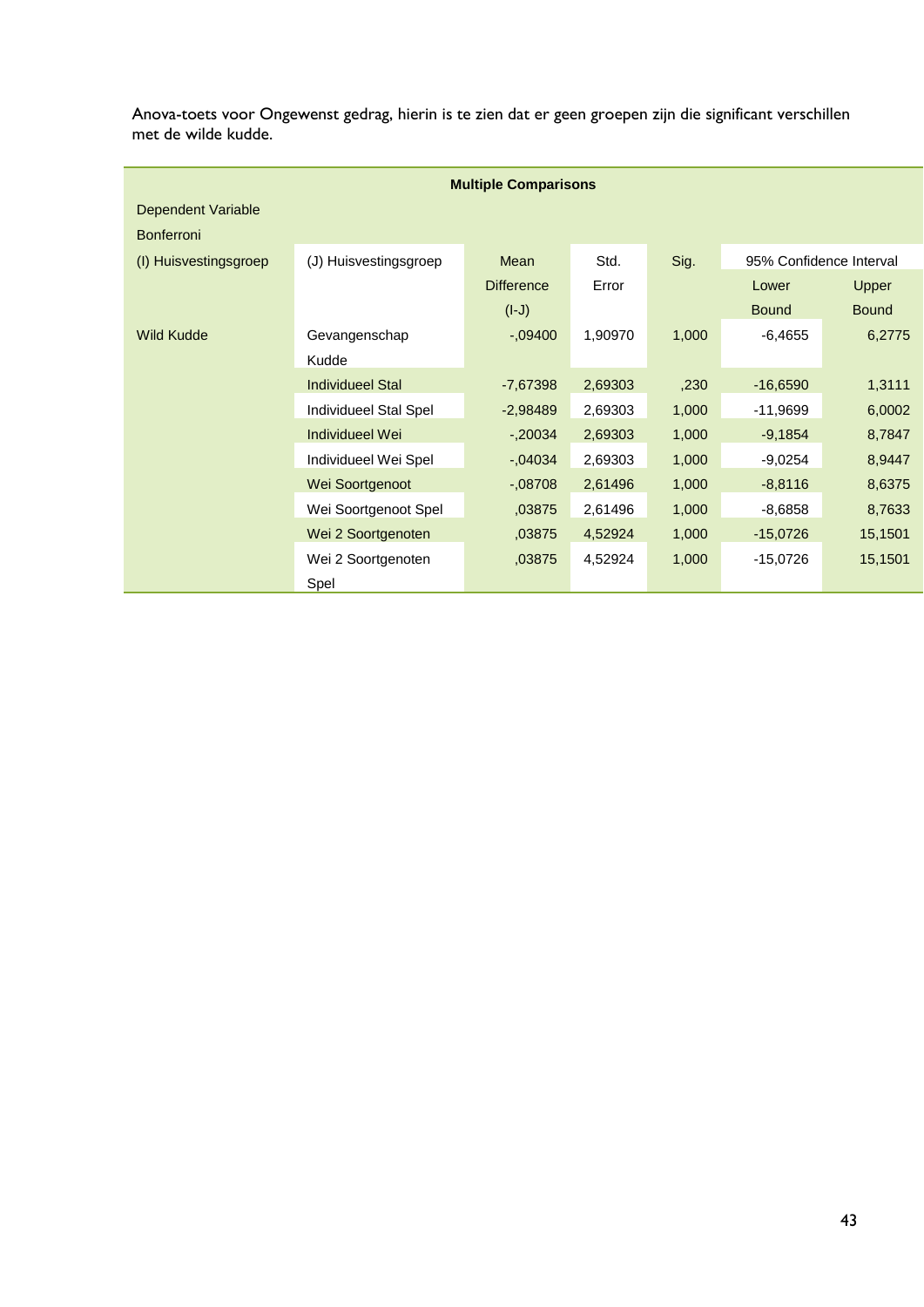| Anova-toets voor sociaal gedrag, hierin is te zien dat er geen groepen significant verschillen met de |  |  |  |  |  |  |
|-------------------------------------------------------------------------------------------------------|--|--|--|--|--|--|
| wilde kudde.                                                                                          |  |  |  |  |  |  |

|                       |                         | <b>Multiple Comparisons</b> |                  |       |                         |              |
|-----------------------|-------------------------|-----------------------------|------------------|-------|-------------------------|--------------|
| Dependent Variable    |                         |                             |                  |       |                         |              |
| <b>Bonferroni</b>     |                         |                             |                  |       |                         |              |
| (I) Huisvestingsgroep | (J) Huisvestingsgroep   | Mean                        | Std.             | Sig.  | 95% Confidence Interval |              |
|                       |                         | <b>Difference</b>           | Error            |       | Lower                   | Upper        |
|                       |                         | $(I-J)$                     |                  |       | <b>Bound</b>            | <b>Bound</b> |
| <b>Wild Kudde</b>     | Gevangenschap           | 2,72442                     | 3,1014           | 1,000 | $-7,6234$               | 13,0722      |
|                       | Kudde                   |                             | 9                |       |                         |              |
|                       | <b>Individueel Stal</b> | ,81394                      | 4,3736           | 1,000 | $-13,7785$              | 15,4063      |
|                       |                         |                             | 9                |       |                         |              |
|                       | Individueel Stal Spel   | $-5,32879$                  | 4,3736           | 1,000 | $-19,9212$              | 9,2636       |
|                       |                         |                             | 9                |       |                         |              |
|                       | <b>Individueel Wei</b>  | .58485                      | 4,3736           | 1,000 | $-14,0075$              | 15,1772      |
|                       |                         |                             | 9                |       |                         |              |
|                       | Individueel Wei Spel    | 5,12939                     | 4,3736           | 1,000 | $-9,4630$               | 19,7218      |
|                       |                         |                             | 9                |       |                         |              |
|                       | Wei Soortgenoot         | 7,07417                     | 4,2468           | 1,000 | $-7,0952$               | 21,2435      |
|                       |                         |                             | $\boldsymbol{8}$ |       |                         |              |
|                       | Wei Soortgenoot Spel    | $-6,26667$                  | 4,2468           | 1,000 | $-20,4360$              | 7,9027       |
|                       |                         |                             | 8                |       |                         |              |
|                       | Wei 2 Soortgenoten      | 13,83667                    | 7,3558           | 1,000 | $-10,7053$              | 38,3787      |
|                       |                         |                             | $\overline{2}$   |       |                         |              |
|                       | Wei 2 Soortgenoten      | 13,71000                    | 7,3558           | 1,000 | $-10,8320$              | 38,2520      |
|                       | Spel                    |                             | 2                |       |                         |              |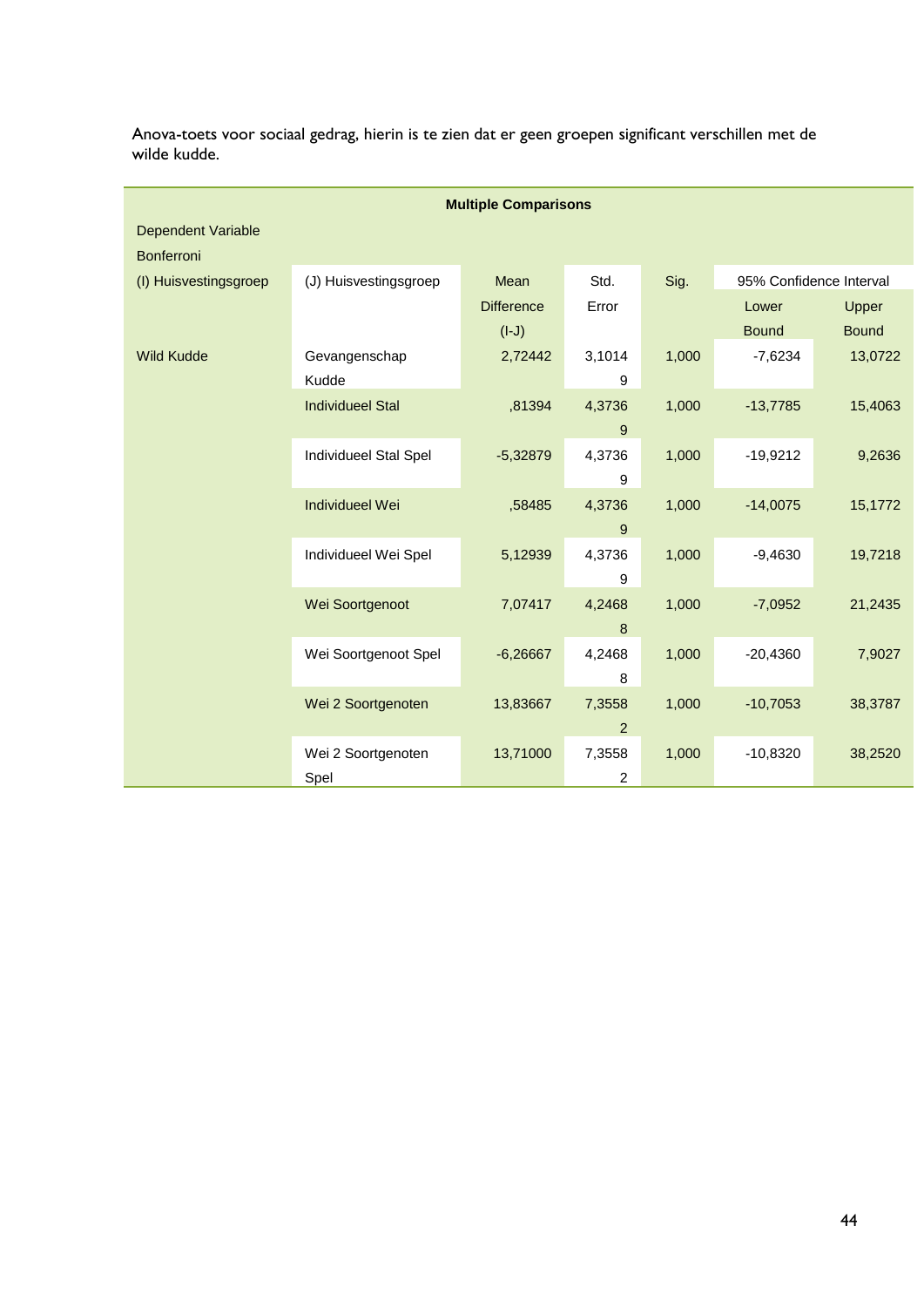| <b>Multiple Comparisons</b> |                                                |                   |                |       |                         |              |  |  |  |
|-----------------------------|------------------------------------------------|-------------------|----------------|-------|-------------------------|--------------|--|--|--|
| Dependent Variable          |                                                |                   |                |       |                         |              |  |  |  |
| Bonferroni                  | Mean                                           |                   |                |       |                         |              |  |  |  |
|                             | (I) Huisvestingsgroep<br>(J) Huisvestingsgroep |                   | Std.           | Sig.  | 95% Confidence Interval |              |  |  |  |
|                             |                                                | <b>Difference</b> | Error          |       | Lower                   | Upper        |  |  |  |
|                             |                                                | $(I-J)$           |                |       | <b>Bound</b>            | <b>Bound</b> |  |  |  |
| <b>Wild Kudde</b>           | Gevangenschap                                  | 2,98833           | 1,4727         | 1,000 | $-1,9254$               | 7,9021       |  |  |  |
|                             | Kudde                                          |                   | 6              |       |                         |              |  |  |  |
|                             | <b>Individueel Stal</b>                        | 2,95583           | 2,0768         | 1,000 | $-3,9734$               | 9,8851       |  |  |  |
|                             |                                                |                   | $\overline{7}$ |       |                         |              |  |  |  |
|                             | Individueel Stal Spel                          | 2,15220           | 2,0768         | 1,000 | $-4,7771$               | 9,0815       |  |  |  |
|                             |                                                |                   | $\overline{7}$ |       |                         |              |  |  |  |
|                             | <b>Individueel Wei</b>                         | $-1,91780$        | 2,0768         | 1,000 | $-8,8471$               | 5,0115       |  |  |  |
|                             |                                                |                   | $\overline{7}$ |       |                         |              |  |  |  |
|                             | Individueel Wei Spel                           | $-0.80053$        | 2,0768         | 1,000 | $-7,7298$               | 6,1287       |  |  |  |
|                             |                                                |                   | 7              |       |                         |              |  |  |  |
|                             | Wei Soortgenoot                                | ,75833            | 2,0166         | 1,000 | $-5,9701$               | 7,4867       |  |  |  |
|                             |                                                |                   | 6              |       |                         |              |  |  |  |
|                             |                                                |                   |                |       |                         |              |  |  |  |
|                             | Wei Soortgenoot Spel                           | 3,30250           | 2,0166         | 1,000 | $-3,4259$               | 10,0309      |  |  |  |
|                             |                                                |                   | 6              |       |                         |              |  |  |  |
|                             | Wei 2 Soortgenoten                             | 4,39583           | 3,4929         | 1,000 | $-7,2581$               | 16,0497      |  |  |  |
|                             |                                                |                   | 5              |       |                         |              |  |  |  |
|                             | Wei 2 Soortgenoten                             | 3,94917           | 3,4929         | 1,000 | $-7,7047$               | 15,6031      |  |  |  |
|                             | Spel                                           |                   | 5              |       |                         |              |  |  |  |

Anova-toets voor agressief gedrag, hierin is te zien dat er geen groepen significant verschillen met de wilde kudde.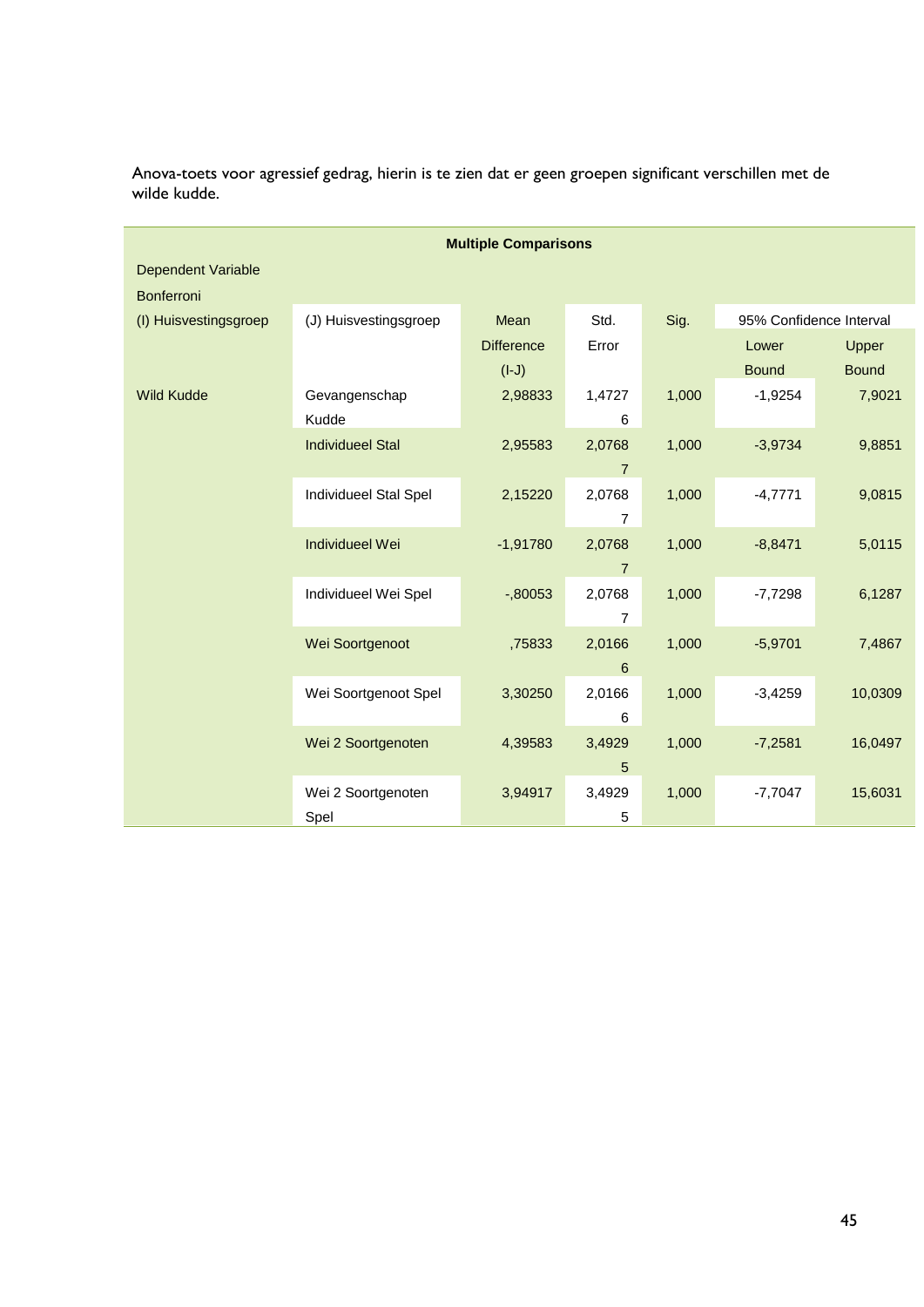## <span id="page-47-0"></span>**III Logboek**

Hierin is terug te vinden wat er in welke week is uitgevoerd en hoeveel uur daaraan besteedt is.

| Weeknummer | <b>Aantal uren</b>      | <b>Activiteiten</b>                           |
|------------|-------------------------|-----------------------------------------------|
| 34         | $\overline{\mathbf{8}}$ | Mail controleren, to-do-lijst                 |
|            |                         | maken, logboeken stage en                     |
|            |                         | scriptie maken, datum zoeken                  |
|            |                         | voor eindpresentatie,                         |
|            |                         | informatie inwinnen over in                   |
|            |                         | company verslag, mail sturen                  |
|            |                         | voor datums om te gaan                        |
|            |                         | observeren bij de wilde                       |
|            |                         | paarden,                                      |
|            |                         | beoordelingsformulieren stage                 |
|            |                         | bekijken en printen, mailen                   |
|            |                         | datums observeren gehouden                    |
|            |                         | paarden, stagecontract naar                   |
|            |                         | Wiggele Oosterhof mailen,                     |
|            |                         | projectplan stage maken en                    |
|            |                         | mailen naar begeleidster, mailen              |
|            |                         | om afspraken en                               |
|            |                         | inlevermomenten te plannen                    |
|            |                         | met begeleidster, mailen naar                 |
|            |                         | begeleidster om begindata door                |
|            |                         | te geven van stage en scriptie,               |
|            |                         | informatie scriptie nalezen in                |
|            |                         | moduulwerkboek, literatuur                    |
|            |                         | zoeken en verwerken,                          |
|            |                         | uitzoeken wat er gedaan moet                  |
|            |                         | worden voor het                               |
|            |                         | reflectieverslag, ethogram                    |
|            |                         | opstellen, stagecontract mailen               |
|            |                         | naar irma ennik, kopie                        |
|            |                         | stagecontract printen voor                    |
|            |                         | mentor, stagebieder en                        |
| 35         | 8                       | stagebegeleidster school<br>Literatuur zoeken |
| 36         | 8                       | Literatuur zoeken                             |
| 37         | 16                      | Literatuur zoeken, PvA                        |
|            |                         | verbeteren en J. Timmers                      |
|            |                         | mailen voor het aantal paarden                |
|            |                         | en betrouwbaarheid proef                      |
| 38         | 8                       | Literatuurstudie                              |
| 39         | 16                      | Literatuurstudie en overleg J                 |
|            |                         | Timmers ivm grootte van                       |
|            |                         | onderzoekspopulatie                           |
| 40         | 8                       | Literatuurstudie                              |
| 41         | 16                      | Literatuurstudie                              |
| 42         | 8                       | Observeren paarden individueel                |
|            |                         | op stal met en zonder                         |
|            |                         | spelmateriaal (t/m Shetân)                    |
| 43         | 16                      | Observeren paarden individueel                |
|            |                         | op stal en in de wei met en                   |
|            |                         | zonder spelmateriaal (t/m                     |
|            |                         | Rocky wei zonder spel)                        |
| 44         | 16                      | Observeren paarden individueel                |
|            |                         | in de wei met en zonder                       |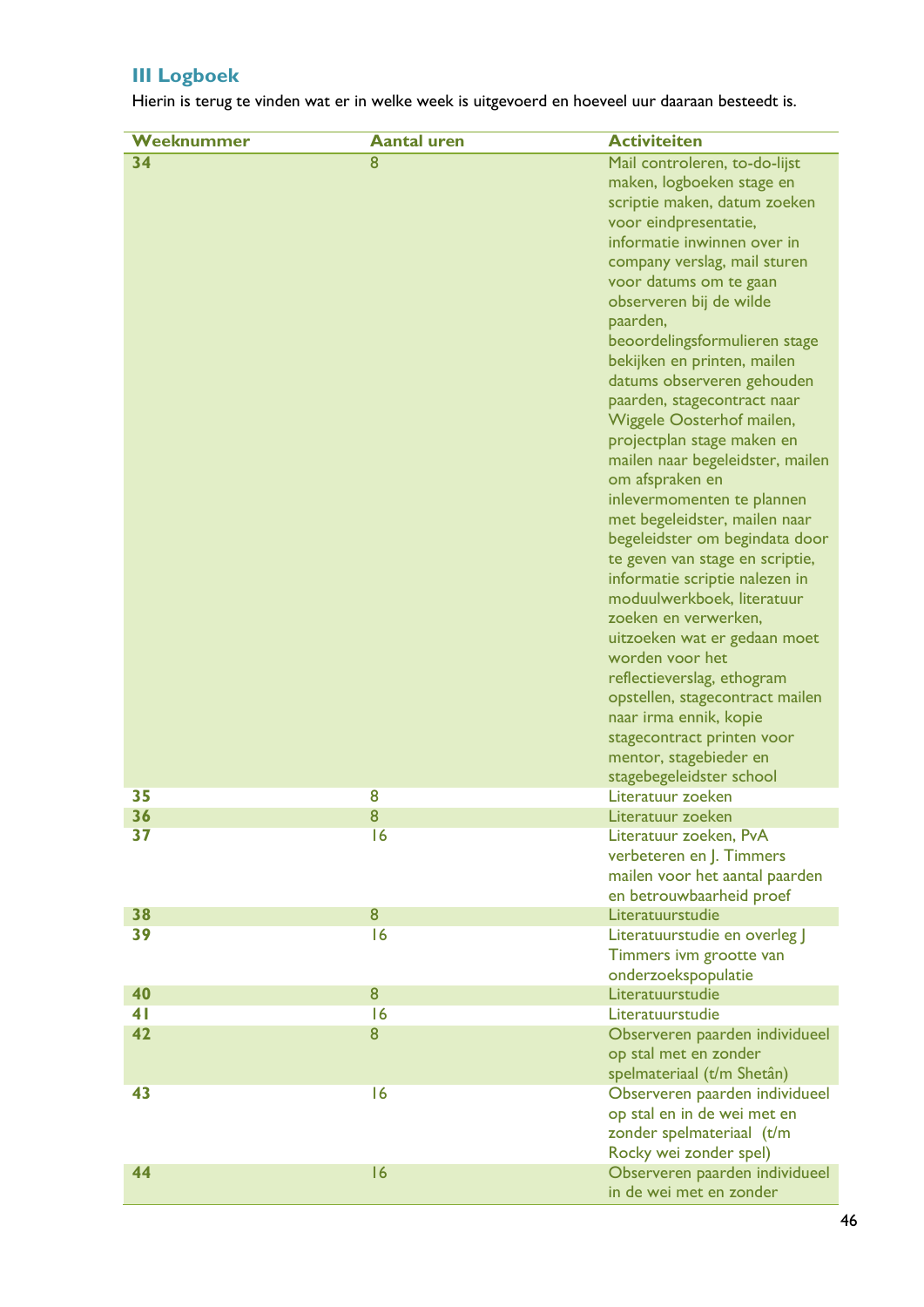|                         |                         | spelmateriaal(t/m Bob met                        |
|-------------------------|-------------------------|--------------------------------------------------|
| 45                      | 8                       | spelmateriaal)<br>Observeren paarden individueel |
|                         |                         | en in tweetallen in de wei (t/m                  |
|                         |                         | mike &jo zonder spelmateriaal)                   |
| 46                      | 8                       | Observeren paarden individueel                   |
|                         |                         | en in tweetallen (t/m                            |
|                         |                         | Chic&Azar&Gimic wei                              |
|                         |                         | Met spelmateriaal)                               |
| 47                      | 8                       | Observeren paarden in de                         |
|                         |                         | kudde (hengsten)                                 |
| 48                      | 8                       | Observeren paarden in de                         |
|                         |                         | kudde (Texas t/m Classy)                         |
| 49                      | 8                       | Observeren paarden in de                         |
|                         |                         | kudde (Wiep t/m Revolution)                      |
| 50                      | 8                       | Observeren paarden in de                         |
|                         |                         | kudde (Roosje t/m Bones)                         |
| 51                      | 8                       | Observeren paarden in de                         |
|                         |                         | kudde (Hero en Willem)                           |
| 52                      | 8                       | Observeren paarden in de                         |
|                         |                         | kudde (stille kern)                              |
| 53                      | $\overline{8}$          | Observeren paarden in de                         |
|                         |                         | kudde (stille kern)                              |
|                         | 8                       | Observeren paarden in de                         |
|                         |                         | kudde (stille kern)                              |
| $\mathbf 2$             | 8                       | Observeren paarden in de                         |
|                         |                         | kudde (stille kern)                              |
| $\overline{\mathbf{3}}$ | 8                       | Observeren paarden in de                         |
|                         |                         | kudde (stille kern)                              |
| 4                       | 8                       | Observeren paarden in de                         |
|                         |                         | kudde (stille kern)                              |
| 5                       | 8                       | Observeren paarden in de                         |
|                         |                         | kudde (stille kern)                              |
| 6                       | 8                       | Observeren paarden in de                         |
|                         |                         | kudde (stille kern), resultaten                  |
|                         |                         | verwerken                                        |
| $\overline{\mathbf{z}}$ | 8                       | Resultaten verwerken                             |
| 8                       | 8                       | Resultaten verwerken                             |
| 9                       | 8                       | Resultaten verwerken                             |
| $\overline{10}$         | $\overline{\mathbf{8}}$ | Resultaten verwerken                             |
| П                       | 8                       | Resultaten verwerken                             |
| 12                      | 8                       | Resultaten verwerken                             |
| 13                      | 8                       | Resultaten verwerken                             |
| 4                       | $\overline{\mathbf{8}}$ | Resultaten verwerken                             |
| 15                      | 8                       | Resultaten verwerken                             |
| 16                      | $\overline{8}$          | Resultaten verwerken                             |
| 17                      | 8                       | Resultaten verwerken, scriptie                   |
|                         |                         | schrijven                                        |
| 8                       | 8                       | Scriptie schrijven                               |
| 9                       | 8                       | Scriptie schrijven                               |
| 20                      | $\overline{32}$         | Scriptie schrijven                               |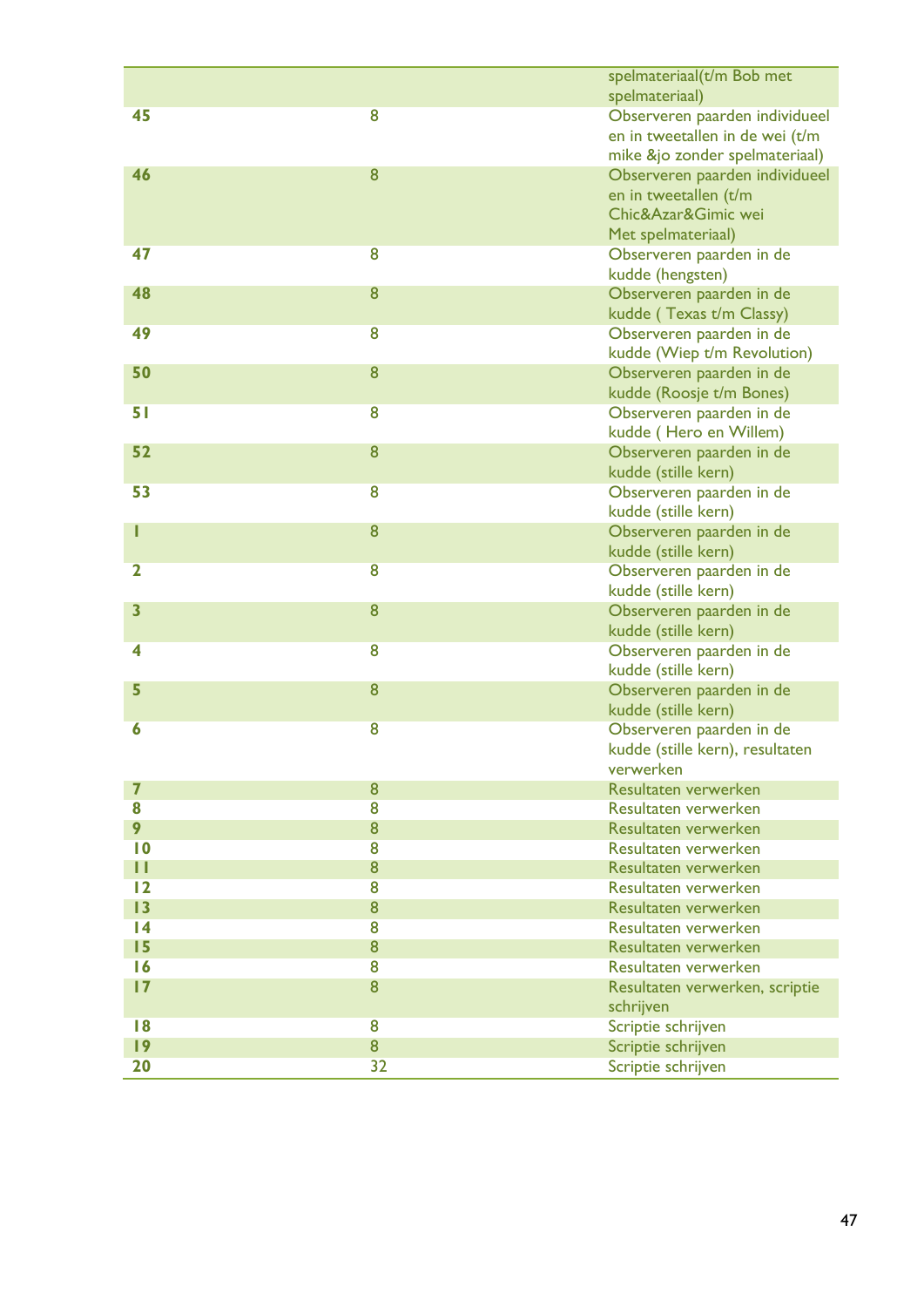## <span id="page-49-0"></span>**IV Checklist schriftelijk rapporteren**

#### Checklist Schriftelijk Rapporteren

|                                                                                                        | Naam: Angelique Nijveld | Klas: | 4DGB | Datum: 20-05-2016 |  |
|--------------------------------------------------------------------------------------------------------|-------------------------|-------|------|-------------------|--|
| Titel verslag:                                                                                         |                         |       |      |                   |  |
| De invloed van groepshuisvesting en spelmateriaal op het vertonen van natuurlijk gedrag van<br>paarden |                         |       |      |                   |  |
|                                                                                                        |                         |       |      |                   |  |

Nadat je je verslag/rapport hebt gecontroleerd met behulp van deze checklist, voeg je deze toe als bijlage. Zonder de checklist vindt er geen beoordeling plaats.

De beoordelingscriteria die met een \* zijn aangegeven, zijn de zogenaamde *'killing points'*. Indien de assessor meer dan vijf *'killing points'* heeft aangekruist, dien je het rapport/verslag op alle onvoldoende onderdelen te verbeteren. Voor de herbeoordeling moet je ook de oude versie inleveren. In het afstudeerwerkstuk zijn geen *'killing points'* toegestaan! AANVINKEN WAT NIET IN ORDE IS!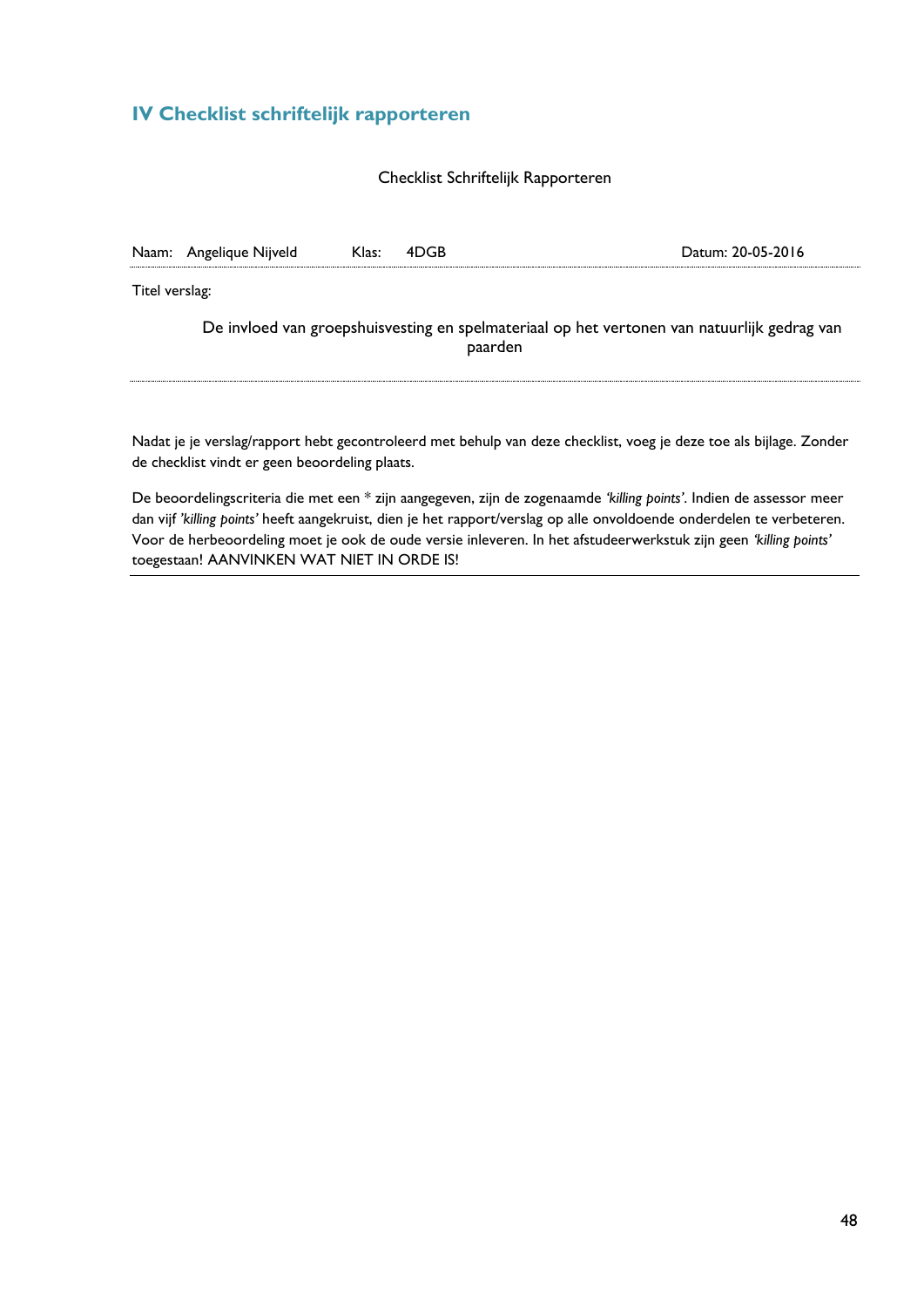- 1. Het taalgebruik:
- $\Box$  Bevat niet meer dan drie grammaticale, spel- en typefouten per duizend woorden\* **Bij meer dan drie fouten per duizend woorden is het rapport/verslag afgekeurd!**
- □ Heeft een adequate interpunctie<sup>\*</sup>
- □ Is afgestemd op de gekozen doelgroep (juiste stijl)\*
- □ Laat een zakelijke en actieve schrijfstijl zien\*
- □ Bevat geen persoonlijke voornaamwoorden\*
- 2. Het rapport/verslag:
- $\Box$  Is ingebonden (hard copy)\*
- $\Box$  Is vrij van plagiaat\* (zie examenreglement)
- 3. De omslag:
- □ Bevat de titel
- □ Vermeldt de auteur(s)
- 4. De titelpagina/het titelblad:
- □ Heeft een specifieke titel\*
- $\Box$  Vermeldt de auteur(s)\*
- □ Vermeldt de plaats en de datum\*
- $\Box$  Vermeldt de opdrachtgever(s)\*
- 5. Het voorwoord:
- □ Bevat de persoonlijke aanleiding tot het schrijven van het rapport/verslag
- □ Bevat persoonlijke bedankjes (persoonlijke voornaamwoorden toegestaan)
- 6. De inhoudsopgave:
- □ Vermeldt alle genummerde onderdelen van het rapport/verslag\*
- □ Vermeldt de samenvatting en de bijlage(n)
- □ Is overzichtelijk
- □ Heeft een correcte paginaverwijzing
- 7. De samenvatting:
- □ Is een verkorte versie van het gehele rapport/verslag
- □ Bevat conclusies
- □ Bevat geen persoonlijke mening
- □ Is gestructureerd
- □ Is zakelijk geschreven
- □ Staat direct na de inhoudsopgave
- 8. De inleiding:
- □ Is hoofdstuk 1\*
- □ Nodigt uit tot lezen
- □ Beschrijft het onderzoekskader\*
- □ Beschrijft de probleemstelling\*
- □ Vermeldt het doel\*
- □ Geeft informatie over de gevolgde onderzoeksmethode\*
- □ Geeft kort de inhoud per hoofdstuk van het rapport/verslag weer
- 9. De (opmaak van de) kern:
- **D** Bestaat uit genummerde hoofdstukken, paragrafen en sub paragrafen (maximaal drie niveaus)\*
- □ Deze zijn verschillend in opmaak\*
- □ De hoofdstukken en (sub)paragrafen hebben een passende titel
- □ Een hoofdstuk beslaat ten minste één pagina
- □ Een nieuw hoofdstuk begint op een nieuwe pagina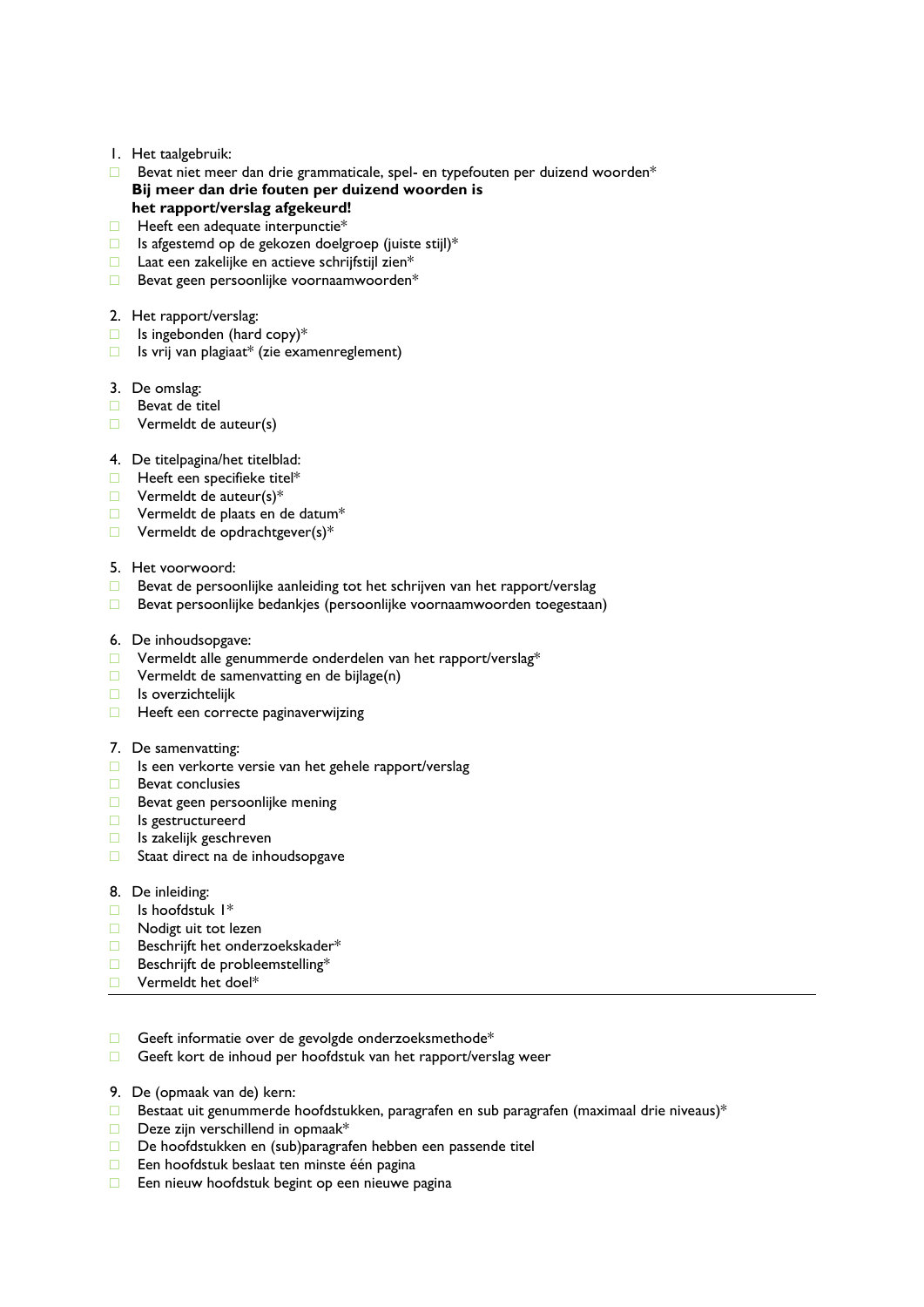- □ De zinnen lopen door (geen 'enter' binnen een alinea gebruiken)
- □ De figuren zijn (door)genummerd en hebben een passende titel\*
- □ De tabellen zijn (door) genummerd en hebben een passende titel\*
- □ In de tekst zijn er verwijzingen naar figuren en/of tabellen\*
- □ De tekst bevat verwijzing naar de desbetreffende bijlage(n)
- □ De pagina's zijn genummerd\*
- □ De pagina's hebben een aantrekkelijke opmaak

#### 10. De discussie:

- □ Bevat een vergelijking met relevante literatuur
- □ Geeft de valide argumentatie weer
- □ Bevat een kritische reflectie op de eigen bevindingen
- 11. De conclusies en aanbevelingen:
- □ De conclusies zijn gebaseerd op relevante feiten
- □ De aanbevelingen zijn gebaseerd op relevante feiten
- □ Bevatten geen nieuwe informatie\*
- 12. De bronvermelding:
- □ In de tekst is conform de geldende APA-normen\* (zie intranet)
- 13. De literatuurlijst:
- □ Is opgesteld conform de geldende APA-normen\* (zie intranet)
- 14. De bijlagen:
- □ Zijn genummerd
- □ Zijn voorzien van een passende titel
- □ Bevatten geen eigen analyse